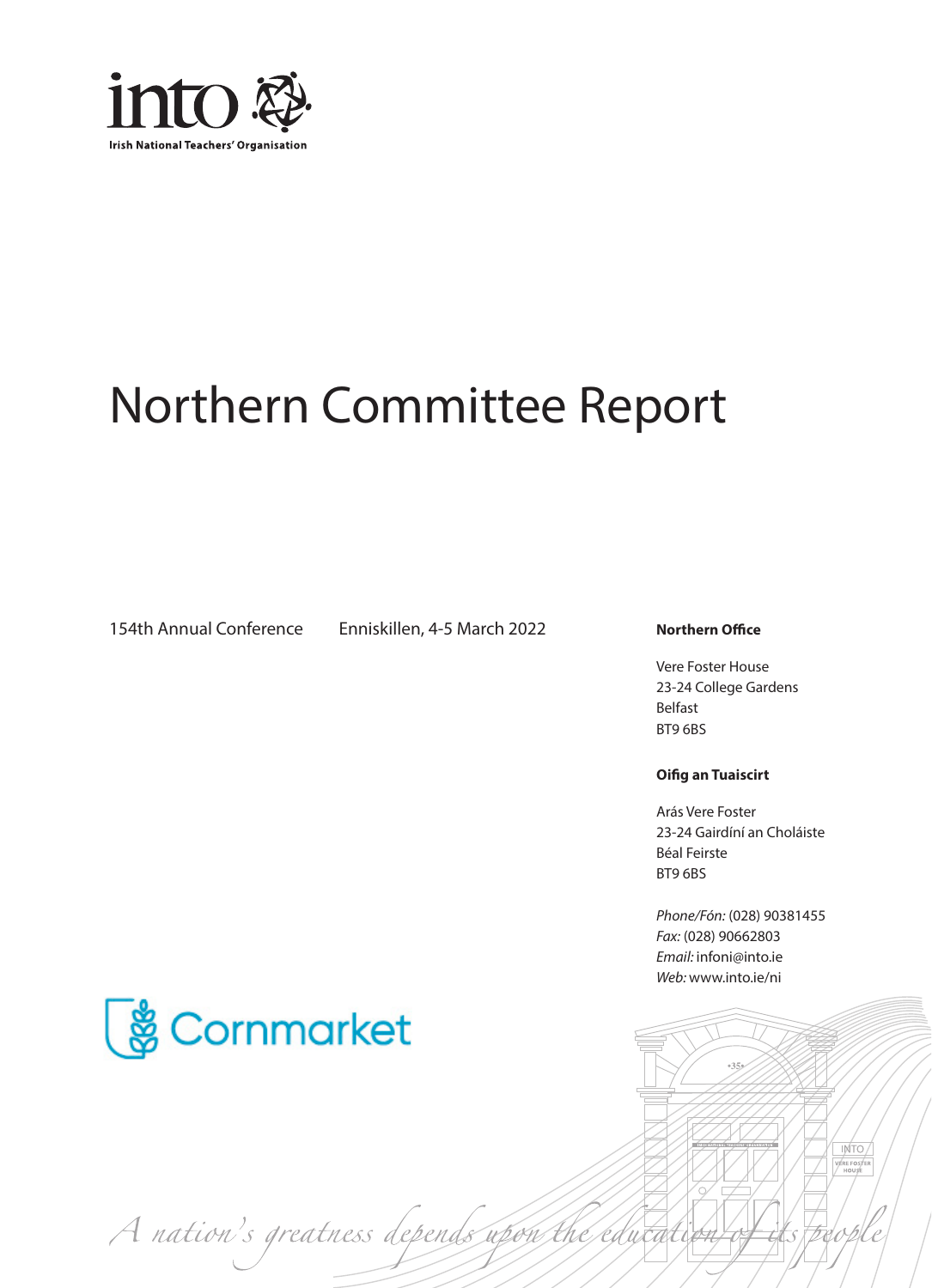

# **154th Annual Congress**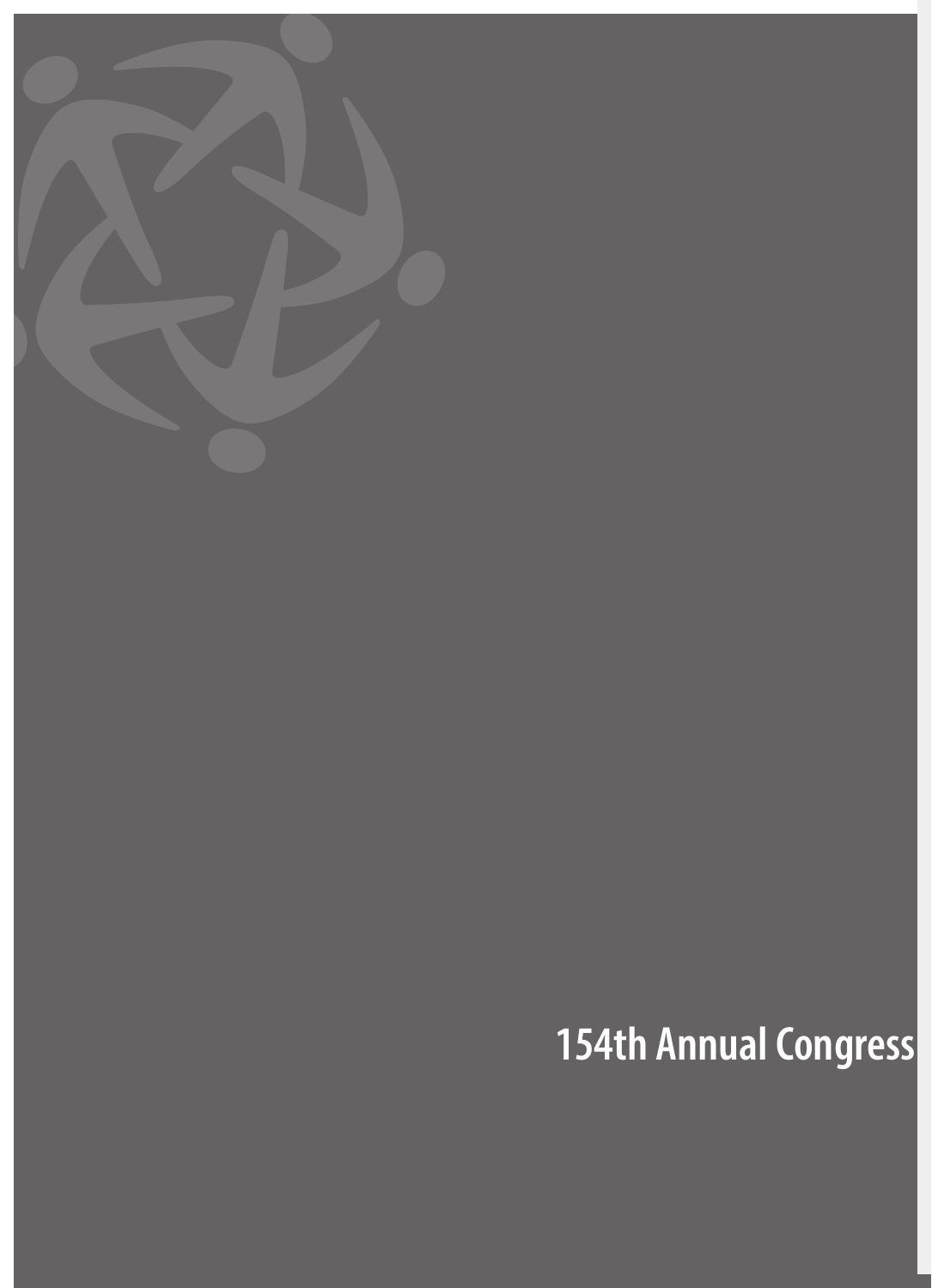# **Contents**

| Section 1 | Salaries and Conditions of Service                | 5  |
|-----------|---------------------------------------------------|----|
| Section 2 | Pensions                                          | 15 |
| Section 3 | Education                                         | 27 |
| Section 4 | <b>General Teaching Council NI (GTCNI) Report</b> | 39 |
| Section 5 | Irish Congress of Trade Unions (ICTU) Report      | 41 |
| Section 6 | Internal                                          | 47 |
| Section 7 | <b>Northern Conference Resolutions 2021</b>       | 59 |

# **154th Annual Congress Enniskillen 4 – 5 March 2022**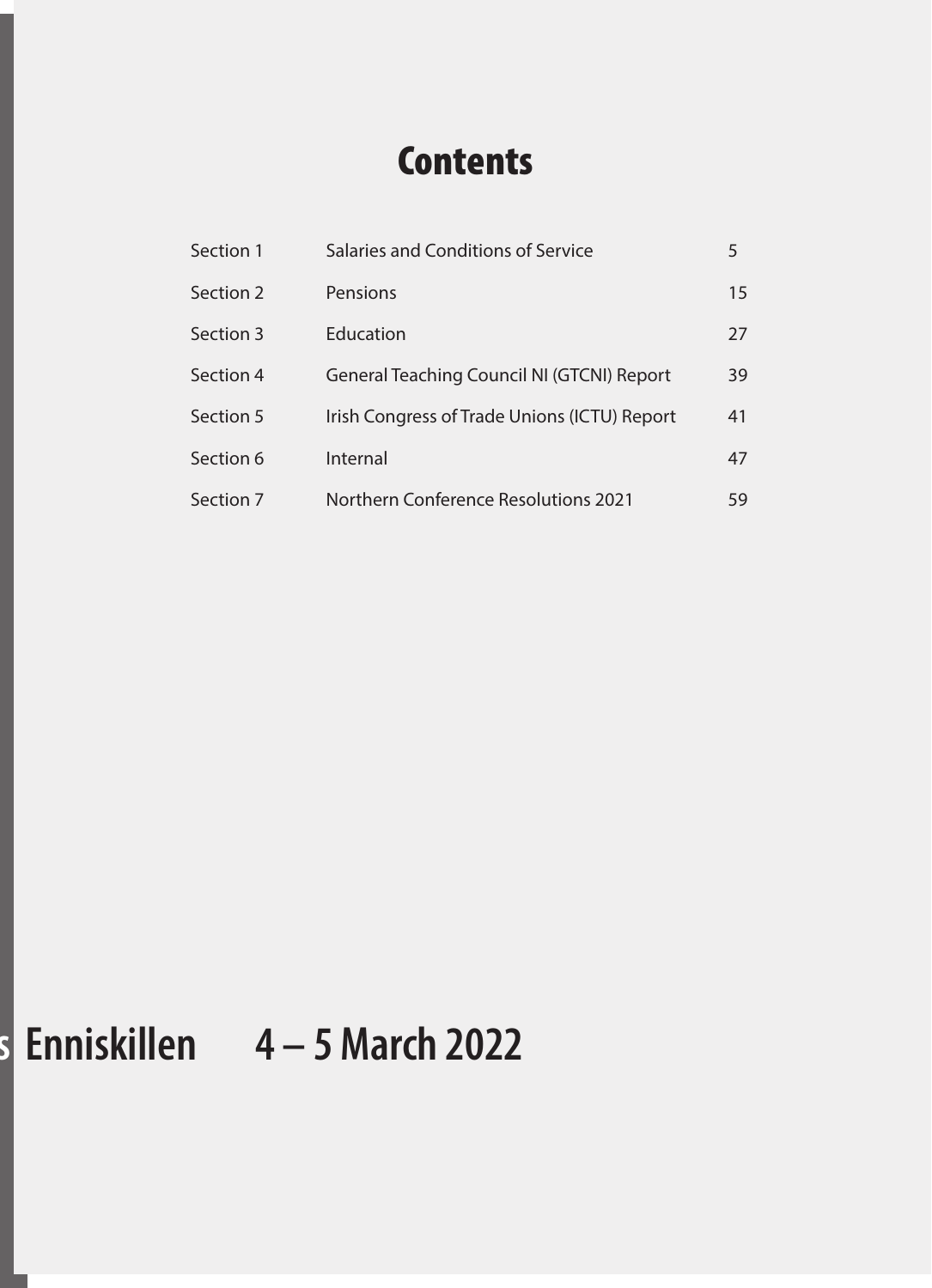# Table of attendance at Northern Committee meetings

The total number of meetings held was 13.

| Name                      | <b>Meetings attended</b> |
|---------------------------|--------------------------|
| Seamus Hanna              | 11                       |
| Dorothy McGinley          | 10                       |
| <b>Patrick McAllister</b> | 13                       |
| Michelle McCrystal        | 12                       |
| Siobhán McElhinney        | 13                       |
| John Kelly                | 9                        |
| Caroline McCarthy         | 13                       |
| Geraldine McGowan         | 13                       |
| Caoimhín MacColaim        | 12                       |
| Marty Lavery              | 13                       |
| Noreen Kelly              | 11                       |
| Kevin Daly                | 7                        |
| Marie O'Shea              | 13                       |
| Moira O'Kane              | 13                       |
| Annmarie Conway           | 13                       |
|                           |                          |
| <b>Gerry Murphy</b>       | 13                       |
| Mark McTaggart            | 12                       |
| Nuala O'Donnell           | 11                       |
| <b>Tommy McGlone</b>      | 12                       |
| Paul Groogan              | 6                        |
| Caroline McCarthy         | 13                       |
| Rachel Poland             | 12                       |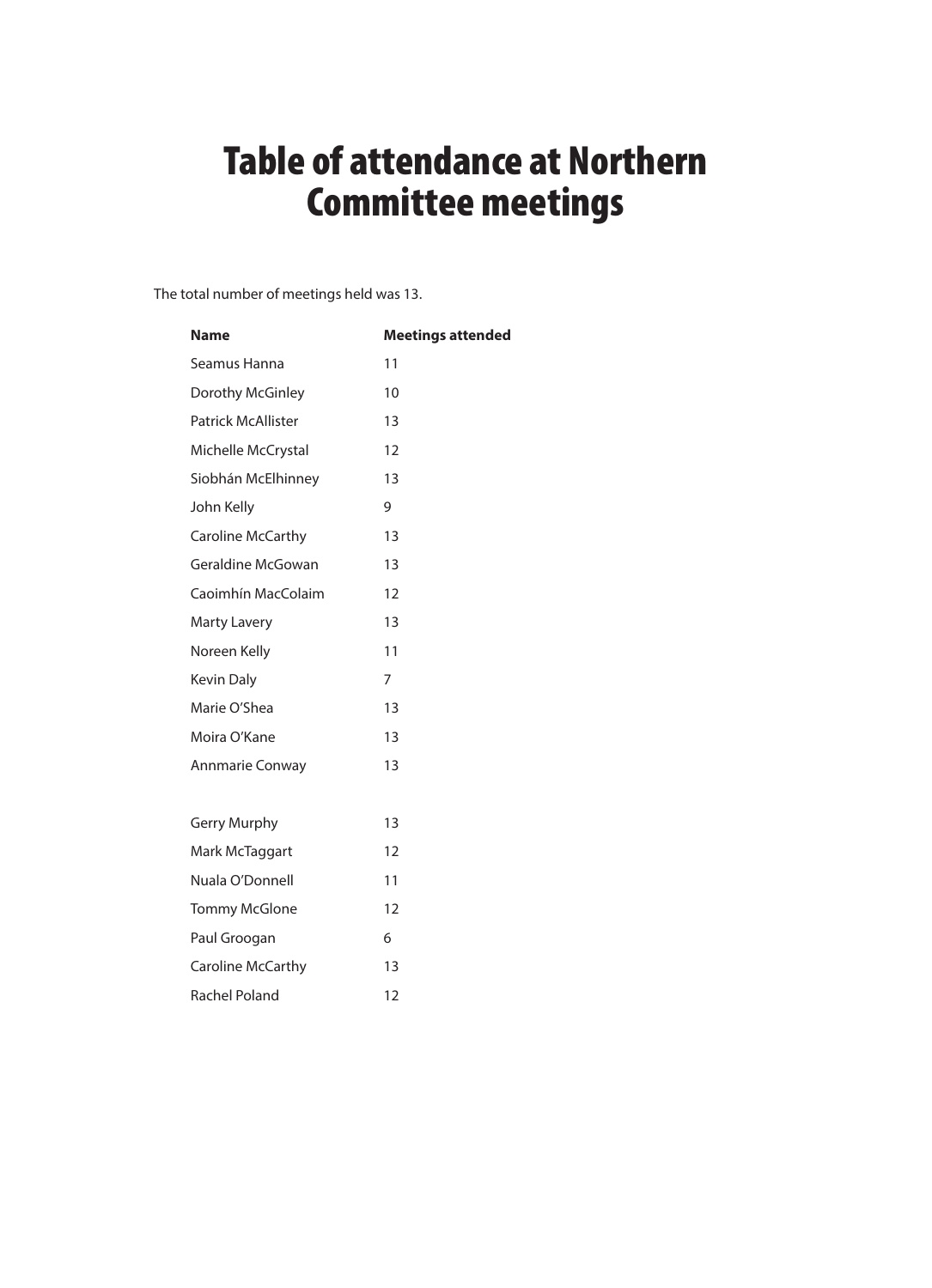# Salaries and Conditions of Service

#### 1.1 Teachers' salaries and conditions of service

Teachers' salaries and conditions of service in Northern Ireland are determined by the Teachers' Negotiating Committee (TNC) between two parties – management side and teachers' side. Up until February 2022, management side consisted of the Education Authority, CCMS, NICIE, Governing Bodies Association (GBA), Comhairle Na Gaelscolaíochta (CnaG) and the Department of Education  $(DF)$ 

The Northern Ireland Teachers' Council (NITC) is the teachers' side of the TNC. NITC consists of the five recognised teachers' unions, INTO, NEU, NAHT, NASUWT and the UTU.

Discussions continued, mainly via Zoom, in relation to the reconstitution of the TNC for 2021/22. After the pay agreement of 2020, much of the previous TNC was simply re-established, however, one new aspect of a Joint Secretaries' Forum was agreed. This new group is effectively replacing the Joint Working Party (JWP). Each side of the new committee has appointed joint secretaries. The initial hope that the joint secretaries will meet on a monthly basis to progress the strategic agenda and programme of work of the TNC and to establish sub-groups and working parties, where necessary, to both update and establish new policies and procedures has, by and large, been realised. The joint secretaries, Gerry Murphy, INTO and Justin McCamphill, NAS/UWT, have a shared responsibility to effectively support the work of the TNC and its sub-committees. It has already established joint working groups and commissioned research and investigations in relation to updating TNC papers.

The 'ICTU 2009' mediated agreement for the NITC continues to provide a basis for the operation of the negotiating arrangements. This agreement between the five constituent unions provided for a revised NITC Constitution with decision making for the two-year period from April 2009 to April 2011 being on a consensual basis of the five NITC Interests. It was agreed that after April 2011, decision making within the NITC will be on the basis of agreement of four out of five of the teacher unions. In 2022 this agreement remains in place.

#### ICTU agreement (extract)

"Having reflected on the discussions held during the above meeting I propose that the following clauses are adopted by all constituent members of the NITC in a spirit of solidarity and unity so necessary for meeting the challenges ahead in the current economic environment and in conformity with the NITC Constitution:

- 1. All NITC constituents accept fully that the TNC is the sole negotiating forum for teachers in Northern Ireland.
- 2. Section 10 of the NITC Constitution sets out the procedure for constituents wishing to submit claims and as this Constitution has been accepted by all concerned then the agreed procedure MUST be adhered to.
- 3. Accepting the above any current industrial action should be suspended. The issue at the centre of this industrial action shall be pursued through the agreed procedures.
- 4. On the matter of issues other than terms and conditions of employment for teachers such as policy implications it is recommended that all constituents participate in the Strategic Forum initiative on the basis of the preamble to these clauses.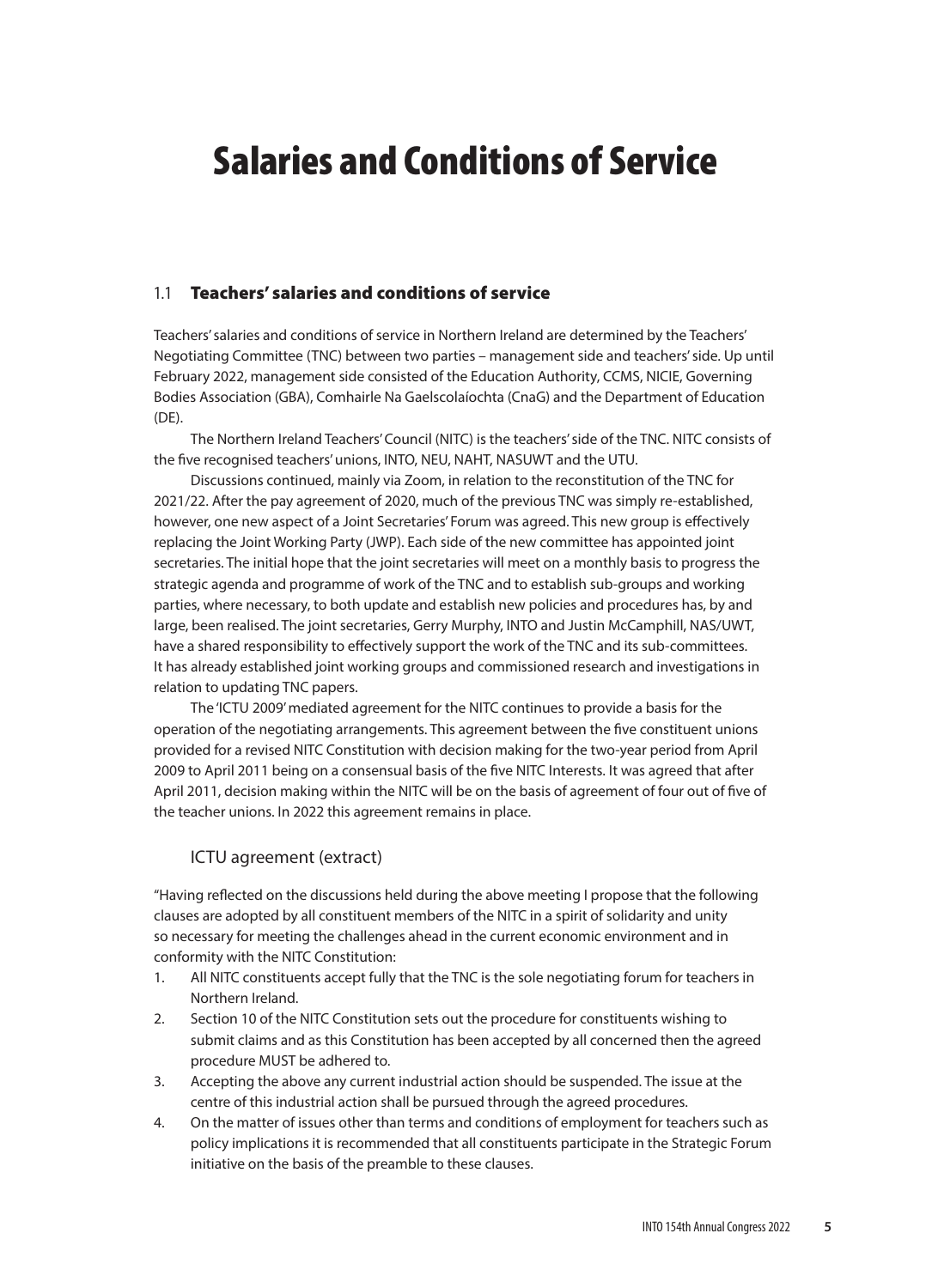- 5. The inter-trade union transfer of members is being processed by apparently all constituents in contravention of paragraph 46 of the ICTU Constitution. As this article is designed to promote harmonious relations between unions, I recommend all constituents implement forthwith.
- 6. Nothing in the above negates the autonomy of any constituent union to carry out its activities as endorsed by its membership. However, such action should only be engaged in following exhaustion of the procedures as contained in the NITC.

# 1.2 Negotiating arrangements 2020/21

The INTO is represented at the meetings of the TNC by Gerry Murphy, Northern Secretary and Tommy McGlone, Senior Official. Work undertaken through joint working party subgroups is also carried out during the year and INTO was represented by the relevant official or Northern Committee representatives.

During the past year, monthly meetings of the Joint Working Party (JWP) has been superseded by the joint secretaries forum which have happened both face-to-face and via online platforms. While normally these meetings are primarily focused on the management and progression of agreed agenda items and claims, much of the business since the last Northern Committee report has been taken up with Covid-19 regulations and pay negotiations. Substantive work on a number of issues was carried out by NITC but has not been fully progressed to a conclusion through the joint secretaries.

The primary focus, outside of pay negotiations, was based on a number of issues including:

- NISTR employment of substitute teachers.
- Covid-19 related issues.
- EA contracts.
- TNC reconstitution/normalisation of negotiating machinery through new joint secretaries group.
- Upfront asks/workload, Joint Consultative committees Pilot (JCCs) and new initiatives.
- Transition group: nine review areas.
- Family-friendly contract variations and attendance procedures.
- Teacher redeployment.

Progress was made in some areas most notably the TNC reconstitution through a new Joint Secretaries Forum which has, since its first meeting in November 2020, now met face-toface on many occasions. A programme of work has been firmly established which has resulted in the ongoing reviews of four family-friendly TNCs and the Teacher Attendance procedure. The Secretaries' Forum is attended on behalf of the INTO by Gerry Murphy and the initial review groups by Caroline McCarthy and Tommy McGlone. This work is ongoing.

The group tasked with the Upfront Asks, which as part of the pay negotiations, is known as the Transition Group and managed the transition from industrial action short of strike. This group primarily looked at the upfront asks which focused on three areas: workload (directed time budgets), Joint Consultative Committees (JCCs) and new initiatives. The latter two have their terms of reference agreed and are at the first stage of roll-out. Directed time budgets have returned to the agenda of the transition group after management side information was challenged by the INTO. A draft pilot scheme of 12 schools has been established to assess the feasibility of JCCs in supporting positive industrial relations.

Other issues, inter alia, NISTR, Cycle to Work, Teacher Health and Wellbeing (THAW) and Parental Complaints largely remain ongoing. The INTO is hopeful of progress especially as NISTR and THAW are included within the nine reviews areas. NITC remains of the opinion that the parental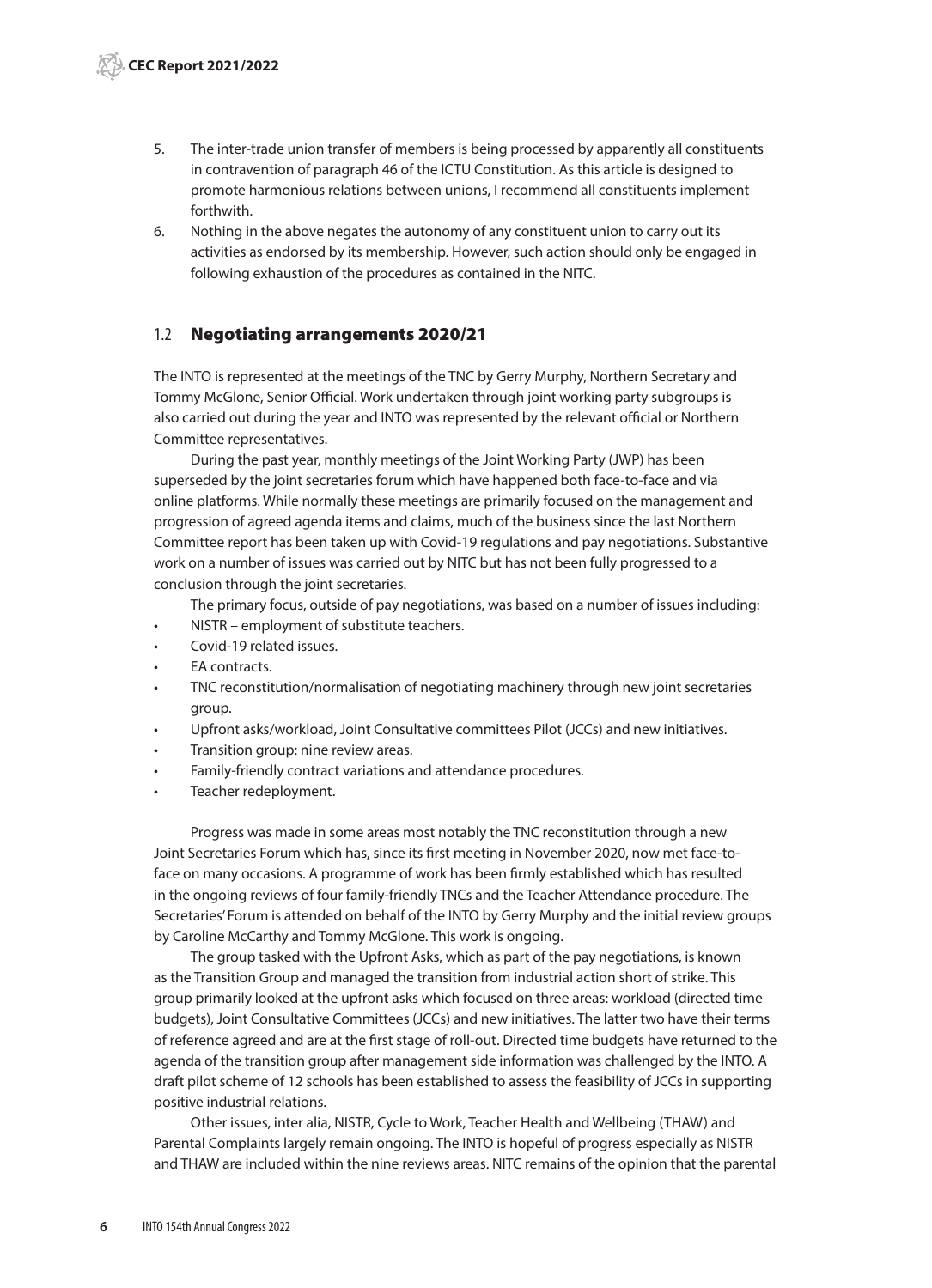complaints procedure is unfair and needs to be amended.

From the INTO's perspective much of the business of the 2021/22 academic year, to this point, has again been overshadowed by Covid-19 and the emerging variants, including Omicron. In February 2021, the NITC voted in favour of accepting the pay award of 2% for 2019/20 and 2% for 2020/21. This was mostly paid to all eligible teachers during the summer of 2021.

The Northern Ireland Teachers' Council (NITC), in pursuance of its objective to improve the terms and conditions of its members in schools and colleges in Northern Ireland, in April 2021 agreed to submit a claim a 6% uplift on all pay and allowances, including the leadership scale.

When Covid-19 arrived at schools and the wider society in March 2020, it resulted in schools temporarily closing. Many teachers had to quickly adapt to a new reality of teaching remotely from home. Updated guidance has been forthcoming from the INTO in respect to all aspects of the changing situation.

# 1.3 Teachers' pay

In addition to incremental progression within salary scales, which for teachers is payable by contractual entitlement, teacher salary scale points have been revised as follows:

- With effect from 1 September 2019:
- A 2% cost of living pay award will be paid to all teachers; and
- Teaching allowances will be increased by 2%.
- With effect from 1 September 2020:
- A further 2% cost of living pay award will be paid to all teachers; and
- Teaching allowances will be increased by 2%.

Both of these uplifts will be backdated, and a working example has been made available in a joint statement which will be sent to all teaching staff via C2K.

The Transition Group, which was tasked with providing a 'slow dismount' from the industrial action (ended June 2019), was tasked with easing teachers back to life without industrial action.

As part of that pay agreement all teachers were to be given a directed time budget. This was tasked to the Transition Group along with overseeing a pilot for joint consultation committees and an agreed formula in respect of the introduction of DE/EA new initiatives. Both management and the INTO provided training via webinars around drawing up a time budget. The INTO's webinar remains on the website.

#### 1.4 Review in nine key areas

These key areas are to be either TNC led or management side lead with three reviews being tasked to DE specifically to lead. Kevin Daly was appointed by NITC as teachers' side lead on the project team tasked with coordinating the reviews. The nine ongoing reviews, in no particular order, are:

#### 1) Review of employment model of teachers

This is a TNC led review and management side has taken the lead in this review. Tony Gallagher agreed to assist the group with further research, and he presented on the Education Employment Models in Estonia, Finland, Alberta (Canada), Singapore and New Zealand.

The group has discussed the merits of delegated autonomy to schools as opposed to centrally held control. They have reviewed the most significant parts of the terms of reference focussing on the areas to be considered and potential outcomes. The group recognise that if there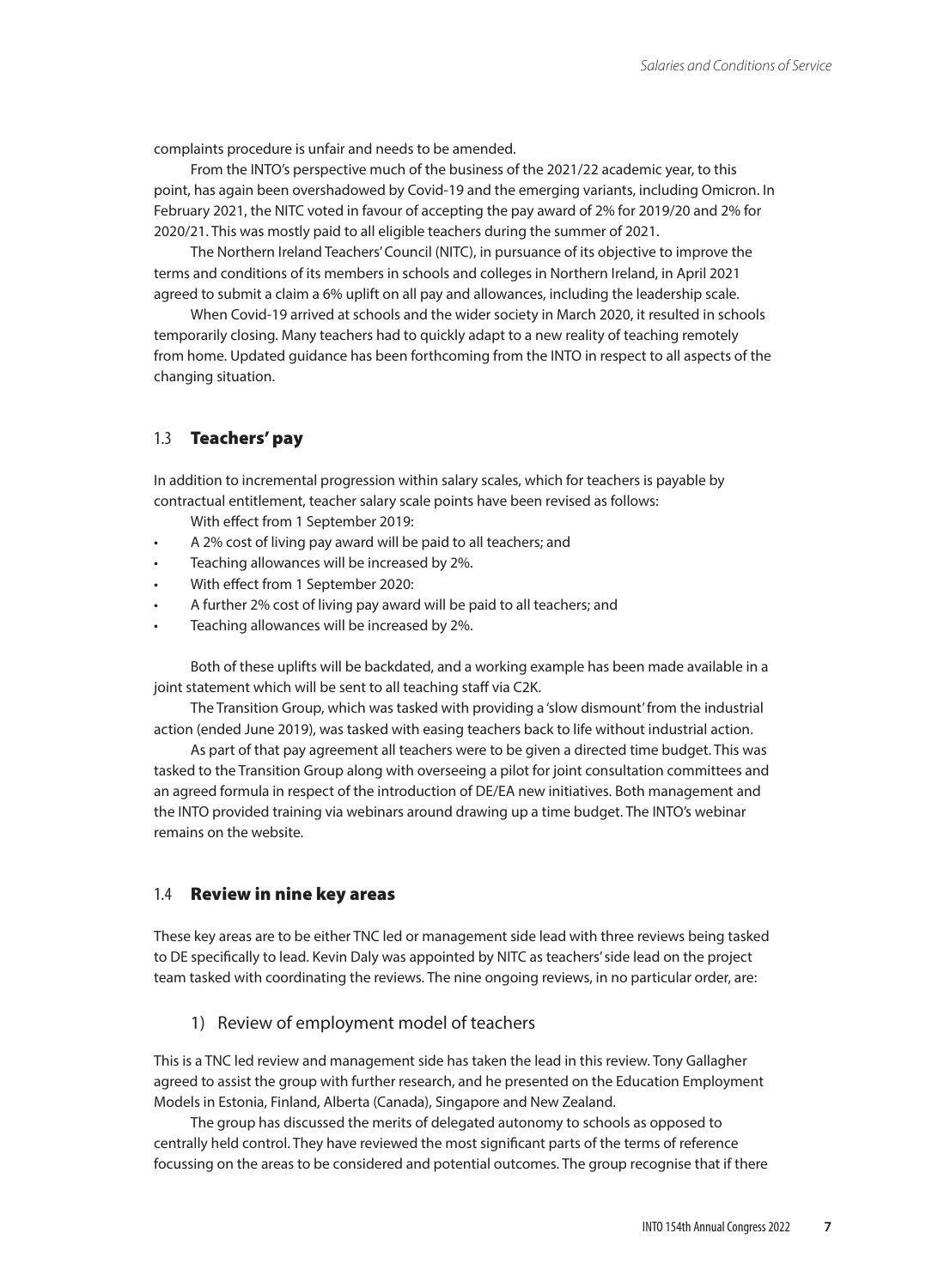is to be a significant proposed change to the employing authority model it will require legislative change.

The working group has produced an options paper which will be used to consider the range of options for change and assess viability, cost/savings, merits, benefits, disadvantages, and risks. Terms of reference has been agreed and a range of employment model options collated and are under consideration.

### 2) Review of the use of temporary and substitute teachers

Management side have taken the lead in this review. A call of tender to supply the NISTR replacement system is expected to go live from September 2022.

The review group has been involved in the NISTR Tender Group assisting in development of the specifications for this contract and will engage again at design stage. The discussions have identified additional areas that the review group will now consider for possible inclusion in the planned guidance for schools on effective engagement of supply teachers for example, need for minimum cancellation periods and definition of a half day. The guidance will also include best practice examples around good induction which are being sourced.

The group has developed a survey to issue to all teachers on NISTR which aims to improve understanding of the supply workforce capacity in terms of how often they are available to work and why they are registered on NISTR.

The group has considered a draft outline options paper. Work is underway to supplement the evidence within the paper for example through the survey results and with new data from the NISTR via eTeach.

### 3) Review of workload agreement

A joint management/NITC review examining the 2011 Workload Agreement. This is a TNC led review and the trade union side, chaired by Kevin Daly, INTO, has taken the lead in this review. The group have reached agreement on potential amendments to the Workload Agreement TNC 2011/8 and have draft Teachers' Terms and Conditions.

There has also been discussion around potential development of software to support improvement of effective Directed Time Budgets (DTB). This idea has been delivered by New Education Union (NEU) to Trade Union Side.

The group continue to work toward development of a dedicated webpage related to the Workload Agreement with associated resources and documentation for ease of access and use, and an agreed Directed Time Budget 'checklist' example and DTB pro-forma for inclusion in Workload Agreement. It is likely to be recommended by this group that such a webpage should ultimately act as a central point for all documentation pertaining to all teachers' terms and conditions of employment similar to the provision of same in neighbouring jurisdictions (for example the burgundy book in England).

The proposed amendments to the Workload Agreement will be put to Oversight Group (OG) for consideration along with proposals around consistent application and regular training in the provisions of the Workload Agreement.

The working group are also reviewing potential 'scaffolding' arrangements that may be put in place to support the TNC agreement and to maintain reasonable workloads and a decent work/life balance.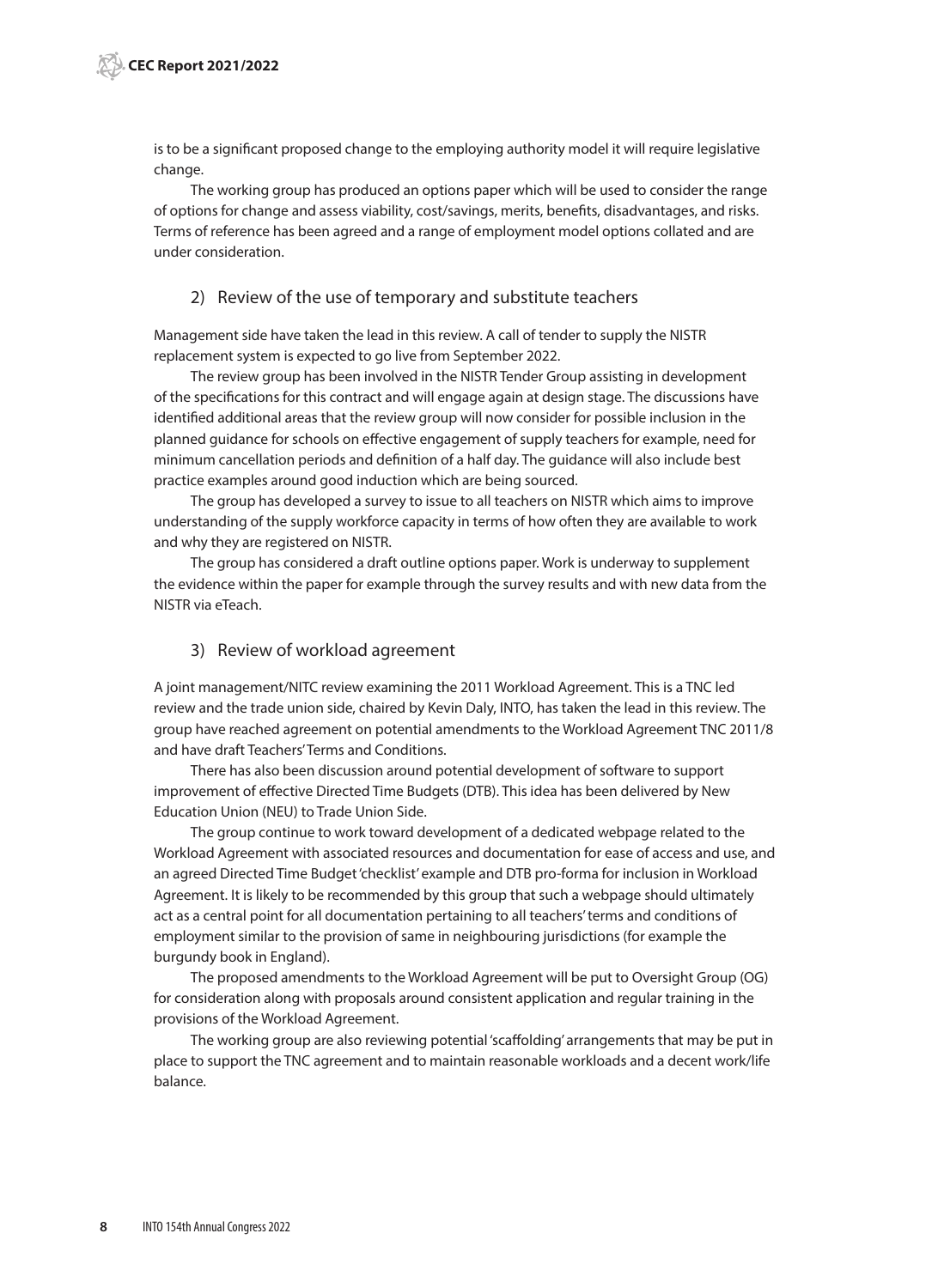#### 4) Review of workload impact on school leaders

This is to examine current practices and the impact on the workload of principals and viceprincipals. It is a TNC directed review and the trade union side will take the lead in this review.

The group have had four scoping group sessions with representative practitioners, facilitated by Dr Noel Purdy and the group gathered written submissions from trade unions and principal locality groups. A first draft of the report has been written and submitted to the working group. A second draft has been written to include additional submissions. The working group have met on each section of the draft for further detailed scrutiny, discussion and agreement.

The working group have discussed the workload problems and their causes and impact. The amendments from the working group will be returned to the writeup lead for redrafting.

When a final draft has been agreed, Dr Noel Purdy will be invited to review and write a foreword.

It is intended that this next phase of the review will focus on making recommendations around dealing with the workload issues that will be highlighted in the report and to monitor the implementation of any agreements arising from this work stream.

### 5) Review of workload associated with Special Educational Needs (SEN) provision

This review is a DE led review of the end-to-end administrative processes associated with special educational needs (SEN) provision and in particular the statementing process. This will be led by DE in collaboration with trade union side and will have practitioner involvement. The working group comprises 10 members, including representatives from each of the five recognised unions, EA, DE and CCMS. Arrangements are in place for the working group to engage quarterly with DE and EA nominated officials to receive updates on programmes for change and discuss workload implications.

The initial focus has been on agreeing a developed Terms of Reference (ToR) following receipt of the NITC paper which set out a detailed list of issues which impact on workload in supporting pupils with SEN in schools.

It is expected that the working group divides into sub-groups to identify issues and proposed solutions within each of the areas to be considered and report back to the main working group monthly with updates on progress.

The group hope to have a full report for presentation to the oversight group by September 2022.

### 6) Review of accountability framework

This is a DE led review into the accountability and governance within the education sector and will be led by a core working group chaired by DE. Membership includes up to five MS representatives and up to five TU representatives.

The review will seek to identify where any of the processes within the Accountability Framework create excessive workload and provide recommendations for reducing this without losing quality. The key focus will be on school support, development, improvement and inspection.

Given the broad scope of this review, to maintain focus and manageability, it has been necessary to determine a discrete, priority number of issues to be considered. It was previously agreed that it would be helpful to focus the review around specific areas that appeared to be drivers of excessive workloads: school improvement, development, support and inspection.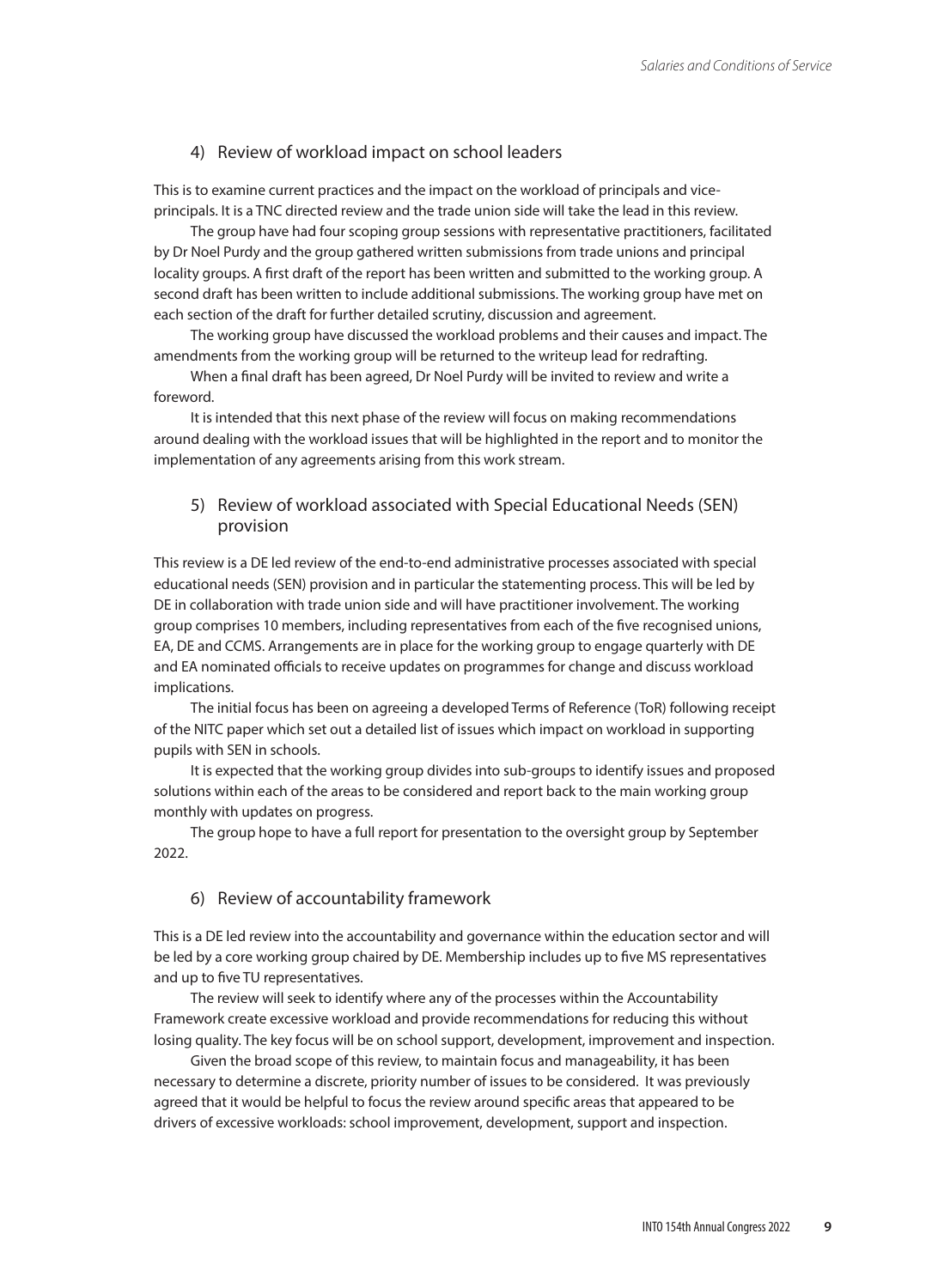It is expected that the review might have the potential to achieve the following outcomes:

- Recommendations around an enhanced model for teacher learning and development that ensures TPL is a continuous, iterative process and consideration given to the need for a potential system for effective recording throughout a career.
- A reduction in workload associated with the inspection process with clear guidance around what is and what is not required.
- A clear picture around school improvement in respect of the roles and responsibilities and signposting for help and support.
- Proposals for a revised, streamlined School Development Planning process with examples of good models provided in some form of desk-aid type guidance.
- Proposals for a system that ensures effective, periodic review of School Development Plans that provides constructive feedback at a high level.
- Proposals around how performance measures encourage improvement and are used to set targets/ensuring effective accountability at pupil, school and system level and impact on workload.
- Development of an 'accountability framework user guide'.

# 7) Review of consultation arrangements

With the stated aim of promoting positive industrial relations, this joint management/NITC review will develop consultative arrangements in schools. This is a TNC led review and management side will take the lead in this review and will aim to set out the progress and key changes made in industrial relations since the agreement was reached in April 2020 and the ending of the industrial action including:

- The review of the TNC Constitution.
- The establishment of a Joint Secretaries Forum.
- The arrangements in place to ensure early consultation between management and teaching unions in respect of any new policies or proposals for change that may impact on teacher workloads (work has commenced on a pilot of joint consultative committees within schools).
- The establishment of the joint working groups to address the nine identified areas in the Agreement.
- Commencement of joint reviews of the programme of policy and procedures reviews.

Management side and NITC will jointly consider:

- The principles of consultation with an agreed understanding of what consultation means.
- Consultation machinery covering engagement with NITC on initiatives which potentially impact on teacher workload.
- The practical arrangements for establishing consultative arrangements in schools local arrangements.
- The manageability of proposed arrangements both central and local.
- Training support for management and trade union participants in the consultative process.

# 8) Review of Statutory Assessment at key stages 1, 2 and 3

This DE led group, while working closely with NITC, will make policy recommendations regarding the purpose, nature and design of key stage assessment in Northern Ireland. The group will hope to benchmark against best practice and produce proposals and recommendations to support the development of fit for purpose arrangements for key stage assessment. This will be led by DE in collaboration with trade union side and will have practitioner involvement.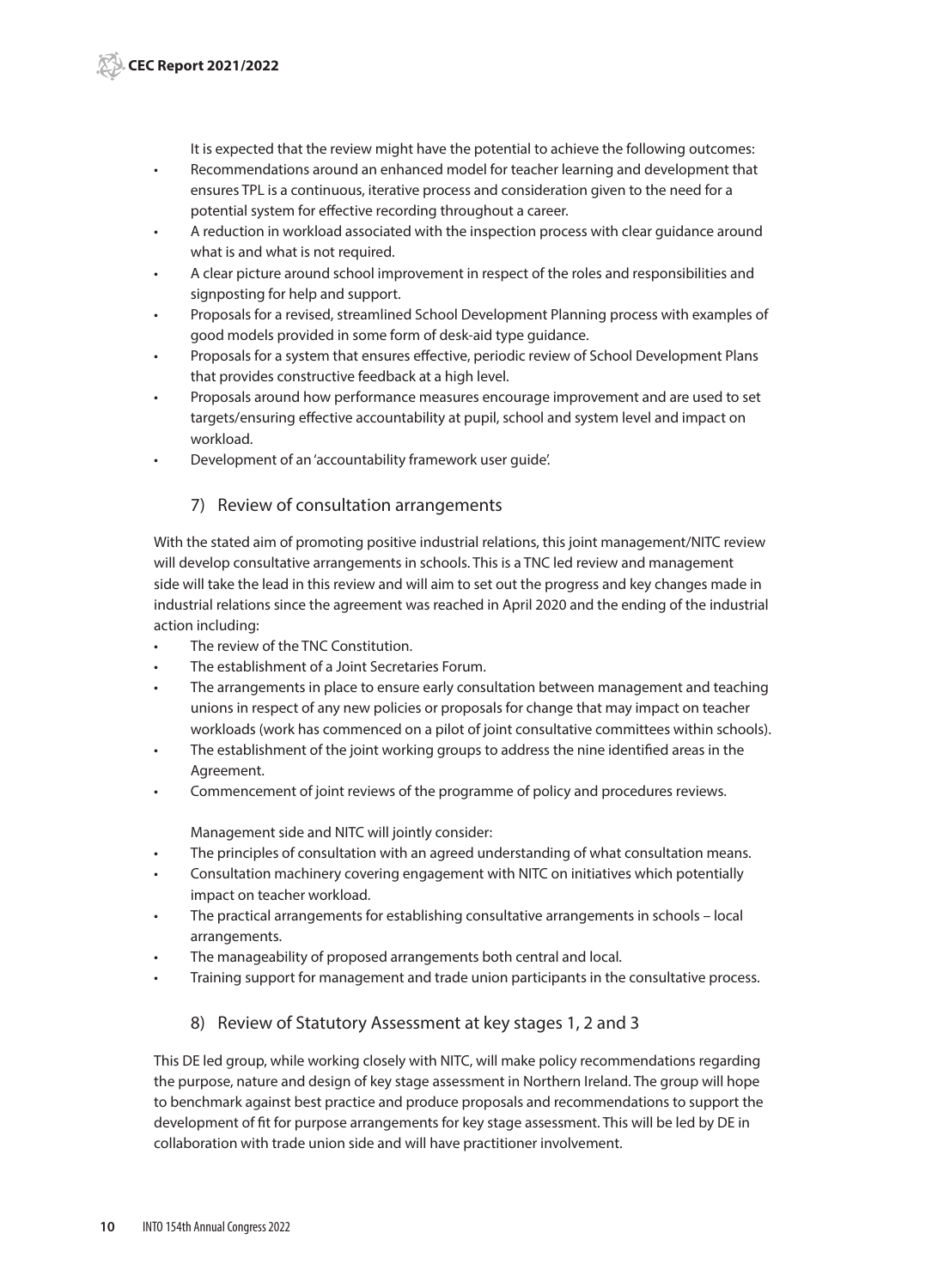# 9) Review of initiatives to promote and support teacher health and wellbeing

A joint management/NITC review to promote teacher health and well-being. This is a TNC led review and the trade union side will take the lead in this review, chaired by Nuala O'Donnell, INTO. The group will review existing potential support for teachers in their role so that they have access to help, advice and practical intervention which promotes health and wellbeing.

It is intended that there should be a review of existing support services for teachers in this area. The review will identify good practice and seek to make recommendations to address gaps in support provision.

The group will consider:

- The availability of existing support services to teachers and school leaders across all sectors.
- Gaps within the current provision of 'help, advice and practical intervention' in relation to health and wellbeing for teachers including principals and vice principals.
- Specific consideration of gaps in provision of support, advice and practical intervention around health and wellbeing linked to equality issues and the need for greater awareness and training in this area.
- Specific consideration of the teaching workforce profile in relation to health and wellbeing.
- Health and wellbeing challenges faced by teachers and school leaders in relation to challenging behaviours and complex needs.
- Support available to improve health and wellbeing of staff experiencing excessive workload.
- The need for a revised TNC Strategy in relation to Teacher Health and Wellbeing (THAW).

The group do hope to commission a survey of teachers' health and wellbeing to establish a baseline 'health profile' of the teaching workforce and obtain views on helpful supports, develop a database of evidence around the key issues by an agreed date and prepare a full review report for presentation to the oversight group by an agreed date.

# 1.5 Teachers' pay and conditions – other issues

Additionally, in relation to teachers' pay and conditions:

- Work experience visits: The INTO have advised its members that the new policy (2019) is totally unworkable and sees benefit in consulting with EA to highlight issues. Kevin Daly has taken the lead for the INTO in this regard. However, all work in this area has, due to Covid-19 been affected.
- Code of Conduct: This document is still within the consultation period, however, INTO members have been instructed not to sign the document that was delivered to schools.
- NISTR: Substitute teachers who have been booked on NISTR must not be treated any differently from their permanent colleagues in relation to issues that have arisen due to Covid-19. Substitute teachers were hit hardest during the school closures because of Covid-19. The INTO was also successful in securing a furlough-hardship payment for substitute teachers based on previous earnings.
- EA contracts Meetings led by Assistant Northern Secretary, Mark McTaggart, have taken place with EA officials in regard to hybrid contracts, essential car use, permanency delays and SEN allowances.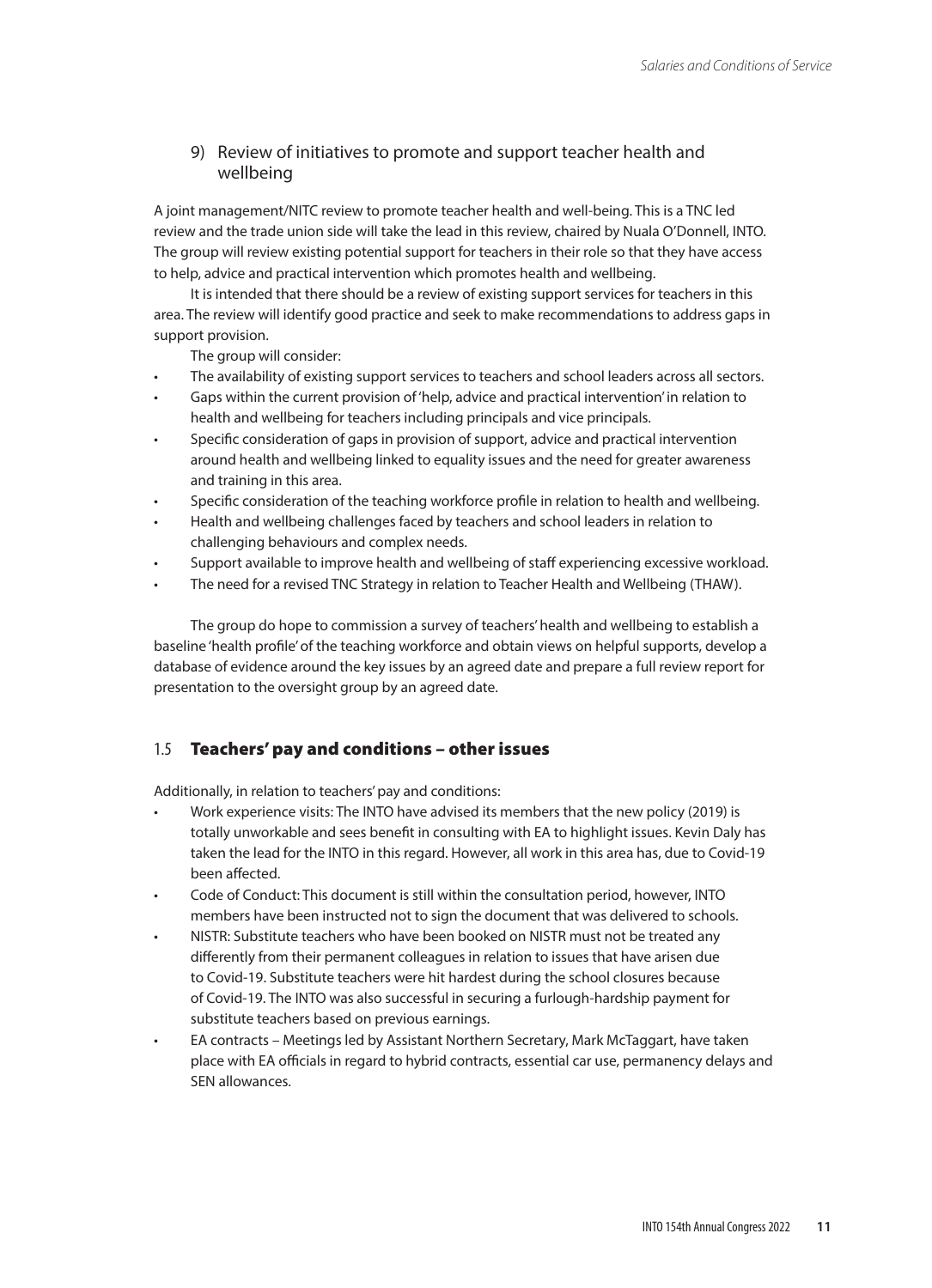An NITC sub-committee was established as follows: Mark McTaggart (INTO) Maxine Murphy-Higgins (NASUWT) Alastair Donaghy (NEU) Jacquie Reid (UTU) Gerry Cameron (NAHT)

This group has been very successful in securing many permanent posts for EA employees. Much of the normal work of the TNC/JWP had initially been interrupted because of the pay negotiations. This was a concern for NITC and was raised to management as being possibly detrimental to the advancement of teachers' terms and conditions.

Sara Long, the Chief Executive for Education has welcomed the idea of re-establishing the full TNC and so with the reconstitution of the TNC, measures are now in place to upgrade policies and procedures using the Joint Secretaries' Forum. The first two areas, as already noted, that have been agreed as being priority are in regard to the Attendance Procedure and the mix of family friendly policies.

Teachers' terms and conditions continues to be a feature of the negotiating arrangements. The INTO remains of the view that such a review should only commence when sufficient funding has been secured and an agreed process has been developed.

# 1.6 Addressing Bullying in Schools Act (Northern Ireland) 2016

The work of the NITC sub-committee to review this Act and provide guidance is ongoing. The members of the group were:

Justin McCamphill (NASUWT) Paul Groogan (INTO) Carney Cumper (UTU) Gerry Cameron (NAHT) Gordon White (NEU)

Objections to the introduction of the Act were raised again in January 2021 at NITC and it was agreed that the detail of the act was, among other things, bureaucratic and not conducive to teacher/parent relations.

While the review of TNC 2011/1 Teacher Health and Wellbeing Strategy (THAW) was finally completed in 2016, the revised and updated document still (2022) remains under consideration by management side. As previously noted, this document will be considered under the review of initiatives to promote and support teacher health and wellbeing.

Redundancies continues to be a subject of discussion at the negotiating machinery. Because of the Covid-19 crisis identification of potential redundancies has temporarily ceased.

As previously noted, all of the five NITC affiliated unions formally ended all of their individual industrial actions short of strike, however, in agreement with management side, DE's decision to defer new Assessment Arrangements was welcomed.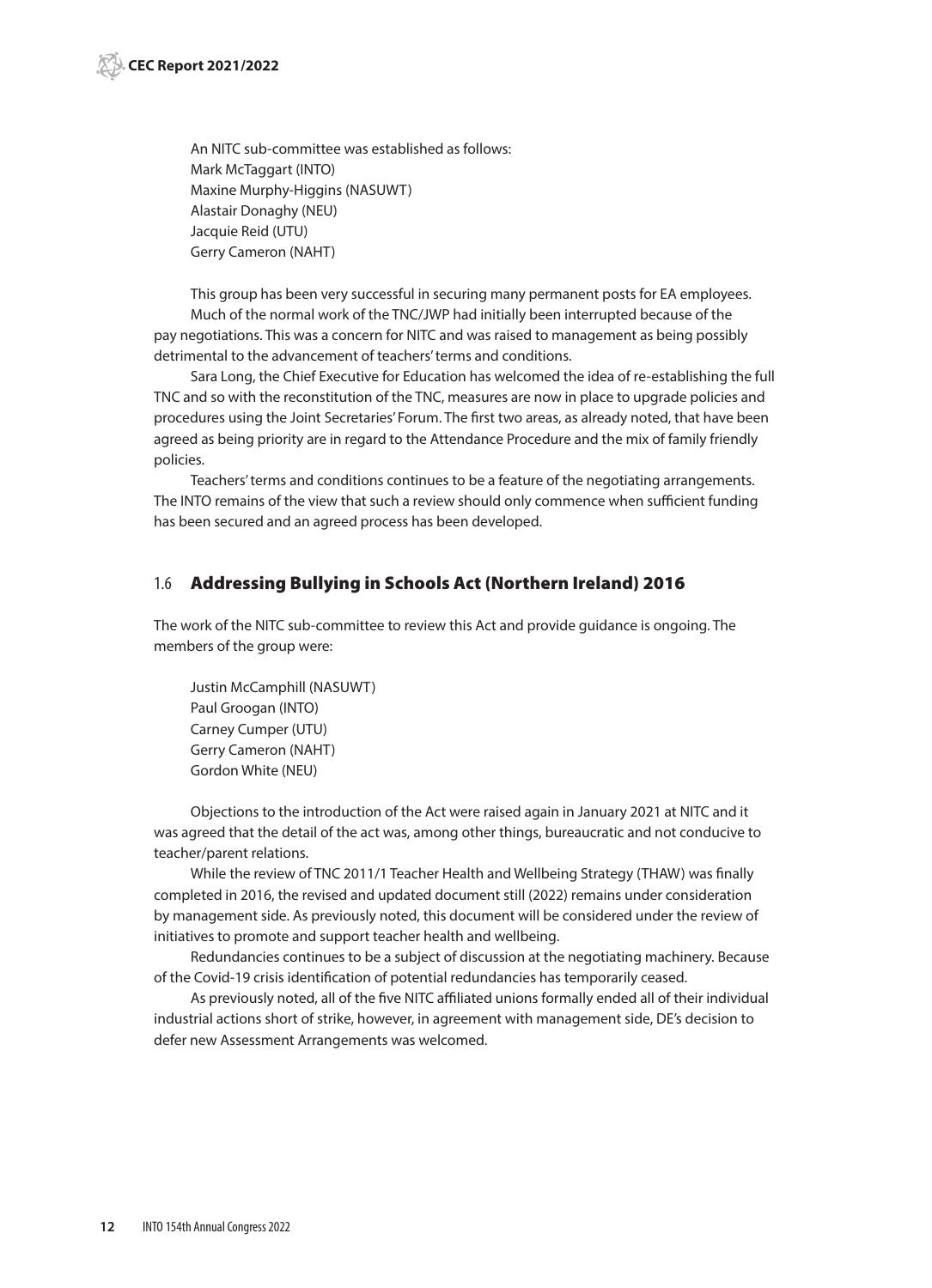# 1.7 Northern Ireland Teachers' Council (NITC)

NITC has the following representation from the recognised teachers' unions.

NEU 3 INTO 5 NAHT 1 (with one observer) NASUWT 5 UTU 5 Total 19

# 1.8 INTO representation on NITC

INTO representatives on the Northern Ireland Teachers' Council in 2021/22 are:

Marie O'Shea (Chair) Siobhán McElhinney (Vice-Chair) Gerry Murphy Mark McTaggart Tommy McGlone

# 1.9 NITC officers

The NITC officers were re-elected in September 2021 and are:

| Gerry Murphy (INTO)         |
|-----------------------------|
| Jacquie White (UTU)         |
| Justin McCamphill (NAS/UWT) |
| Mark Langhammer (NEU)       |
| NAHT nominee (Graham Gault) |
|                             |

# 1.10 Teachers' Negotiating Committee (TNC)

Each NITC union has two representatives on the teachers' side of the TNC. The INTO representatives in 2017/18 were Gerry Murphy and Tommy McGlone.

NITC side of the TNC:

| NEU:              | Mark Langhammer, Susan Parlour.                 |
|-------------------|-------------------------------------------------|
| INTO:             | Gerry Murphy, Tommy McGlone (Mark McTaggart).   |
| NAHT:             | Helena Macormac (Graham Gault).                 |
| UTU:              | Jacquie White, Stephen McCord (Rebekka Gilpin). |
| <b>NIA CINAIT</b> |                                                 |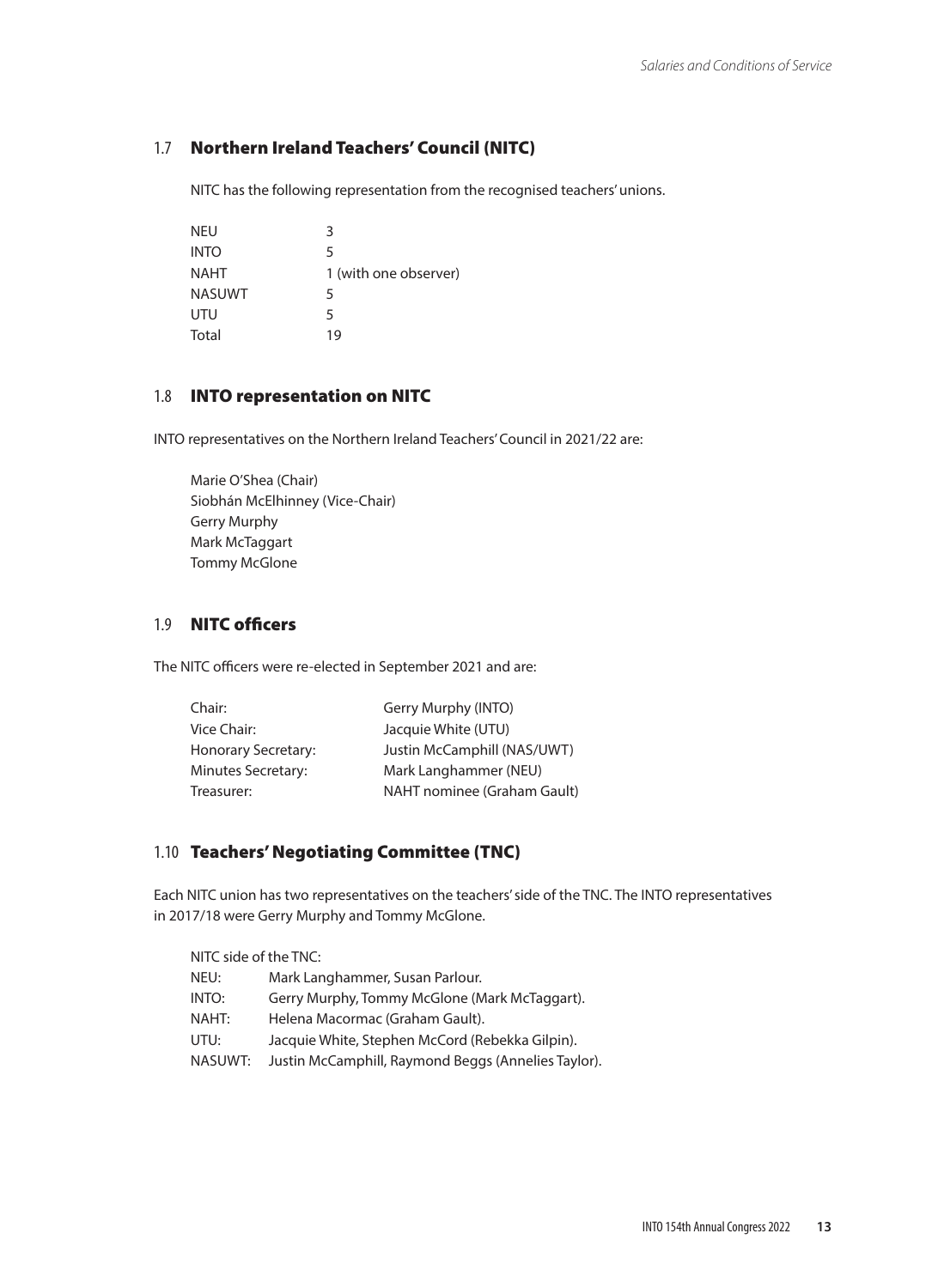# NITC Issues

#### **DE Strategic Forum**

The INTO continues to engage in the Strategic Forum to promote education partnership and planning. The INTO is represented at the forum by Gerry Murphy, Northern Secretary.

# 1.11 Education Authority (EA)

The Education and Library Boards (ELBs) were dissolved on 31 March 2015. The Education Authority was established under the Education Act Northern Ireland 2014 and became operational on 1 April 2015. EA is a non-departmental body sponsored by the Department of Education.

It employs over 39,000 people across Northern Ireland in a wide variety of roles. This includes teachers in controlled schools, school-based support staff and staff in administrative headquarters. EA remains responsible for all of the operational functions previously carried out by the five ELBs in accordance with the education orders. The Chief Executive, Sara Long and Director of Education, Michelle Corkey both remain in post.

# 1.12 Department of Education

The INTO held several meetings with departmental officials in the past year. In particular, the INTO raised a number of ongoing concerns including:

- Covid-19.
- Investing in education.
- The governance of schools.
- Teachers' pay.
- School inspections.
- Refreshing the teaching workforce.

# 1.13 Education and Training Inspectorate (ETI)

The Northern Ireland Teachers' Council's withdrawal from the previous regular termly meetings with the ETI, due to a lack of engagement by the ETI and the repeated side-stepping of the issues raised by the NITC, continues. The ETI maintain that they wish to resume these meetings and NITC are of the view that genuine engagement may be possible. Fustian Graham remains in the role of chief inspector. Because of a mix of issues including Covid-19, school inspections have not, at time of press, been carried out.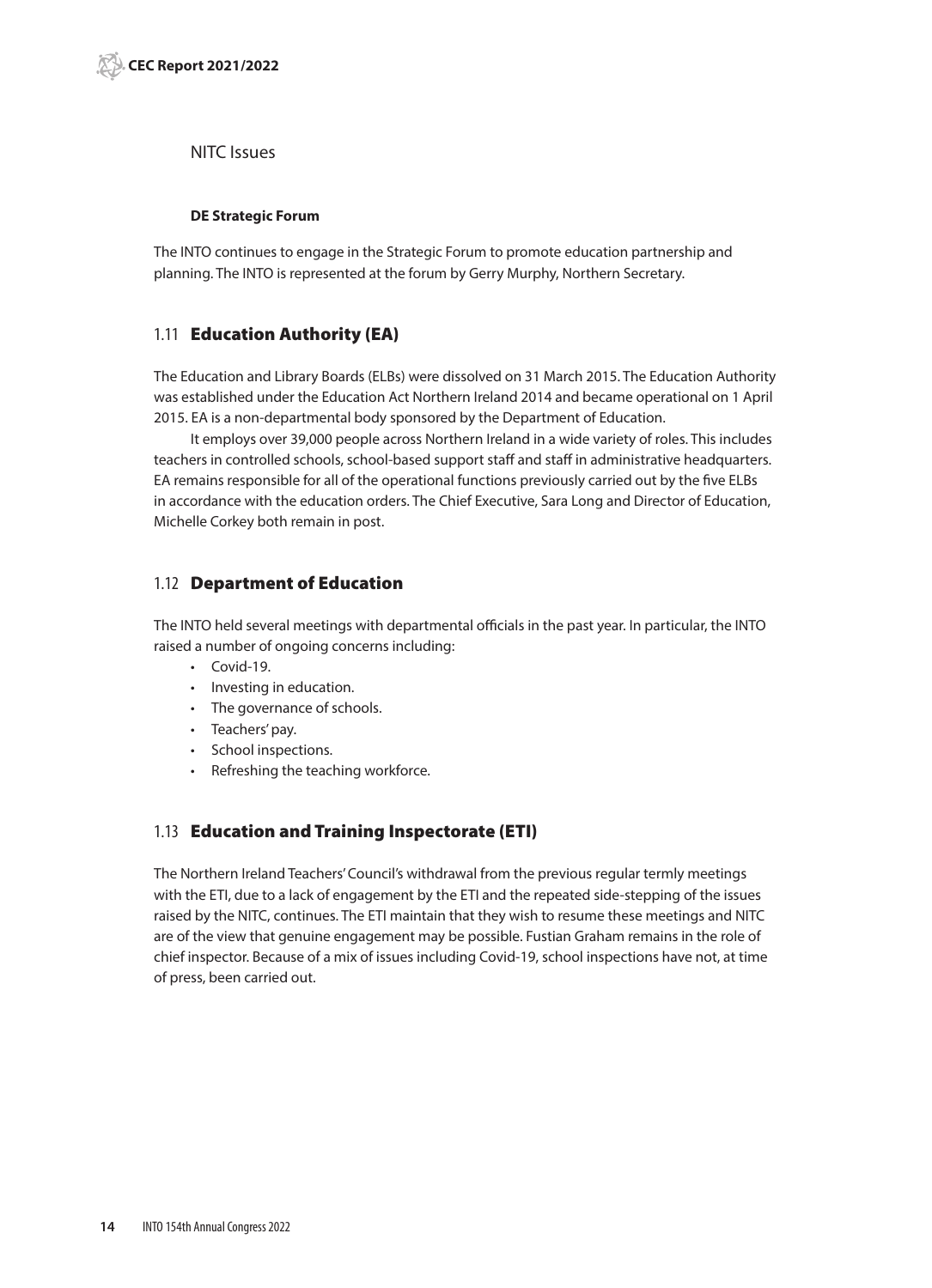# Pensions

# 2.1 Northern Ireland Teachers' Pension Scheme Pension Board (NITPSPB)

There were four NITPSPB meetings in 2021 (23 March, 9 June, 15 September and 8 December), all of which were conducted online, due to Covid-19 restrictions. Nuala O'Donnell, senior official, is a member representative on this body and is now in her second term of five years on the pension board which will end in 2023.

A new independent chairperson of the NITPS Pension Board was appointed in April 2021, Lindsay Todd, following the conclusion of Michael Burton's period of office.

For each meeting a quarterly report on performance and governance is produced to enable board members to monitor the administration and management of the Teachers' Pension scheme. Minutes of meetings are published on the Department of Education (DE) website.

Items discussed at the pension board meetings include:

# Covid-19 contingency arrangements

Due to Covid 19, the Teachers' Pay and Pensions Team (TPPT) continued working in line with business continuity measures and was no longer fully staffed. A number of key staff worked remotely to take forward urgent and essential changes on teachers' pay and teachers' pensions databases.

#### Pension applications

338 applications for August retirement were received at 31 August 2021. Delays commencing this exercise were encountered due to a number of issues with the new IT system and processing applications was slower than in recent years, however 201 lump sum payments were processed for payment on 1 September 2021. All of the 338 August retirements were processed by the end of October 2021.

# Quality of information

The board were informed that the quality of information received from some voluntary grammar schools continued to be a cause for concern. These should be received in TPPT by the seventh working day of the month. Any late returns may result in a financial penalty to the employer. The board were informed of a number of schools which made late returns in the period, including one hitting the three strikes rule for the second time. In this case, the chair of the board and the DE head of education workforce development contacted the school to inform them of the seriousness of the breach and the potential outcome of any future breaches.

The teacher's pension system project team will include a statement on the importance of timely payments with the new procedures for employer portals. Go-live of the portals has been postponed until early next year.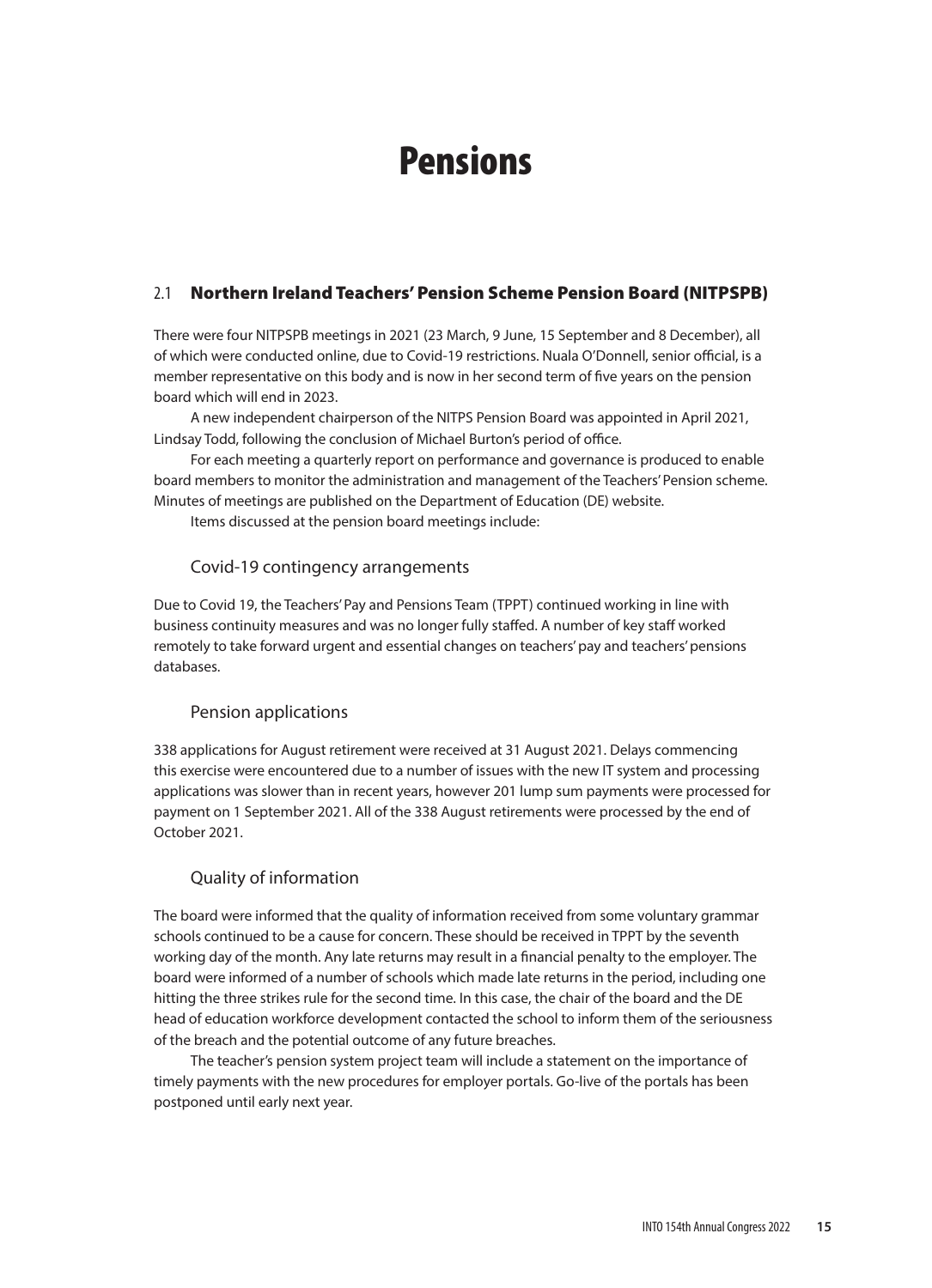#### Risk register

A risk register is updated regularly to ensure that all risks to the teachers' pension scheme are identified, monitored and addressed in a timely manner.

#### Annual Benefit Statements (ABS)

The sixth ABS were due to be issued to all active members of the teachers' scheme in March 2021, however, due to ongoing issues with bulk processes the 2021 ABS exercise was delayed. In line with the *Public Service Pensions Act (Northern Ireland) 2014*, the Department has a legal statutory deadline of 31 August 2021 for issuing ABS. The DE updated their website and NI Direct to assure customers that they were working at full capacity to get the statements issued as soon as they could ahead of this deadline.

Out of an expected 25,396 statements, 17,711 (70%) were issued by 31 August 2021 and a further 2,854 statements were issued by Friday, 3 September 2021, taking the total to 20,565 (81%). Of the remaining 4,831, around 400 were processed by TPPT and issued week commencing 6 September 2021, the remaining cases were due to technical issues requiring input from the system provider.

By 22 October 2021, 22,887 out of a total of 25,709 ABS had been issued. Of the remaining 2,822 ABS that had not been issued, 950 required manual updating and 1,872 were unable to be identified from the overall bulk print.

The Department of Education made the decision to contact teacher unions, updating the internet and the phone line responses to advise members of a dedicated mailbox for teachers who had not yet received a statement, further advising them to contact Teachers' Pensions Team (TPT) and the team would issue them an ABS which can be run off the system on an individual basis. Teachers' pensions staff are continuing to issue these as necessary.

This breach was reported to the Pensions Regulator (TPR) with the undertaking that the 950 cases requiring manual updating will be fixed and reissued by the end of January 2022. TPR have responded and confirmed that based on the information supplied, TPR will not take any action against the trustees at this current time for the late provision of the ABS, providing the target date of January 2022 is met.

The exercise to resolve the 950 cases is underway. 730 errors have been identified and early indications are that these will be relatively straightforward to fix. In respect of the 1,872 cases that could not be identified due to the technical issues, which have prevented the DE from identifying those teachers, TPT have set up a dedicated mailbox for those teachers who did not receive an ABS to contact the team. This is to ensure urgent requests can be addressed. 353 statements have been issued by December 2021 in response to requests to this dedicated mailbox.

TPT established a team to work through the 950 ABS that were still to be issued, rectifying the errors and preparing the accompanying letters for members to ensure that they meet the 31 January deadline agreed with the regulator.

#### Annual pension increase

The board were advised that the annual pension increase had been applied in April, however, outstanding bulk process exercises including ABS and pension revisions remained outstanding due to ongoing IT system issues.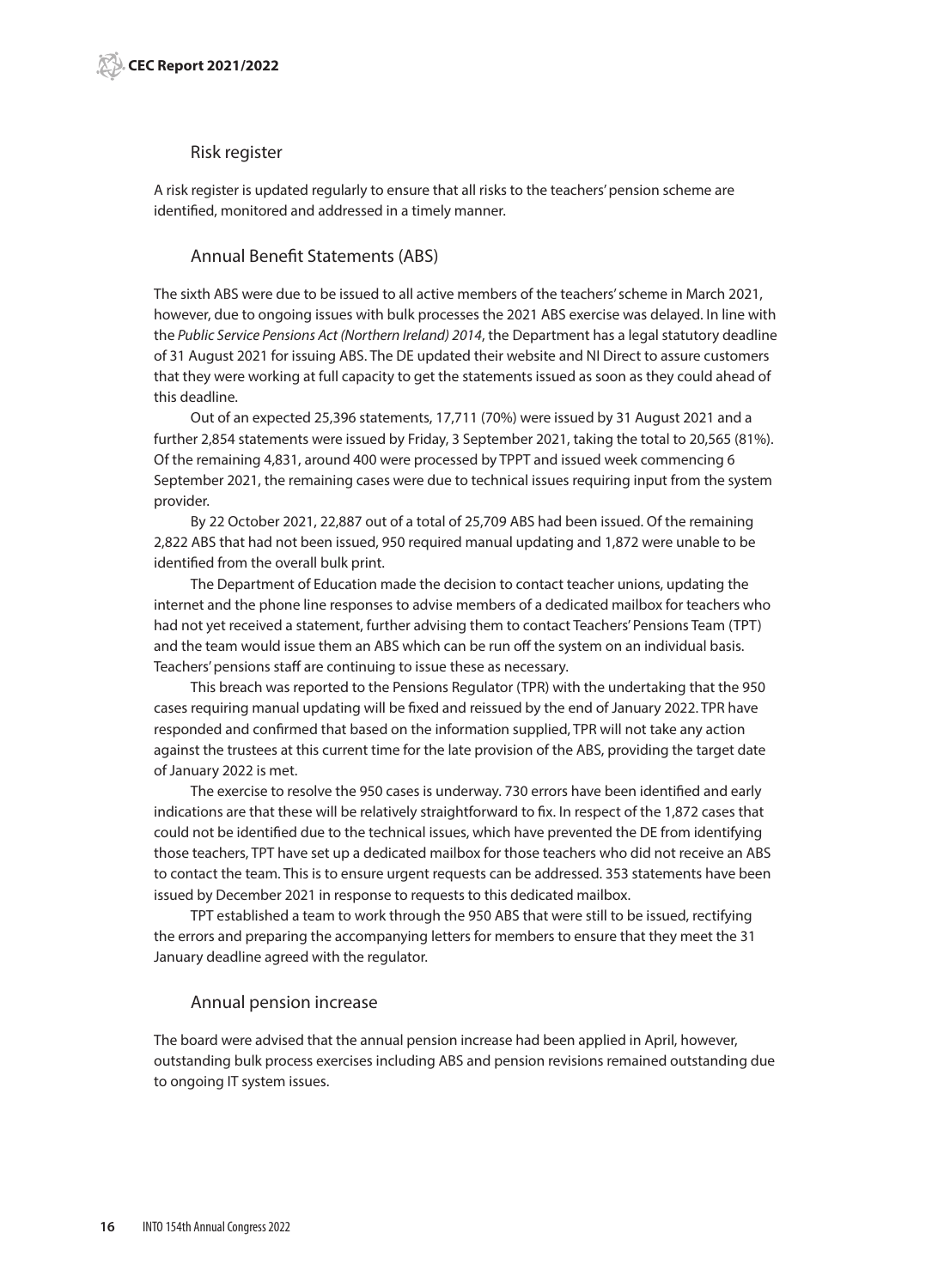# Dealing with queries from scheme members

Telephone issues and the current level of performance that falls well short of expected standards was discussed at length. An update on the steps taken to date to address this was provided by DE. The board voiced concerns around customer service and indicated that a recovery plan was needed to rectify current under performance.

NI Direct's software was incorrectly logging missed calls a full 10 seconds earlier than it should. This is artificially inflating missed calls and call volumes through repeated attempts by switchboard staff to get through. NI Direct cannot currently give a timeframe for this fix, but this issue has been raised by multiple departments.

September saw the DE answer 690 calls and October 553 calls, both considerable increases from August (323 calls).

Any queries should be sent in writing to Teachers' Pensions Team, Waterside House, 75 Duke Street, Gobnascale, Derry, BT47 6FP or by email to nitpsabsqueries@education-ni.gov.uk.

#### Scheme finance

The DE internal audit finalised a report on teachers' pensions which was issued in June 2021 confirming a satisfactory audit opinion. A copy of the report was provided for board members.

#### Legislation

### **Premature Retirement Compensation Regulations/Miscellaneous Amendments to 1998/2014 Pensions Regulations/Additional Voluntary Contribution Regulations**

Work continues on a number of areas of legislation. In the event of an emerging case in the interim period, which falls within the intended legislative updates, the DE will consider the application of the policy intent.

Consideration is being given to the impact of the McCloud consultation outcomes on current legislative update requirements and the potential to amalgamate current updates with the prospective updates.

#### **McCloud**

On 25 February 2021, Department of Finance (DoF) published a response to the consultation, on transitional protection, which confirms the intention to proceed with the deferred choice underpin approach for the handling of benefits accrued by eligible members during the 'remedy period' from 1 April 2015 to 31 March 2022.

From 1 April 2022, all members who continue in service will do so as members of their respective reformed schemes. Legacy schemes will be closed in relation to service after 31 March 2022.

#### Major initiatives – replacement pensions system

The new CIVICA UPM system went live at the end of 2020. There were a number of issues identified prior to launch and a remediation plan was put in place to address the difficulties faced by pensions operations staff around training and the difficulties encountered as a result of remote working and the supplier not having floor walkers on-site.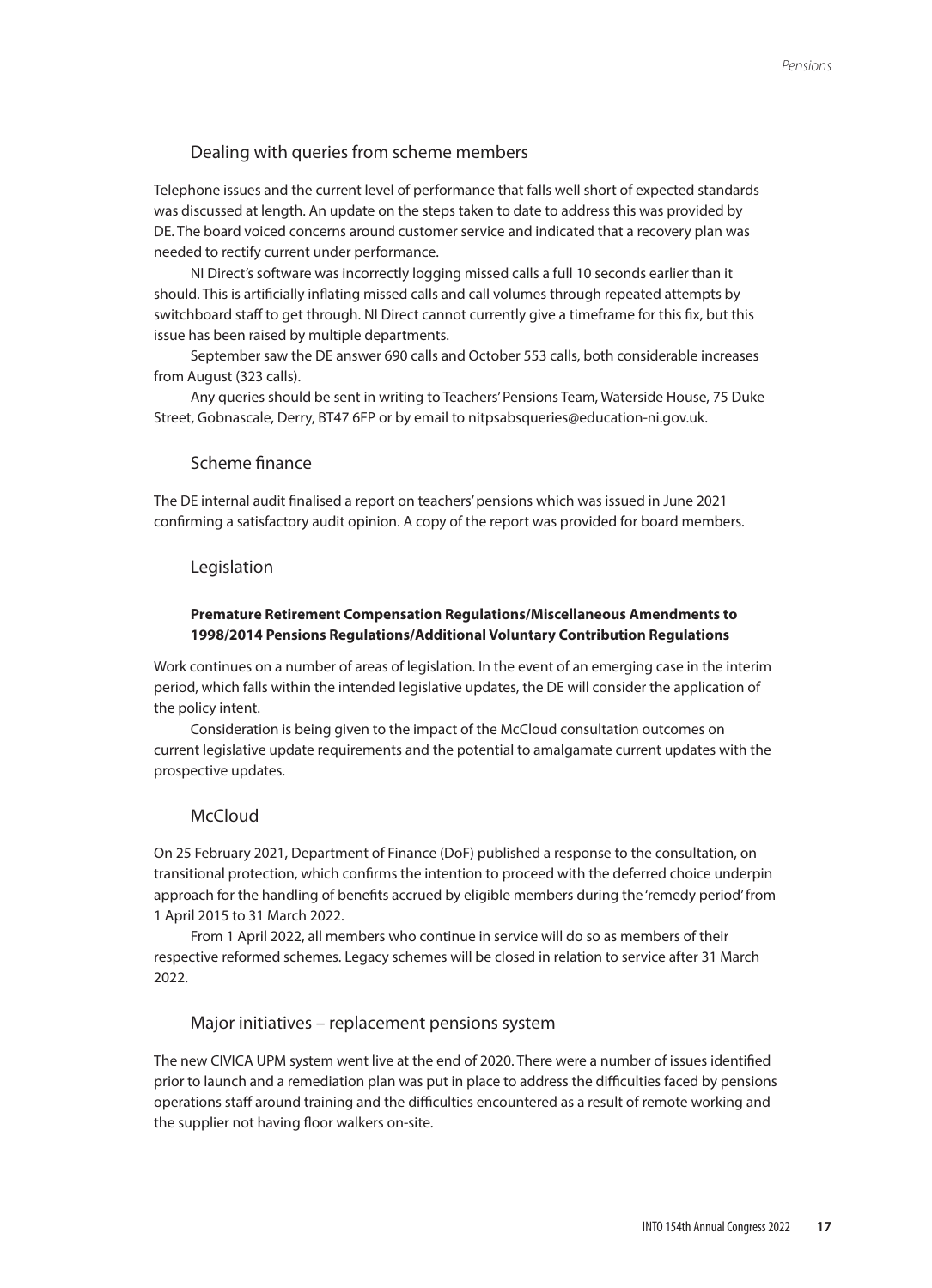A number of notable issues remained unresolved and bulk processes such as the revision of pensions and the issue of ABS were slow to be progressed.

The introduction of the online portals has been postponed until next year.

# **Training**

All members of the NITPSPB are required under legislation to keep themselves up to date with developments in public sector pensions. This year, due to Covid-19 restrictions, the NI Public Service Pension Schemes conference was held online on 25 March 2021. Topics covered included:

- McCloud and state of play Department of Finance
- Current issues for GAD Government Actuaries Department
- TPR update The Pension Regulator
- Practitioner's view HSC Pension Scheme

# 2.2 Northern Ireland Teachers' Pension Scheme Advisory Board (NITPSAB)

Four meetings of the NITPSAB took place in 2021 (9 March, 28 April, 9 June and 12 October 2021), all online due to Covid-19 restrictions. The INTO is represented on the NITPSAB by Nuala O'Donnell, senior official, and Kevin Daly, official.

The meetings dealt with the following issues:

# DE Circular 2021/05 – Changes from 1 April 2021 to salary bands for contribution rates for members of the NI Teachers' Pension Scheme (NITPS)

This circular sets out changes from 1 April 2021 to salary bands for contribution rates for members. On 1 April 2021, the salary bands applicable to member contributions for the NITPS will change in line with an increase in the Consumer Price Index (CPI).

The appropriate percentage increase to salary bands from 1 April 2021 is the same percentage as the percentage increase in CPI in the year to September 2020. CPI rose by 0.5% in the year to September 2020, therefore, the salary bands for contribution rates for members will increase by 0.5% with effect from 1 April 2021.

These arrangements apply to all members i.e., both those who remain in final salary arrangements and those in career average arrangements.

| Actual annual pensionable earnings* | <b>Member contribution rate</b> |
|-------------------------------------|---------------------------------|
| Up to £28,309.99                    | 7.4%                            |
| £28,310 to £38,108.99               | $8.6\%$                         |
| £38,109 to £45,185.99               | 9.6%                            |
| £45,186 to £59,885.99               | 10.2%                           |
| £59,886 to £81,661.99               | 11.3%                           |
| £81.662 and above                   | 11.7%                           |

Member contribution rate

\*Contributions are based on a member's annual salary rate (actual earnings).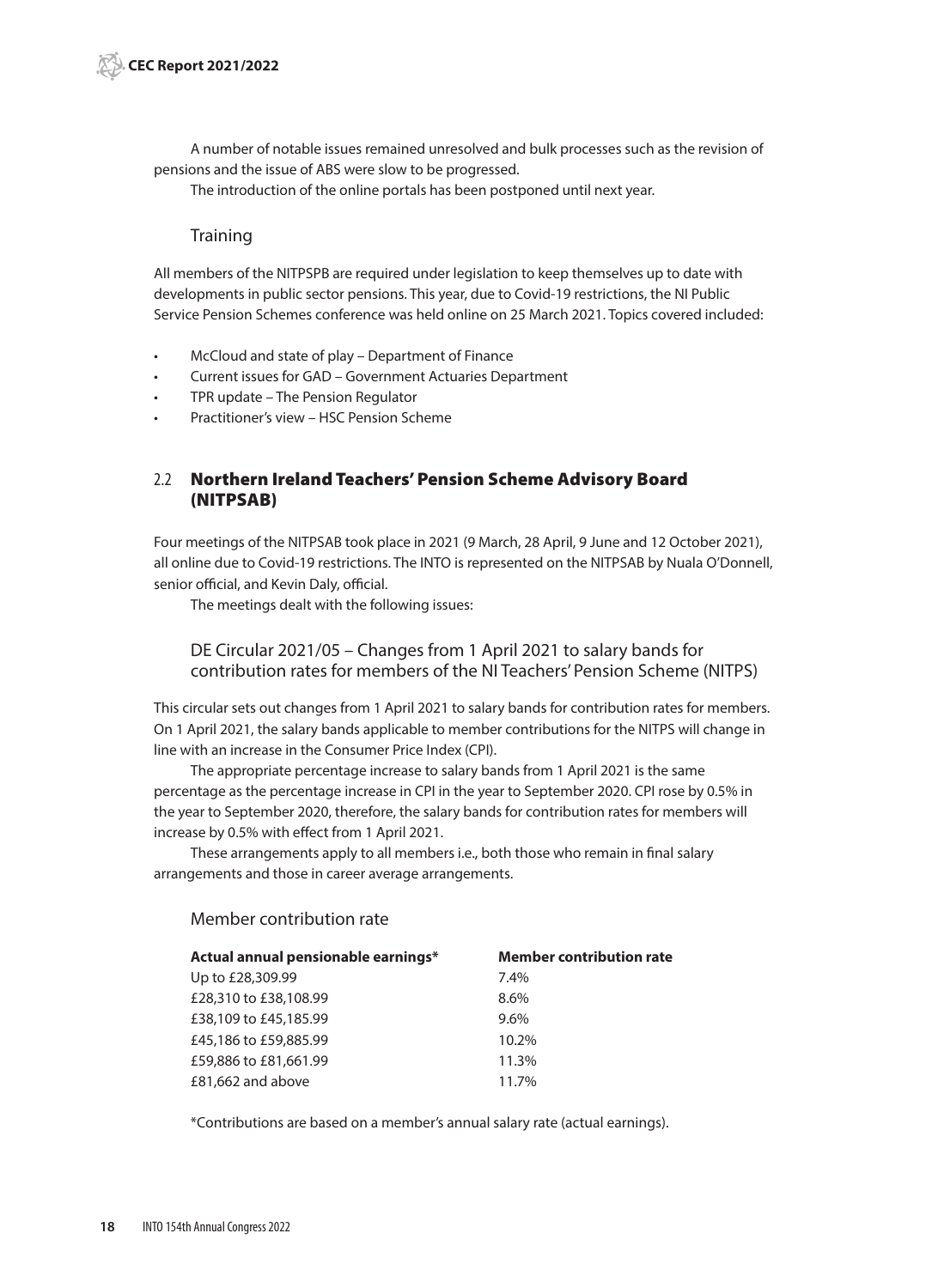# Opt-out data

The number of teachers opting out of the teachers' pension scheme in Northern Ireland remains low and to date has given no cause for concern.

Scheme valuation

#### **2016 cost-cap un-pause**

The Government, in an update on 4 February 2021, confirmed that, as a result of the cost control un-pause for the 2016 valuations, should any floor breaches occur, they will be honoured, with members benefits increased and any ceiling breaches will not lead to a reduction in member benefits.

On 22 March 2021, the DoF issued draft directions on the cost control element of the valuation process, which have been shared with SAB members.

At the extraordinary SAB meeting on 28 April 2021, SAB members provided agreement to proceed with scheme specific assumptions outlined by GAD, based on the current draft DoF directions. Finalised directions from DoF are awaited, in order to confirm results for the 2016 valuation.

#### **2020 valuation**

In terms of the 2020 valuation process, the Government (HMG) advises that any resulting changes to employer contribution rates will be delayed from April 2023 until April 2024, due to interactions with wider pension policies including implementation of the McCloud remedy and completion of the 2016.

GAD has been commissioned to commence work on the NITPS 2020 valuation and we await a key actions timetable.

#### **Scheme specific assumptions**

Members provided their agreement to proceed with the scheme specific assumptions outlined by GAD in the "NITPS data and assumptions" presentation, based on the current draft DoF directions, for use in the cost cap aspect of the 2016 valuation.

#### **GMP**

On the 2 April 2021, the DoF published a direction, shared with SAB members, which makes permanent the GMP interim solution in place since 2016. This direction ensures that all public service pensioners, who reach state pension age on or after 6 April 2016, will have their GMP entitlements uprated by their scheme as appropriate, and will not be disadvantaged.

#### **DE guide to ill-health retirement**

In June 2021, following a request from INTO for further and better information, the DE published a guide to ill health retirement. This guide is available on into.ie and also via the DE website.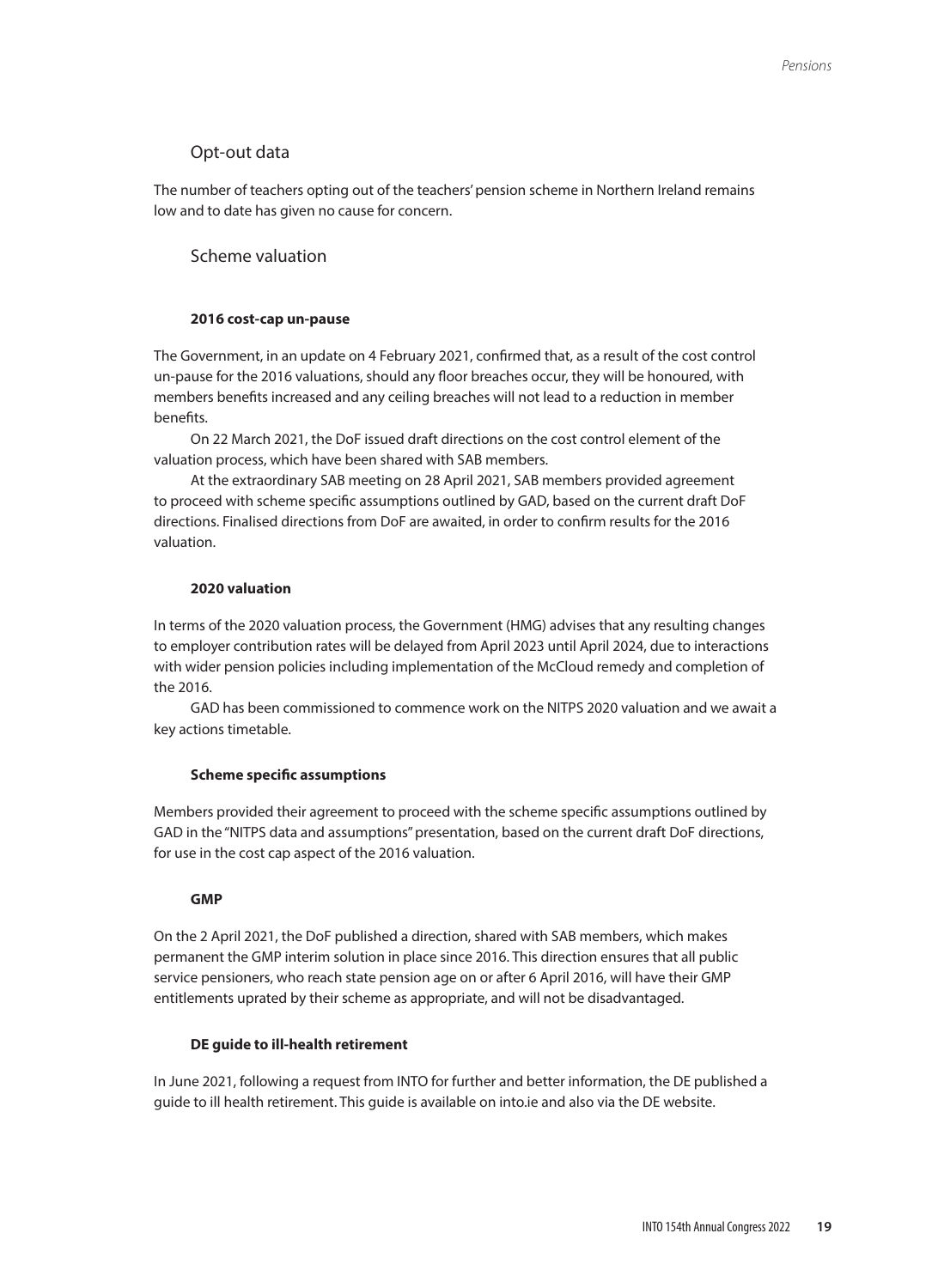# 2.3 Legislation and recent legal cases – public sector pensions

### Goodwin

As a consequence of the breach of the non-discrimination rule in the Teachers' Pension Scheme in GB (under s61 of the Equality Act 2010), a male survivor of a female scheme member will now have entitlements equal to those for a same sex survivor.

Updated legal advice now provides scope for schemes to apply retrospective action in the same way as those GB schemes – i.e., to April 2005, which is when pension related amendments for civil partnership took effect. This takes account of the likely fact that had the 'post-Walker' amendments been taken forward in line with the normal approach for devolved schemes to consider changes with reference to their GB counterparts this would be the likely outcome.

# McCloud litigation cases

There was a discussion on McCloud related litigation cases across the schemes. NI cases remain postponed in respect of claims lodged in the schemes for health, police, CSP and teachers. A preliminary hearing was listed for 26 May 2021 for the single claim now lodged in LGPS(NI) and where the intention was to request a postponement pending the outcome of the GB remedy litigation.

TUS stated the position in relation to the remedy, it is the government that should be required to pay for the cost of the solution. In accordance with previous provisional 2016 valuations, in most, if not all cases, scheme members could have accrued additional benefits for the next three years. TUS believe government should pay and TUS members should not suffer as a consequence of the pause that was implemented.

#### The Public Service Pensions and Judicial Offices Bill

The bill contains proposals to:

- Close legacy schemes from 31 March 2022.
- Reaffirm 2015 schemes for all members from 1 April 2022.
- Establish arrangements for compensation in relation to over payment and underpayment of benefits (including for tax purposes) during the remedy period, and
- Implement a proposed waiver of any cost cap ceiling breaches which emerge from reworked 2016 cost cap valuations.

The group discussed proposals for secondary legislation under the Bill to implement remedy to be taken in two tranches – prospective and retrospective:

- Prospective prioritise delivery of the changes required to close all legacy scheme accrual from 31 March 2022 and move all members to reformed arrangements from 1 April 2022.
- Retrospective flexibility will be provided to schemes to have changes on handling remedy period benefits in place in secondary regulations no later than 1 October 2023.

# 2.4 ICTU pensions

The INTO, along with other public sector trade unions, through NIC ICTU, continue to meet with Department for Finance (DoF) personnel and other public sector government department officials. Nuala O'Donnell continues to represent INTO, and the NITC, on the NIC ICTU/DFP Public Services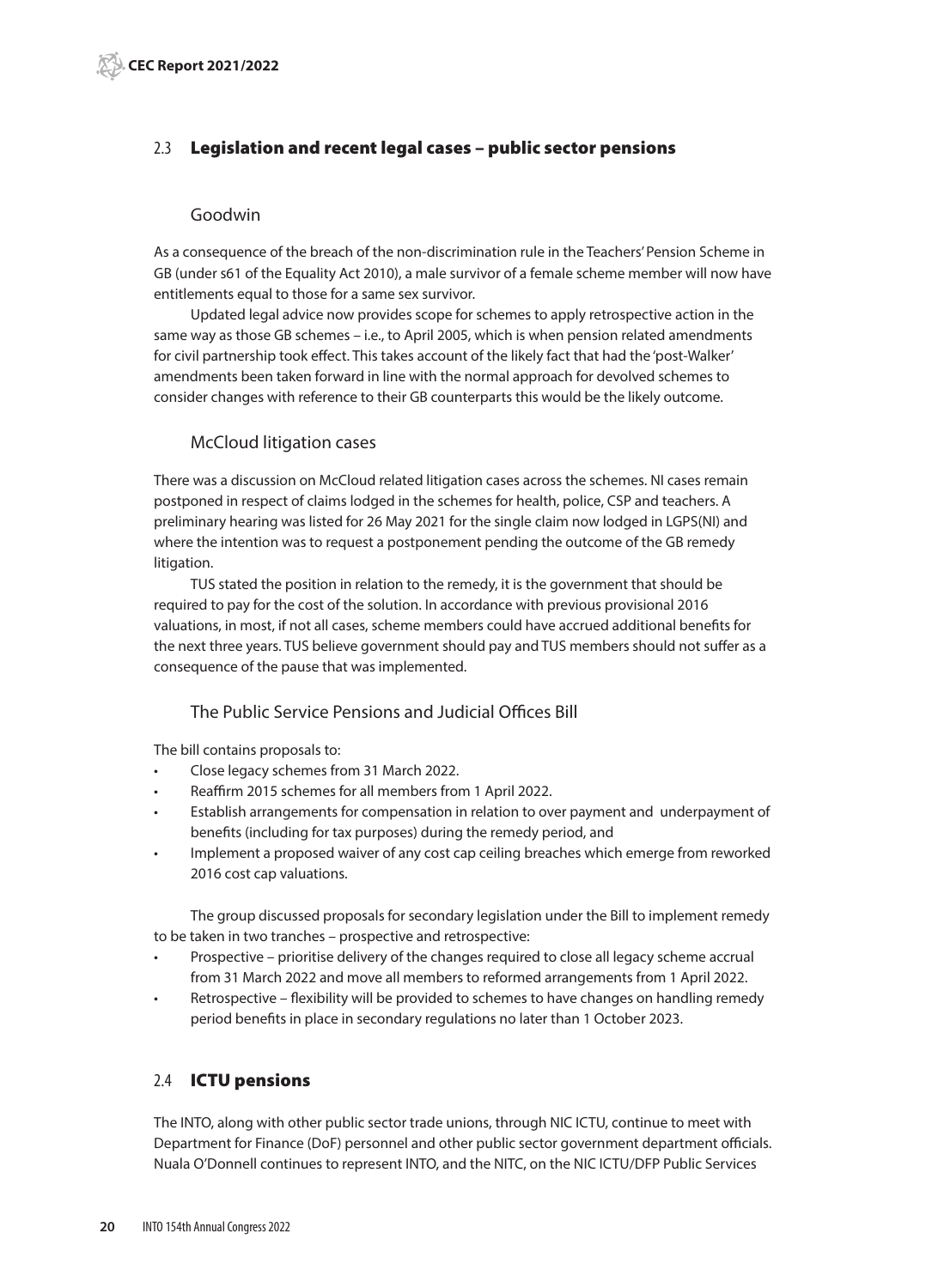Pensions Bill Collective Consultative Working Group (CCWG).

This group met regularly during the year to address issues of concern in relation to the implementation of the Public Sector Pensions Act NI.

A small group of trade union side representatives, including Nuala O'Donnell, senior official, represented NIC ICTU in briefings to the NI Assembly Committee for Finance in April and September 2021 on public sector pension reform.

# NIC ICTU/DFP Public Services Pensions Bill Collective Consultative Working Group (CCWG)

The CCWG met on six occasions in 2021, with pre-meeting of the trade union side on 10 February, 12 March, 30 March, 27 May, 2 July, and 17 November 2021.

Issues discussed at CCWG meetings included the transitional protection remedy and resources required to implement in each of the public service pension schemes:

#### **Transitional protection remedy**

On 19 July 2021, the Bill received its first reading at Westminster. The second reading was held on 7 September 2021 in the House of Lords. The main points raised in the second reading debate focused on the judicial elements of the Bill. On 11 October 2021, the Bill passed through committee stage in the House of Lords. Proposed amendments were either withdrawn or not moved.

The main issues raised at committee stage were:

- The cost of the remedy being a members cost.
- Issues with the police scheme.
- Financial advice to members (tax issues).
- Payment of interest by members.
- Communications to members on their benefit entitlements.
- Use of directions, and
- Retirement age for judiciary.

The Bill moved to report stage in the House of Lords on the 29 November 2021. Third reading was in early December 2021 before moving to the House of Commons. The Bill remains on schedule to receive royal assent in late January 2022 or early February.

#### **Legislative consent motion as the legislative option to implement the (McCloud) remedy**

The timescales to implement the prospective remedy by 2022 were extremely close. For this reason, subject to the final consultation outcome, the department saw merit in the proposal for the LCM as the most practical approach to take. As provisions in NI schemes are, in most cases, practically identical to those of the analogous schemes in GB this approach would ensure the changes are introduced to the same timescales and assist in managing the risk for further legal challenges. The final approach remained subject to the agreement of the executive and the assembly.

The LCM was laid in the assembly on 6 September 2021. A copy of the legislative consent memorandum was emailed to members on 7 September 2021. The memorandum was then referred to the finance committee for scrutiny. The committee finalised its report on 8 October 2021, and a link to the published report was issued to members on 13 October 2021. The LCM was debated in the assembly on 1 November 2021 and the motion was agreed without division. The NI clauses for the McCloud remedy will now be carried in the Bill.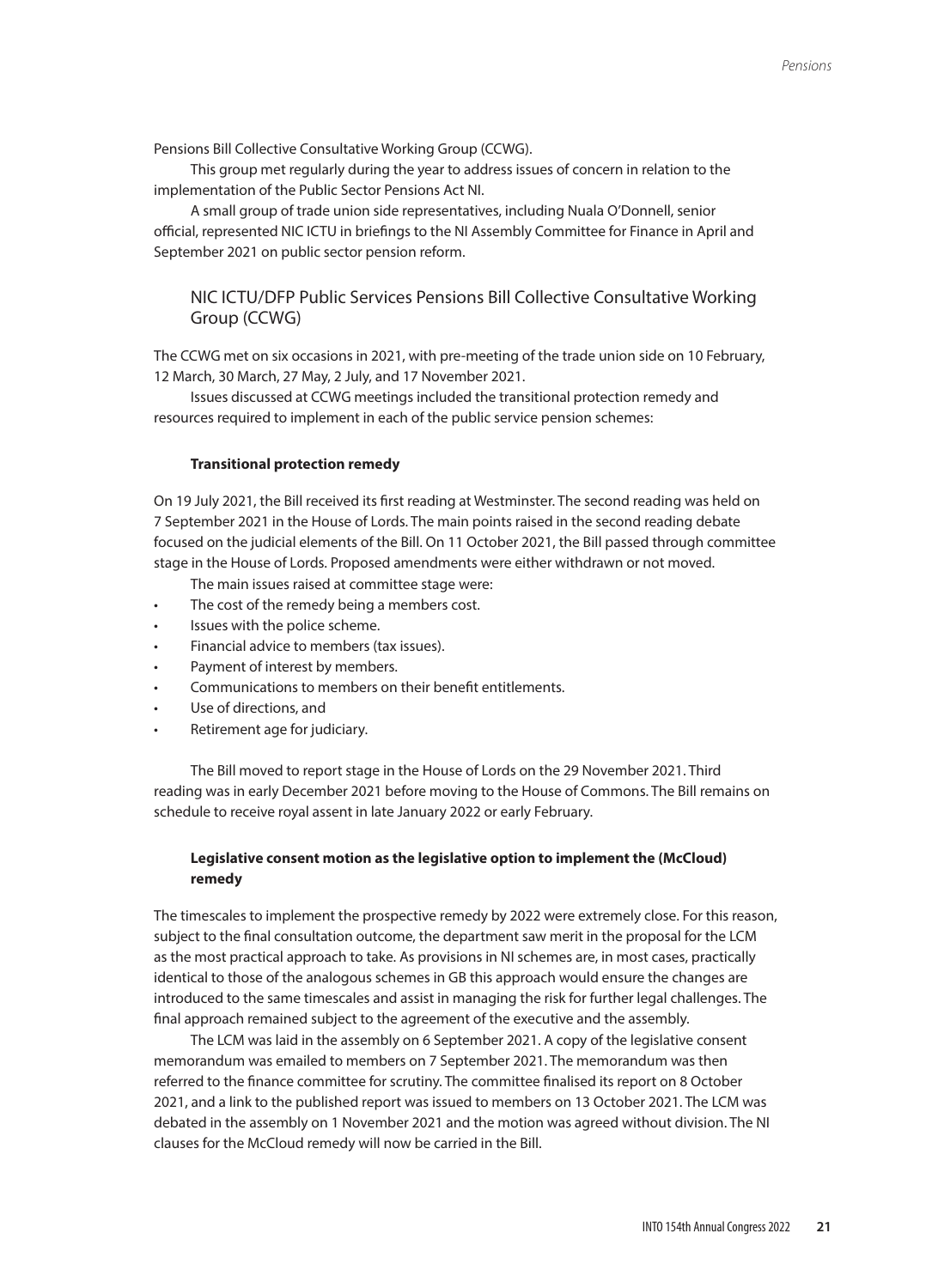TUS is disappointed with the outcome of the LCM. TUS view remains that scheme members are being asked to pay the cost of the remedy solution. TUS noted the decision of the NI Assembly. TUS is currently considering whether joint Legal action is necessary.

#### **Scheme valuation**

HMT now intends to delay any requirement to change employer contribution rates as a consequence of the 2020 valuations from 2023 to 2024. This is due to additional burdens of implementing the McCloud remedy reforms, completing the 2016 valuation process and finalising the review of the cost control mechanism. As the same burdens and priorities to deliver on remedy and to complete 2016 valuations apply in respect of the NI schemes, the department proposes that an equivalent position will be adopted here.

#### **Draft 2021 directions**

The consultation on draft directions occurred earlier in the year. It was noted that a paper was with the minister of finance on approval to publish a full departmental response and to proceed with the making of the directions. The department has now also completed its consultation with the government actuary. Subject to minister's approval, the consultation response, directions, and exchange with the government actuary will be published on the DoF website.

The responsible authorities for the schemes were then in a position to finalise valuation reports. This was completed end November/early December. As per the provisions of the PSP&JO Bill any breaches of the cost cap ceiling which emerge from these valuations was waived – ceiling breaches are anticipated for police and fire schemes. Floor breaches, where they occur, will be honoured.

#### **Cost control**

Alongside the consultation response, HMT also announced that any cost cap ceiling breaches which occur as a consequence of the reworked 2016 cost cap valuations will be waived. Conversely any scheme breach of the cost cap floor arising from the reworked 2016 valuations will be implemented. It is intended that this waiver on ceiling breaches will be legislated for in the forthcoming Westminster remedy Bill.

#### **Pensions dashboard**

Further dashboard development and testing will be ongoing throughout 2021 until the programme moves to "voluntary on-boarding" from 2022. From 2023 the programme will be more widely available for "staged on-boarding". In this phase, schemes and providers will begin to be compelled to connect to the system by law. There will be a requirement for further regulations (made by DfC) in relation to any requirement for NI public service schemes.BS invited comments and questions from members on the pensions dashboard.

#### **Annual pensions Increase and CARE revaluation for 2021**

The Pension Increase (Review) Order (NI) 2021 and the Public Service Pensions Revaluation Order (Northern Ireland) 2021 means that:

• Public service pensions that have been in payment for a year will be increased by 0.5% from 12 April 2021.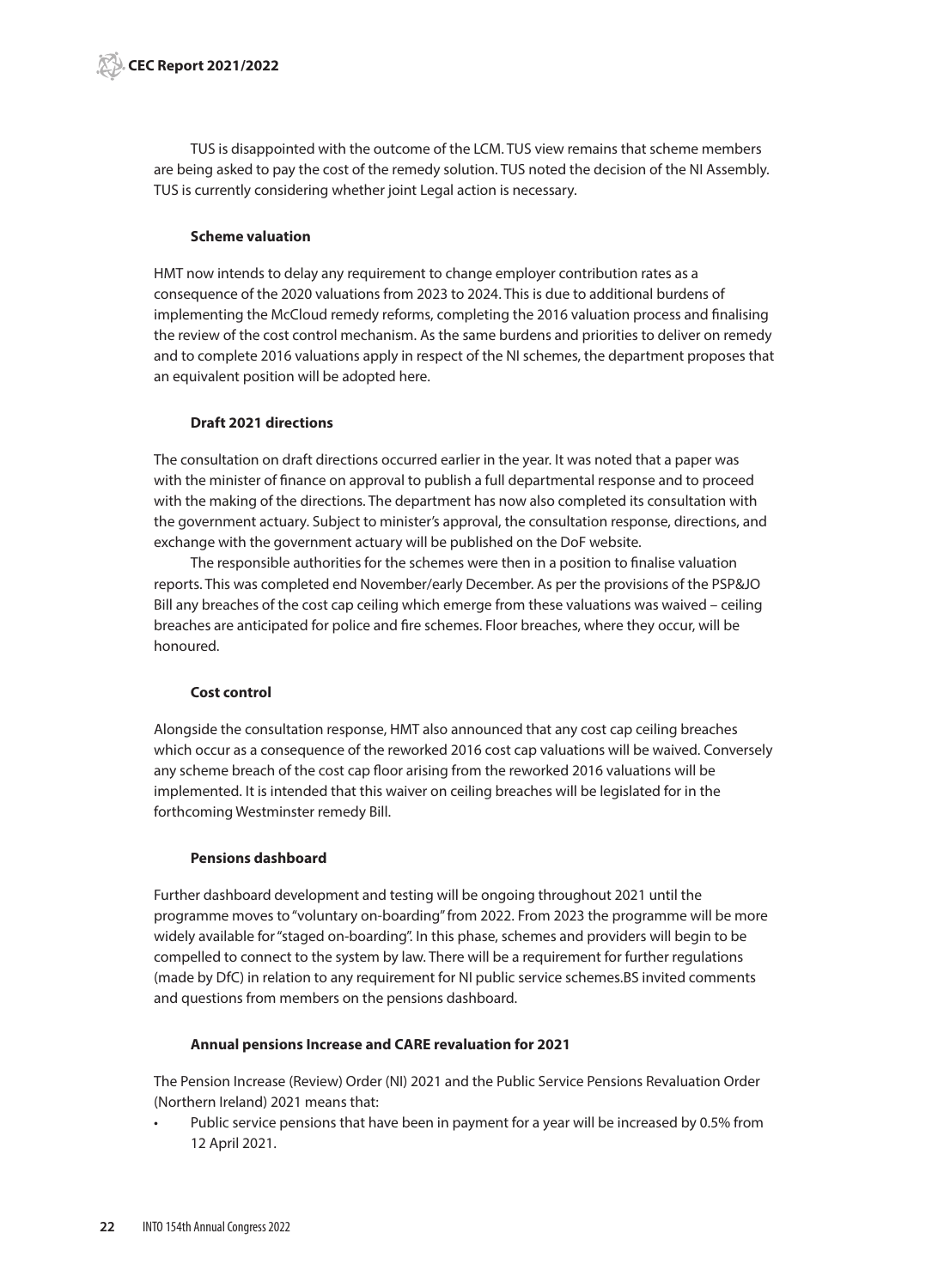• Benefits being accrued by active members in public service CARE schemes for the scheme year ending 31 March 2021 will be revalued by the % amount as specified in their scheme regulations plus 0.5% from 1 April 2021.

#### **GMP – Guaranteed Minimum Pension**

On 2 April 2021, the DoF made a direction under Article 69A of the Social Security Pensions (Northern Ireland) Order 1975. The direction came into operation on 6 April 2021 and means that, similar to the position in GB, public service pension schemes in NI will continue to provide full indexation to public servants with a GMP entitlement who reach state pension age beyond 5 April 2021. This effectively implements the permanent solution on GMP handling until all remaining entitlements have worked their way out of the system. DoF officials provided oral evidence on the GMP Direction to the finance committee on 14 April 21. The committee was content with the direction as made.

# 2.5 Consultations

#### Consultation on Transitional Protection Arrangements

On the 25 February 2021, the DoF published a response to the consultation which confirms the intention to proceed with the Deferred Choice Underpin (DCU) approach for the handling of benefits accrued by eligible members during the 'remedy period' from 1 April 2015 to 31 March 2022.

Legacy schemes will be closed in relation to service after 31 March 2022. From 1 April 2022 all members who continue in service will do so as members of their respective reformed schemes.

When an eligible member reaches retirement, they will be given the choice as to whether they want service for the remedy period to be treated as legacy final salary or reformed career average.

In the NITPS there will be a number of cases which will require revisiting, in particular eligible members who have had a pension event during the remedy period. This work will be taken forward in line with HMT/DoF timelines.

Additional staffing has been approved for pension policy in response to additional work pressures including McCloud. McCloud impacts are also being considered in terms of resourcing for pensions operations and details will evolve in due course.

#### SCAPE methodology and cost control mechanism reform consultations

The Superannuation Contributions Adjusted for Past Experience (SCAPE) methodology consultation and cost control mechanism reforms consultation were launched respectively by HM Treasury on 24 June 2021 and closed on 19 August 2021.

The discount rate is the rate that is used to convert the cost of future pension entitlements to a present-day value. It is a key part of how employer contributions are set in the present day in order to meet the pension liabilities which will be payable over future decades. HMT previously undertook in 2011 to review the fundamental methodology of SCAPE every 10 years and to review the level of the discount rate every five years. The current discount rate is set by reference to the assumptions used by the OBR (office of budget responsibility) in relation to long term GDP.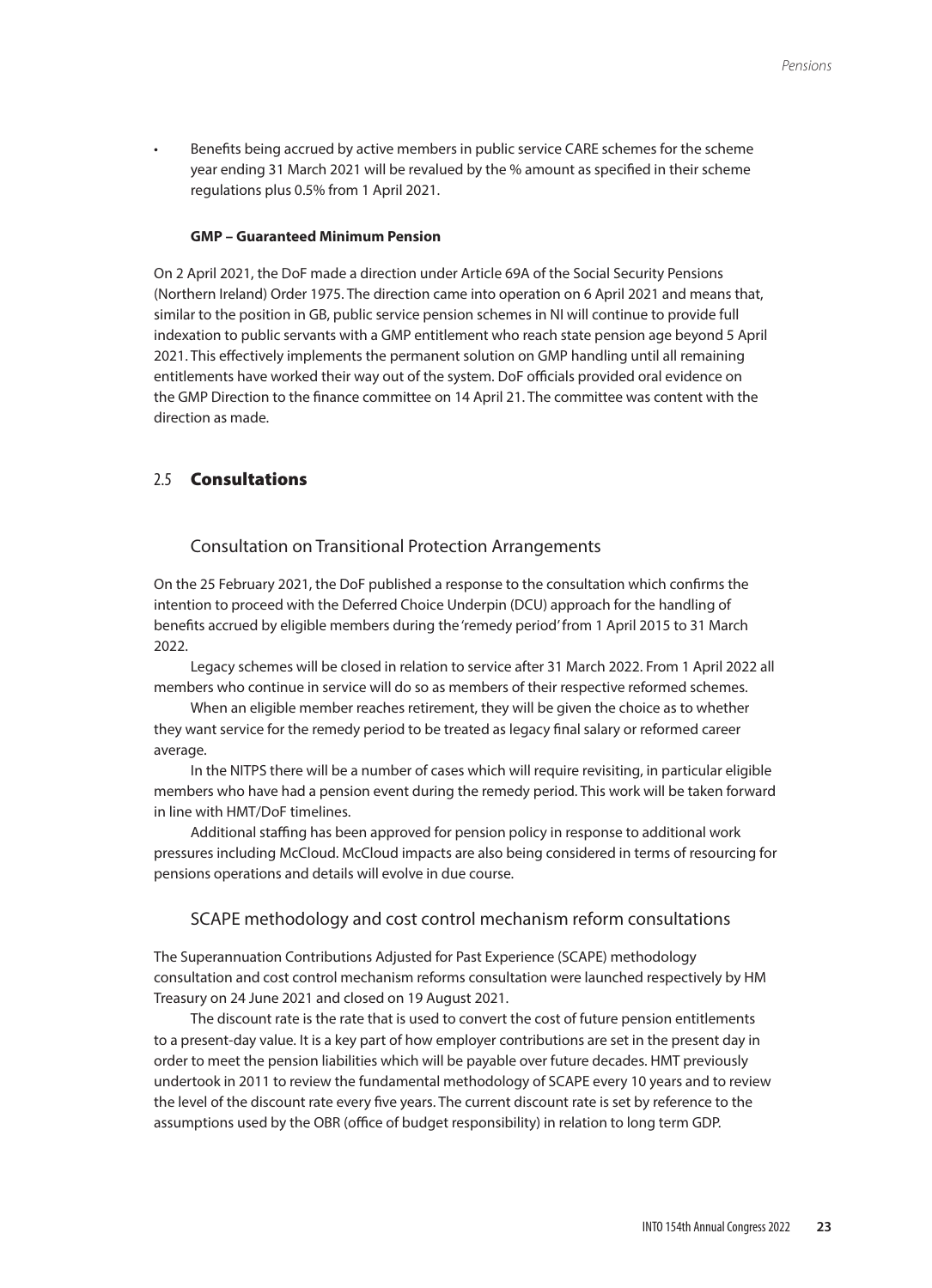In the consultation there are two main options on SCAPE methodology. The first is to retain the current GDP methodology. The second will be framing the discount rate by reference to STPR. Both of the options were considered when the methodology was reviewed 10 years ago. At that time, the government decided to use the GDP methodology. A guarantee was given that any changes in the methodology would not impact the 2016 valuations.

# NI Teachers' Pension Scheme (NITPS) prospective remedy consultation

The DE launched the NI Teachers' Pension Scheme (NITPS) prospective remedy consultation on 21 December 2021. Responses are to be submitted by 13 February 2022. The INTO will be responding to the consultation and making the response available to members in advance to inform their responses if they so wish.

# 2.6 Responses

INTO submitted responses to the treasury, the Department of Finance, the NI Assembly Committee for Finance in relation to the proposed changes to the public sector pension schemes. Responses were submitted on behalf of INTO members, NITC and joint responses from INTO/NEU and UTU. A summary of the responses is below and the full responses can be accessed on the INTO website.

# McCloud remedy

The Government's position is that any associated cost for the McCloud remedy will be considered as a 'member cost' under the cost control mechanism, a position which is currently the subject of litigation. NITC totally refutes the government's view that members should have to pay for the government's proven unlawful age discrimination, either directly or indirectly as an employer cost, which will be a cost to the scheme and impact members down the line.

This is especially so for young members who joined the NI Teachers' Pension Scheme after 1 April 2012 and are not deemed eligible for the remedy but will find the cost included in the cost sharing mechanism, which may or may not mean that the scheduled improvement in the accrual rate is cancelled. The only way to mitigate this impact is for the government to bear the cost of its own unlawful actions.

> **Provisional results** Provisional result - cost cap of the scheme 0.1% Above the employer cost cap No breach **Benefits unchanged Calculated in accordance with the draft Directions:** Provisional Provisional **Transitional** result result (before + protection  $=$ (including McCloud) remedy cost McCloud)  $-5.2%$ 5.3%  $0.1%$  $\equiv$ **Transitional protection** 5.3% pay £ 0.17 billion remedy cost over 2019-23 All cost cap results shown are percentage of pensionable pay.

The table below illustrates how scheme members are being asked to fund the government's discrimination: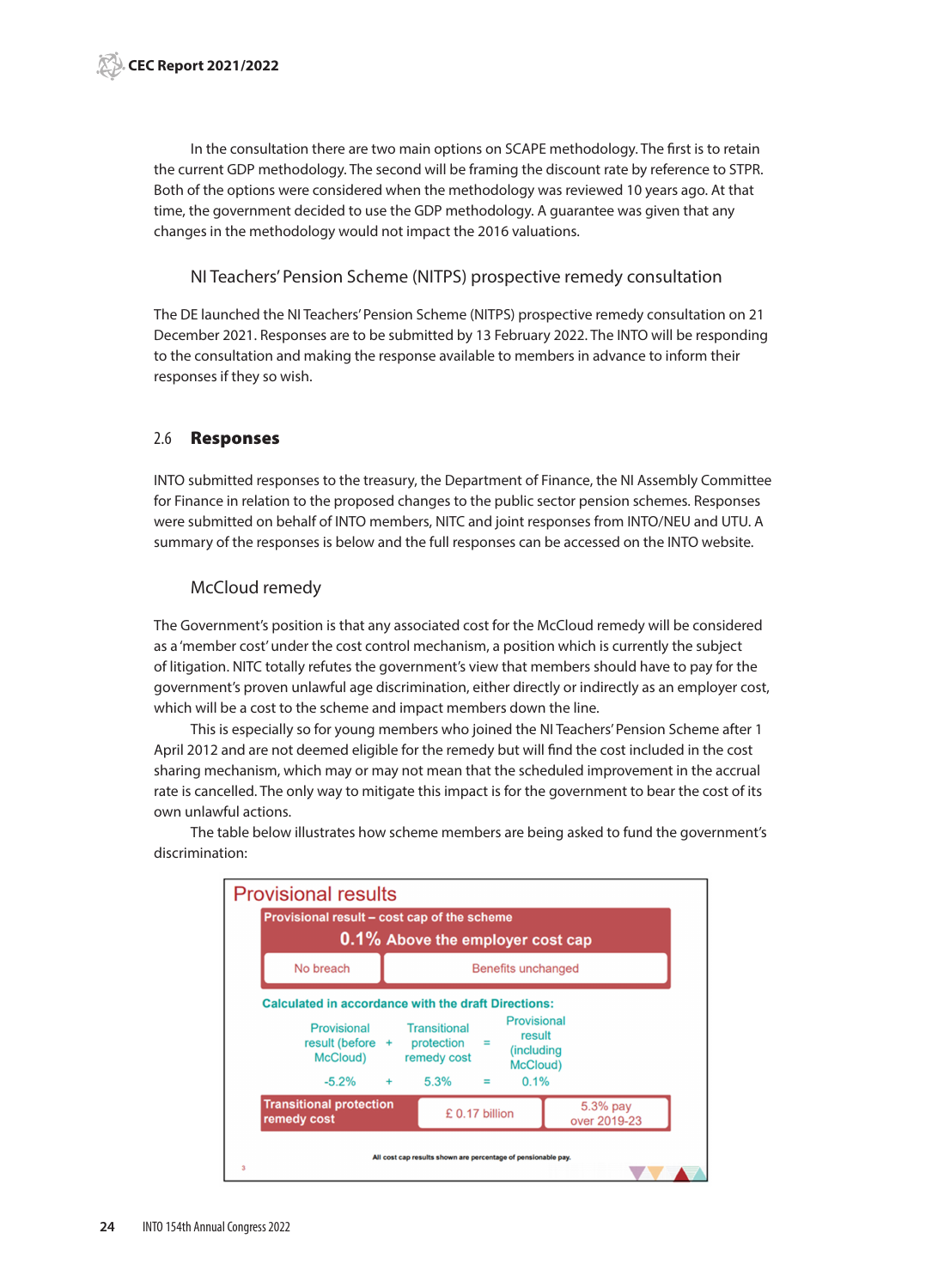# Government consultations on SCAPE methodology and cost control mechanism reviews

On 4 October 2021, the Treasury published its response to the consultation on proposals to reform the cost control mechanism.

The Treasury response signals its intention to proceed with the three reforms set out in its consultation. This approach would mean that:

- The cost control mechanism would adopt a reformed scheme only design: to remove legacy schemes from the mechanism so that it only considers past and future service in the reformed schemes.
- The cost cap corridor would be widened from  $+/-2\%$  to  $+/-3\%$  of pensionable pay, and,
- An economic check would be introduced, linked to expected long-term GDP, so that a breach of the cost cap mechanism would only be implemented if it would still have occurred had long-term economic assumptions been considered.

The INTO/NEU/UTU joint response opposed widening the cost cap corridor and the introduction of an economic check. The unions do not believe a widening of the corridor would be appropriate. The reality of the situation is that the government did not expect the floor to be breached (which delivers benefits to scheme members) therefore we believe this is a potential detriment to scheme members. The unions believe the economic check would in practice preclude improvements to public service pension schemes if costs fall below the corridor.

A date has not been set yet for Treasury to publish the response to the consultation on the SCAPE discount rate methodology. It is hoped it will be published by the end of December or early new year.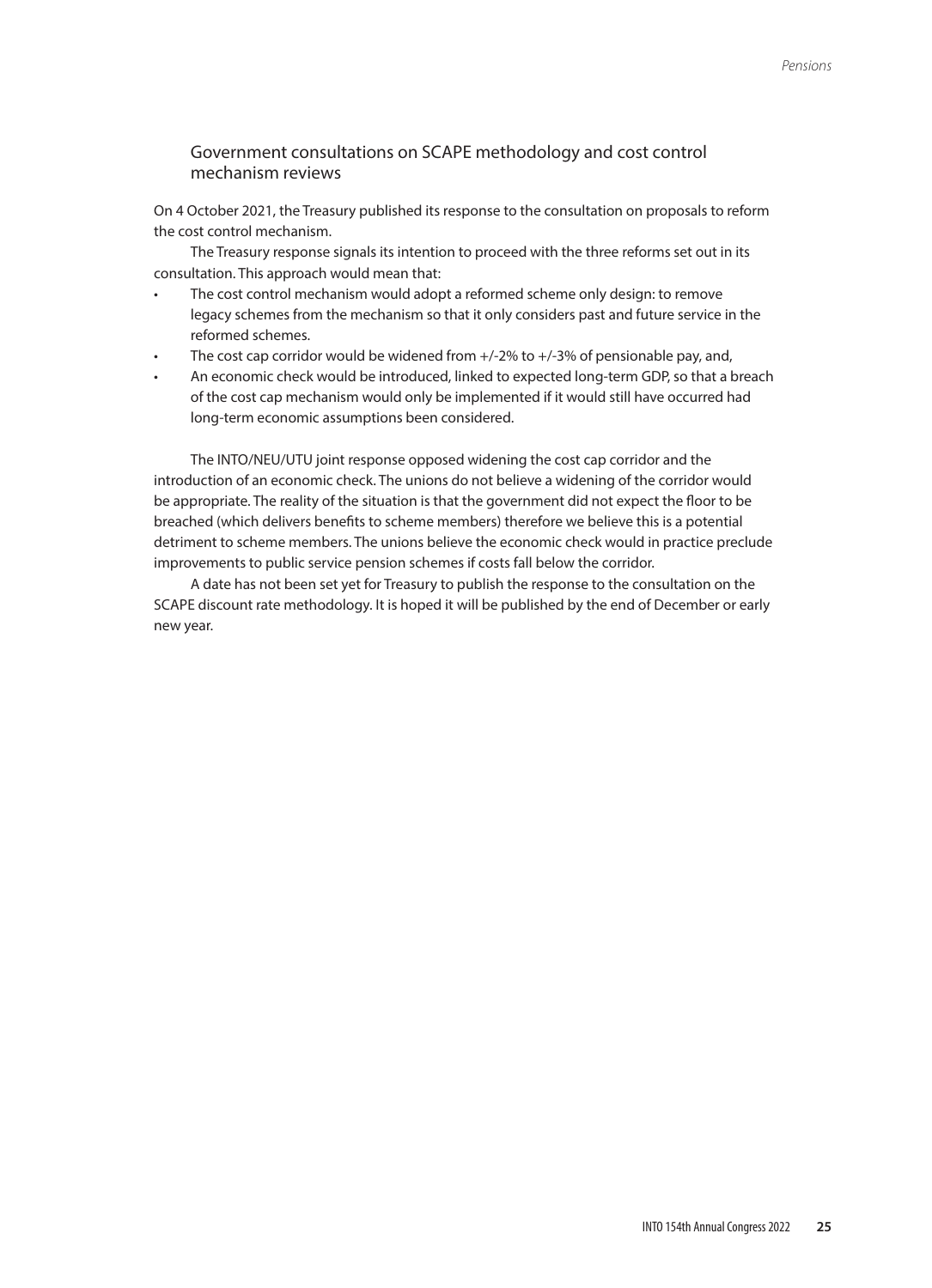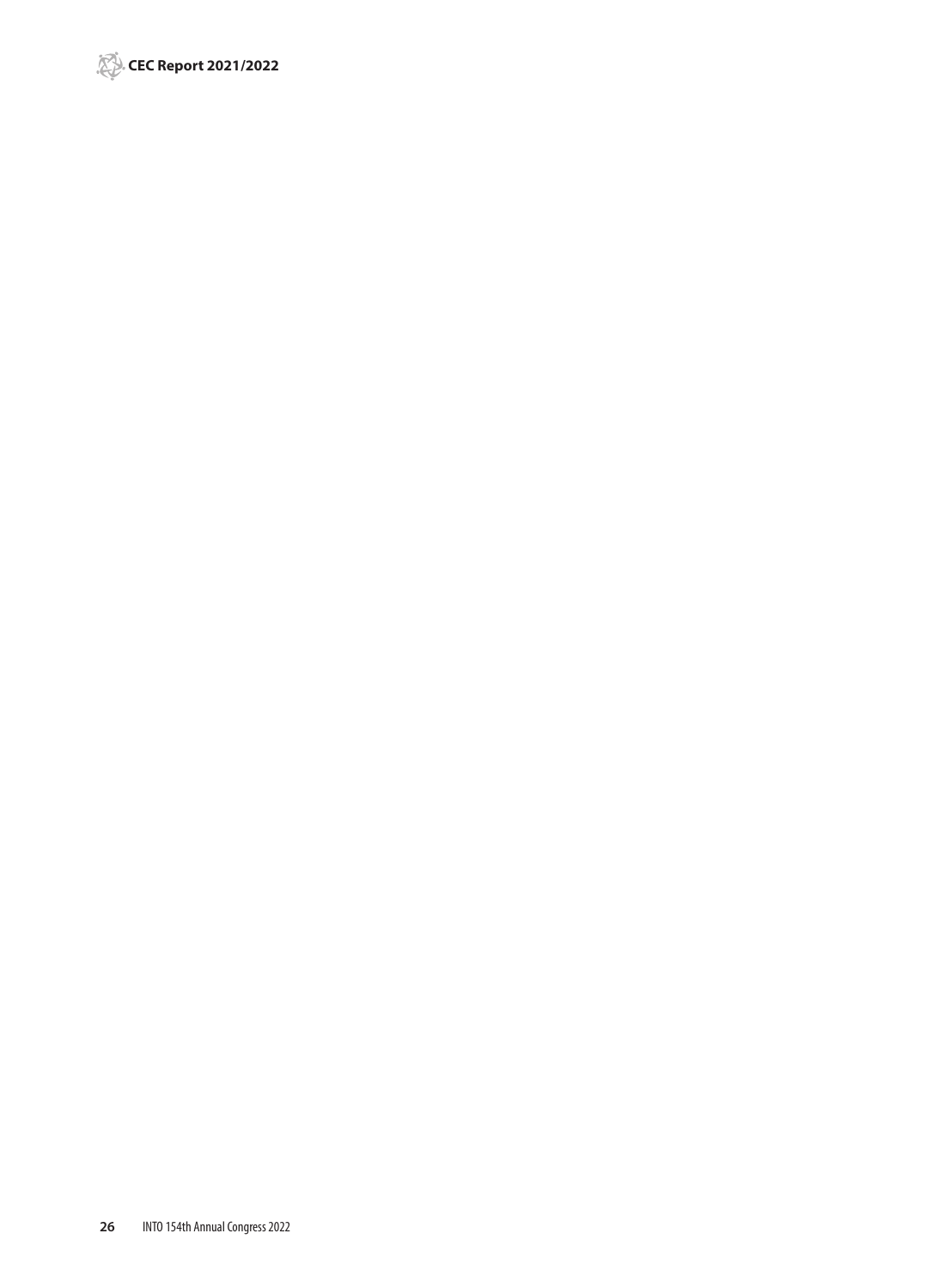# Education

# 3.1 Special Educational Needs (SEN)

Department of Education (DE) consultations on the new draft SEN regulations and Code of Practice In January 2021 INTO responded to the two formal DE public consultations – one on the new Special Educational Needs (SEN) Regulations and one on the new SEN Code of Practice. The response was made available to members on the INTO website at this time to inform their own responses as the deadline had been extended to March 2021. At the time of writing this report, the DE has still not published the findings of these consultations.

# Education Authority (EA) consultations on a Draft Framework for Specialist Provision in Mainstream Schools and a Draft Special Schools Area Planning Framework

INTO responded to the EA consultation on a Draft Framework for Specialist Provision in Mainstream Schools and a Draft Special Schools Area Planning Framework. These responses were made available for members on the INTO website. At the time of writing this report, the EA Strategic Area Plan 2022-2027 and the Special Education Strategic Area Plan 2022-2027 had just been published with responses to be submitted by 12 April 2022. INTO will be responding to both plans.

Children and Young People's Service (CYPS)

The quarterly CYPS/ Teacher Trade Union Consultation meetings took place virtually in March, June, September and December 2021. Issues discussed included:

#### **SEN Specialist Setting Support Team (SSST)**

The SSST is a multi-disciplinary team established following the 2020 SEN placement project as a means to support children and staff in specialist provision settings. The EA has received earmarked funding for the SSST up to March 2022. Initial plans were to include health workers and classroom assistants within the team. However, due to the effect of Covid-19 on health and staffing pressures on schools, the health and classroom elements will not be populated before March 2022.

Opportunities within the team have been offered to staff within existing pupil support services. A key element of the pilot will be to assess outcomes in March 2022 against baselines, and to seek extension of the pilot beyond March 2022. If feedback from schools is positive, CYPS would look to extend the multidisciplinary approach, even within existing resources.

#### **Education Welfare Service (EWS) Transformation Project**

The Transformation Project, a recommendation from both the Northern Ireland Audit Office and Public Accounts Committee, was initiated in June 2021. Its overall aim is to design a service which efficiently and effectively addresses the changing and complex need surrounding absence in schools.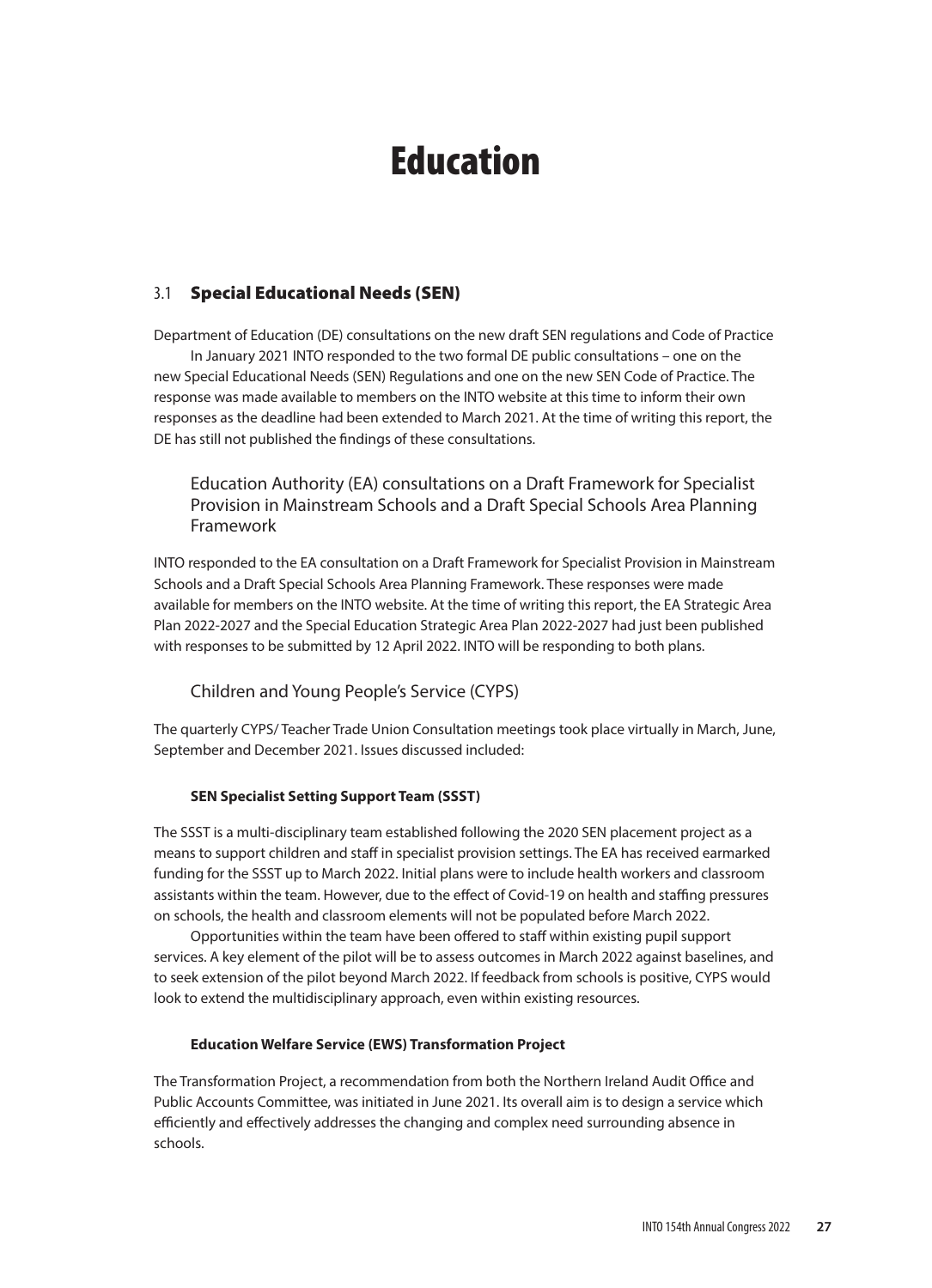The project consists of six fully functional work streams with the main area of focus being model of delivery. The project has undertaken extensive engagement with stakeholders, receiving approx. 9,000 responses.

Project priorities include the analysis of engagement feedback in order to define a model of delivery, progressing digital transformation and continuing to engage with and support staff working in the service. The project is scheduled to conclude during summer 2022 with implementation commencing from the beginning of the new school year.

#### **Children Looked After (CLA) advisory service**

The CLA Service is a new service to support CLA in primary schools following a successful pilot during 2020/21. DE statistics (NI School Census 2018/19-2019/20) identify that CLA are significantly outperformed by their peers in the general school population. Evidence indicates that CLA do not have the same level of academic, emotional, social and wellbeing outcomes as non-CLA pupils.

The CLA service is to be delivered in response to the joint DE/DoH *Looked After Children Strategy - A Life Deserved: Caring for Children and Young People in Northern Ireland*, the commitment to the emotional health and wellbeing framework and ultimately, the need to support CLA in a more effective way. The minister has indicated a budget of £1,776,189 to support the development of the programme initially to the foundation, key stages one and two, a significant extension of reach and scope of the pilot project.

#### **Literacy service exit testing (raised by TUS)**

Nuala O'Donnell, Senior Official, raised the issue of pupil assessment within the literacy service and advised that there is a lack of consistency and agreement within the service on the approach taken and indicated that there are changes being made within the service without staff members being consulted, which damages relationships.

CYPS advised that they were aware there was consultation within the literacy service on support assessment testing previously and that this will be revisited through the SEND SDP, stating that it was clear that there are different views on assessment which is why this area of work has been included within the OBC for the SEN Strategic Development Programme. The literacy service will be considered holistically as part of the programme, with service design based on sound best practice rather than personal opinions or legacy practice. The EA is keen to get the funding for the OBC so the pupil support work stream can begin.

#### **Education Safeguarding Forum**

The forum was set up in 2021 and at the first meeting reviewed its terms of reference and possible outcomes. Membership of the forum is to include teacher training colleges. Themes raised at the first meeting included domestic violence, sexual violence, abuse of young people and online safety.

#### **SEND Strategic Development Programme**

In recognition that the overall SEND change agenda is extremely complex and needs to be developed and progressed in partnership, bringing together families, schools, government agencies and other stakeholders to deliver the services and supports that our children need, the SEND Strategic Development Programme (SEND SDP) has been established.

It is to provide a single structure through which the entire NI SEND change agenda can be managed strategically, ensuring that all stakeholders are meaningfully engaged in the process. The programme will draw together development work which is already underway across various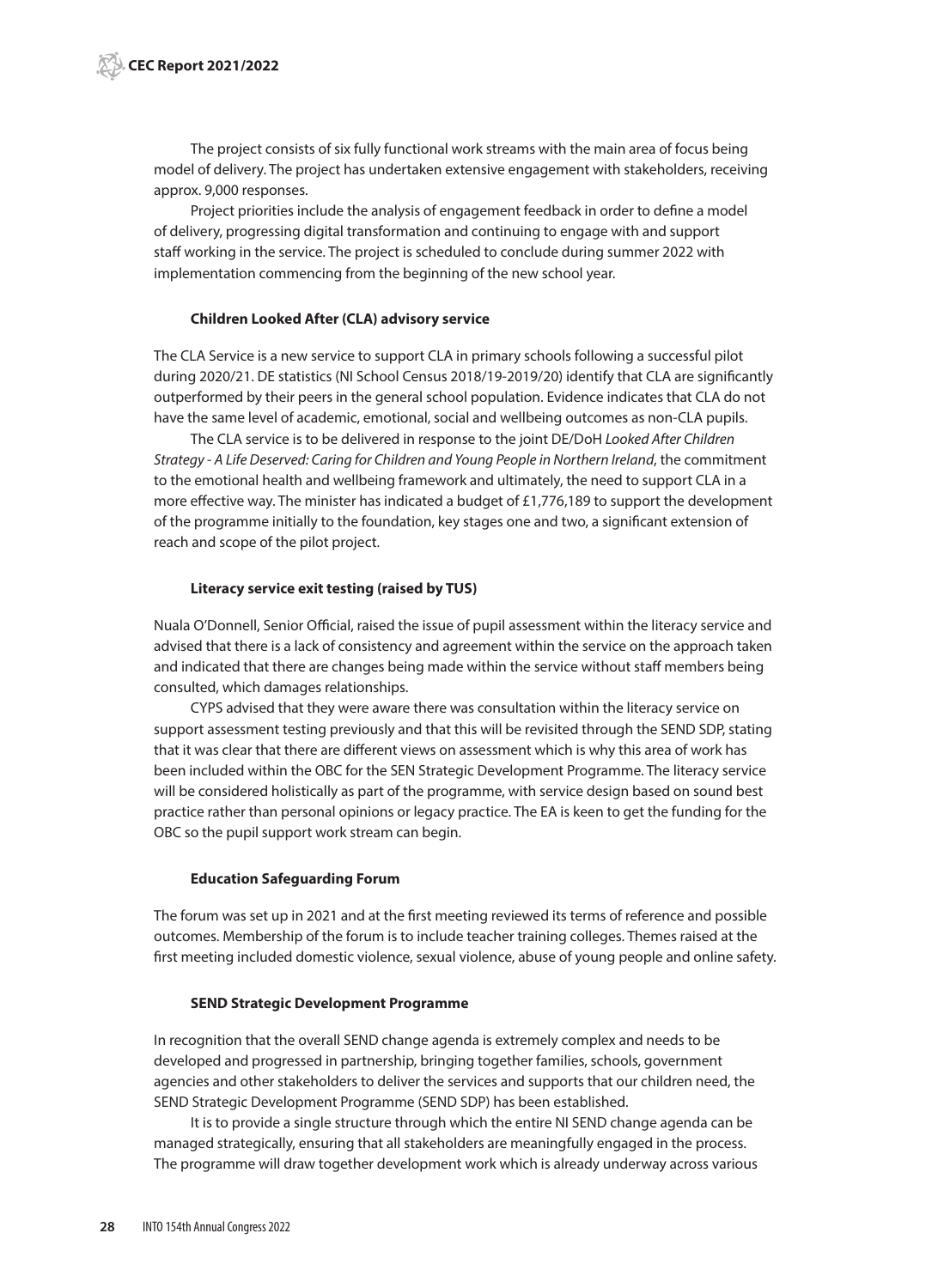agencies and will also deliver a range of new projects to address additional SEND priorities. The programme vision is that:

"All children and young people with special educational needs or disabilities and their families are receiving the tailored and effective supports that they need to secure the best educational outcomes, delivered by a child-focused, responsive, co-ordinated, transparent, efficient and sustainable system."

The SEND SDP is governed by a board, which is chaired by the chief executive of the Education Authority and includes senior officials from the DE, the Department of Health, the Council for Catholic Maintained Schools and the Education and Training Inspectorate. The NI Commissioner for Children and Young People also has an advisory role on the board.

An initial Programme Reference Group has been established drawing in representation from wider education bodies and the community and voluntary sectors. Other mechanisms are currently being developed to engage families, teachers and school leaders, trade unions and other key stakeholders in the programme's development. That engagement will then continue throughout the programme's lifespan.

There are four major SEND change projects which are already underway. They will continue to be delivered, but they have significant implications for the wider SEND system, so it is important that they are co-ordinated by the same governance structure – the SEND SDP board, including:

- Implementation of the SEND Act (NI) 2016.
- SEN Area Planning Frameworks.
- SEN Placement Project.
- Statutory Assessment Improvement Project.

A further 10 new projects could be prioritised for inclusion in the programme's first wave (to be implemented over the next 18-24 months).

#### 3.2 Executive's Children and Young People's Strategy published

Education Minister, Peter Weir, launched the Northern Ireland Executive's *Children and Young People's Strategy 2020-2030 for Northern Ireland* in January 2021.

The strategy is the strategic framework through which departments will work together to improve the well-being of all children and young people. It lists eight outcomes to be achieved for all children and young people. These cover many aspects of children's lives including their physical and mental health, play and leisure, learning and achieving, safety and stability, economic and environmental well-being, contribution to society and rights and equality.

Issues which children, young people and stakeholders have identified as requiring particular attention are also highlighted as the '40 areas of greatest focus'.

The issues identified include matters central to the lives and well-being of children and young people. They include early intervention, emotional well-being and mental health, inclusion of children and young people with a disability, tackling bullying, improving educational achievement and experience, improving support for rural young people and supporting the rights of all children, particularly those who experience any form of discrimination.

Following on from the publication of this strategy, a three-year delivery plan will be developed setting out the key actions that departments will take to help achieve the outcomes.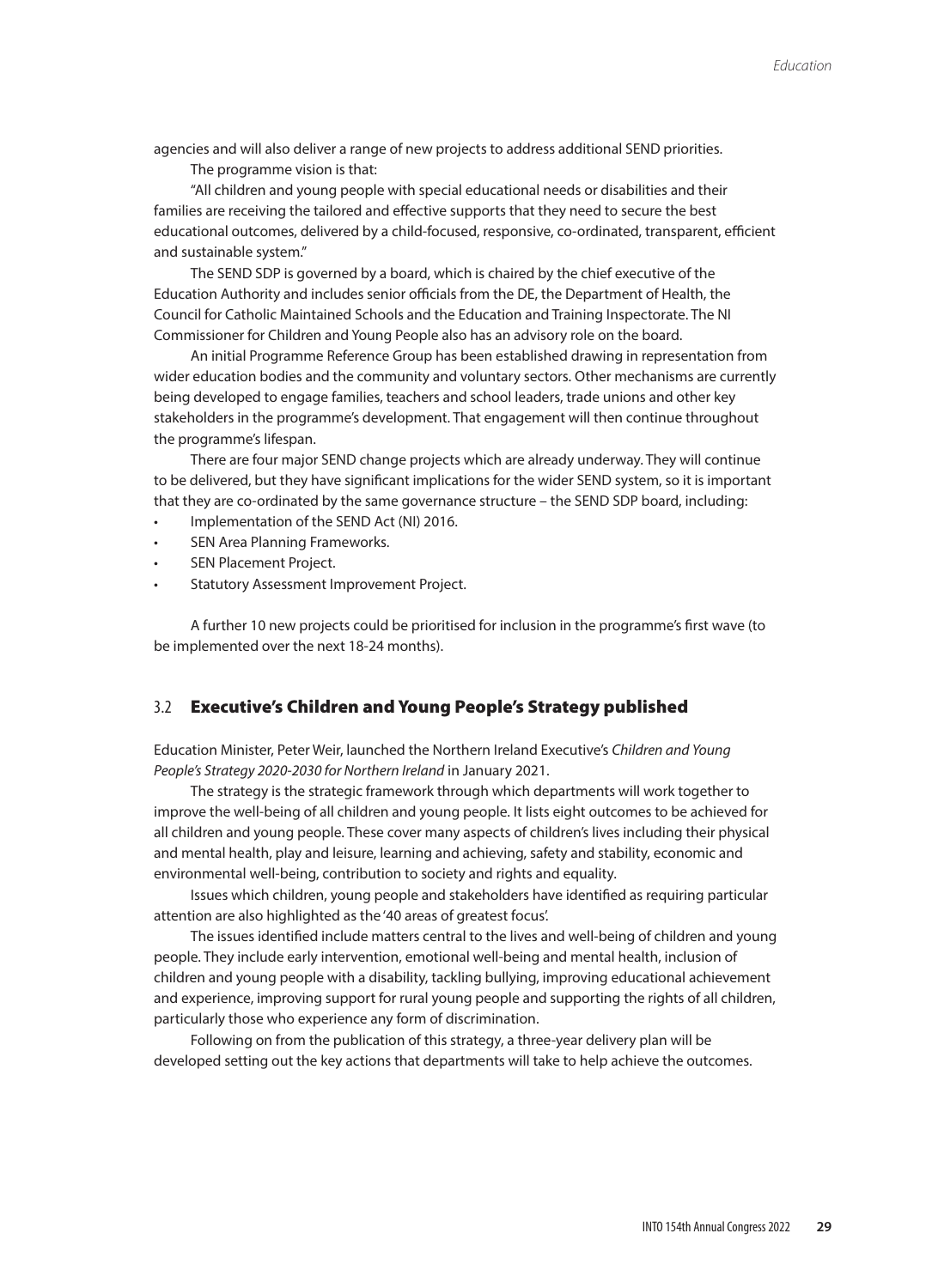# 3.3 Education and Training Inspectorate (ETI)

### Inspections

There were five meetings between ETI and NITC in 2021 and Inspections continued to be paused throughout 2021, due to the pandemic.

At the request of the DE, ETI carried out monitoring visits of the eight schools in the formal intervention process and the 23 schools in the follow-up inspection process during the summer and autumn terms of 2021. These monitoring visits were not inspections as they were intended to be supportive to schools.

A summary note was prepared for DE and given in feedback to the school. There was no published report. In one case, a school in formal intervention requested a formal inspection. This was granted and the school was able to exit the formal intervention process following a successful inspection.

# Chief Inspector's report

There was a change to the format of the Chief Inspector' Report in 2021. Based on the district inspector engagement with schools and the ETI survey of post primary schools, the ETI published 'phase specific' progress reports similar to the report they published in June 2020.

The four reports were:

- September 2018 March 2020.
- Lessons learnt March 2020 June 2020.
- Lessons learnt DI engagement/activities September 2020 December 2020, remote and blended learning.
- Summary of key considerations moving forward.

ETI priorities for engagement in 2021 were:

- The effectiveness of school's monitoring of remote learning (ETI wanted to test this at a system level and not at individual school level so there were no reports).
- Curriculum delivery, the impact of Covid-19 and factors to influence policy going forward.
- Effectiveness of mental health and well-being provision in schools for pupils and staff.

#### ETI questionnaire

In June 2021, ETI Issued a questionnaire for pupils in primary six, primary seven and a questionnaire for pupils in post-primary about learning experiences during term two, January-March 2021. The information that was provided was not be used in any way that would identify a school or a respondent.

A total of 28,790 year six to year 14 pupils completed the online questionnaires. The report was published on the ETI website in November 2021.

Throughout the autumn term, ETI's work focused on engagement, capacity building and high-quality thematic evaluation, across the education system.

There were five main strands to ETI's work during the autumn term:

- District engagement and monitoring visits.
- Thematic evaluations.
- Capacity building.
- Policy advice.
- Corporate development.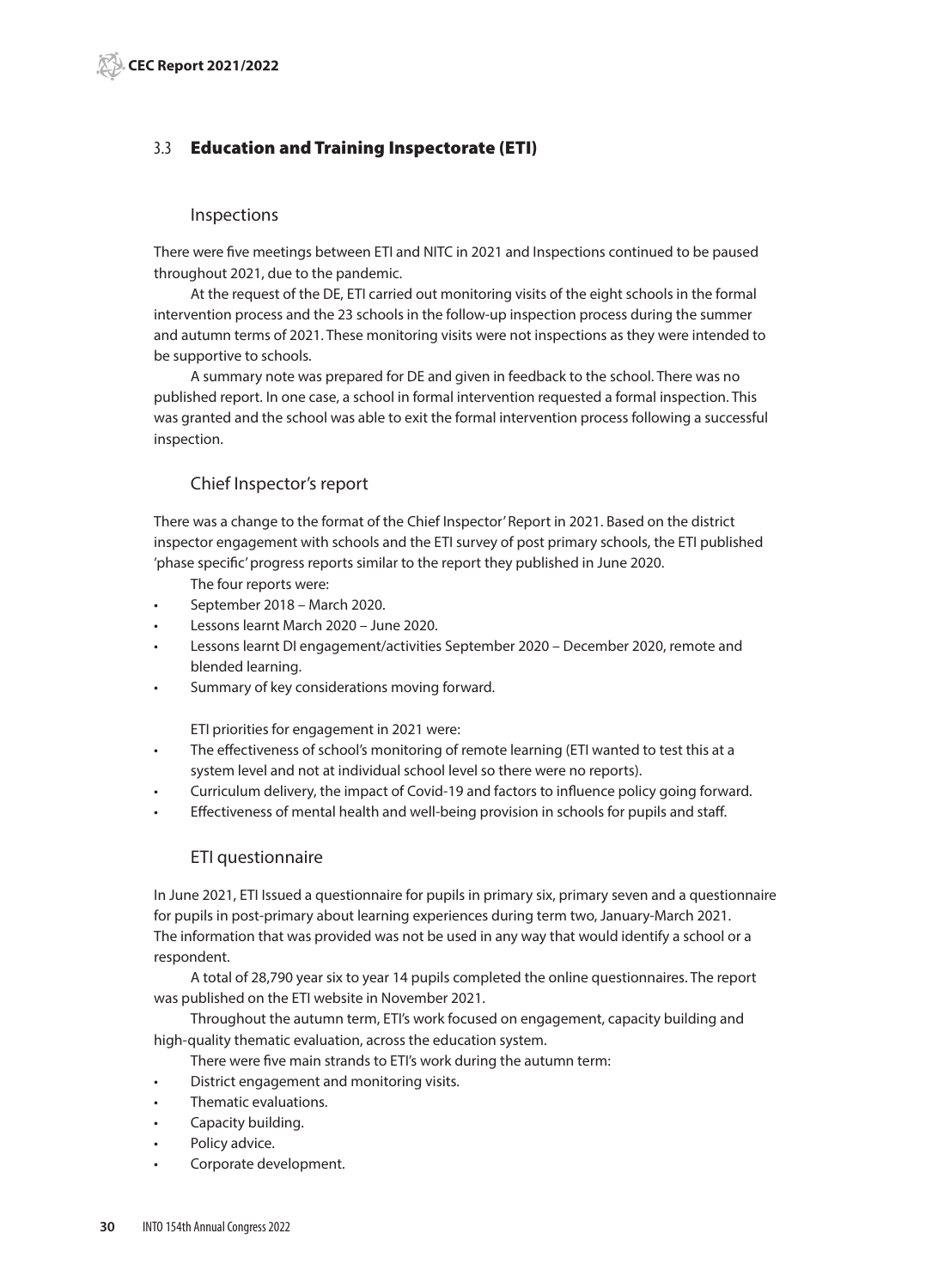#### **Empowering Improvement – Stepping Forward Together**

In October 2021, ETI committed to wide-scale, meaningful consultation and engagement with all stakeholders in order to support schools and organisations as they move forward during this challenging time.

Through this project, ETI aims to work alongside schools and organisations with a particular focus on sustainable capacity-building of leaders and teachers in the key area of self-evaluation in order to improve the educational provision and attainment of all pupils/learners.

ETI invited all pre-schools, primary, post-primary and special schools to become involved in the Empowering Improvement – Stepping Forward Together project. This capacity-building project will focus mainly on the key area of self-evaluation leading to improvement.

All schools and pre-schools were offered the opportunity to participate in ETI-led professional learning activities and/or to take part in consultations around the design of the project and the development of an inspection strategy.

Over 900 schools/organisations expressed an interest in capacity -building engagement with ETI inspectors and over 500 want to talk about inspection strategy going forward. The first consultation groups were due to commence in December 2021/January 2022 and the professional learning will take place between late January to May 2022.

#### **Stepping Up and Stepping Forward**

In October 2021, ETI commenced publication of its *Learning Insights* as part of the Stepping Up and Stepping Forward series which draws on learning from the education and training system's response to the pandemic.

The Stepping Up and Stepping Forward series of 10 learning insights focuses on how well Northern Ireland's education system is responding to the Covid-19 pandemic and other challenges.

It is informed by inspectors' direct first-hand observation and collation of evidence from: their visits to schools and colleges as part of district engagement; and thematic evaluations, questionnaires, focus groups and interactions with practitioners across all education sectors.

Each of the learning insights acknowledges the exemplary efforts made by NI's leaders and practitioners. They discuss how we can all work more collaboratively to address the ongoing challenges.

The series presents and explores a range of topics designed to begin a system wide conversation on how we can step forward confidently and collectively, including: the additional risks to wellbeing posed by Covid-19; improving provisions by listening to, and acting upon learners' views; increasing positive outcomes for learners by tackling educational disadvantage; the importance of support for leaders and teachers through effective professional learning; working collaboratively to create purposeful networks; creating a curriculum that enriches experiences and life-chances; the need to unlock the use of new technologies and the implementation of an innovative and cross-sectoral strategy for Careers Education Information Advice and Guidance (CEIAG).

# Evaluation of the approaches and challenges around preventative safeguarding practices

In November 2021, ETI had been asked by the DE to undertake an evaluation of the approaches and challenges in delivering effective preventative safeguarding practices in schools and EOTAS centres. As part of this work, the ETI invited primary, special and post-primary schools, and the EOTAS centres, to support the work through the optional completion of a questionnaire. The questionnaire went live on 2 November 2021.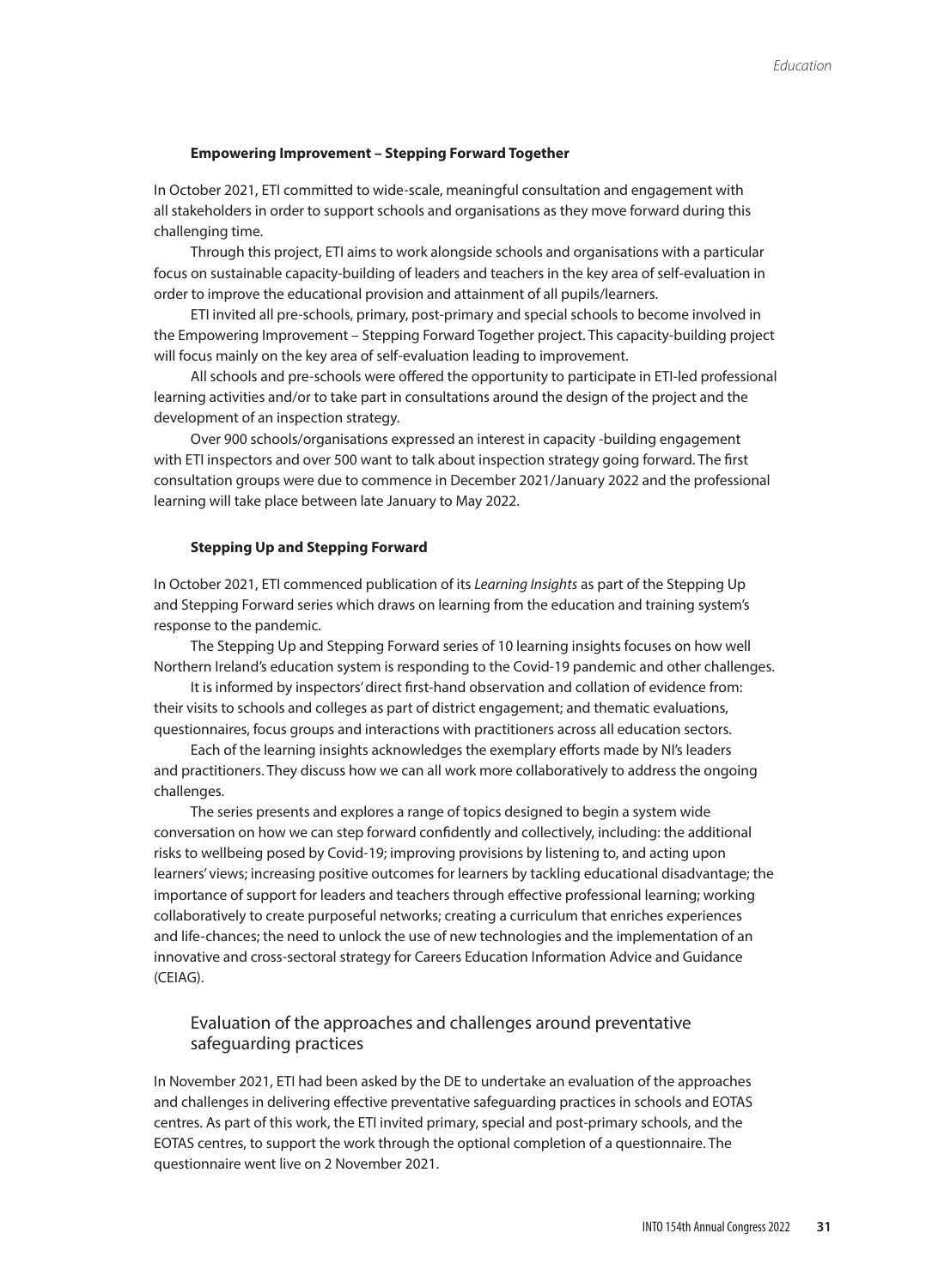The questionnaire was followed up by some visits to schools by their district inspectors to discuss with school leaders and relevant key staff the approaches and challenges around preventative safeguarding practices.

# Promoting improvement in the interests of all learners

In November 2021, ETI published two reports to detail aspects of the significant work undertaken by the special schools sector during the pandemic.

As part of the district inspector role, information had been gathered on the special school curriculum and the adaptations school principals have made in relation to the changing needs of their pupils as a result of the impact of Covid-19 related events and changed routines at home and at school and in response to the increase in the number of pupils presenting with highly complex learning and physical needs.

The first report – an evaluation of the multi-disciplinary approaches to meeting the needs of pupils in special schools – provides a range of case studies from special schools which highlight the benefits to the pupils of a multi-disciplinary approach, along with reflections from school staff and parents.

Despite increased demands for the time and skills of therapists, there are noteworthy examples of highly effective holistic support for pupils involving a range of therapists, school staff and outside support agencies, for example from the Middletown Centre for Autism.

The second report – an evaluation of the curriculum, with a particular focus on life skills and play in special schools – details the adaptations and changes made by principals of special schools to the curriculum as a result of the impact of the Covid-19 pandemic and in response to pupils presenting with increasingly complex needs.

# 3.4 DE/NI Assembly consultations

DE consultation on the Review of the Statutory Criteria for Pre-School Education Admissions and Pre-School Session Times

On 9 November 2021, the DE launched an eight-week public consultation on proposals to permit deferral of school starting age for the youngest children in the year group born between 1 April and 1 July. The consultation closed on 4 January 2022. The INTO submitted a response which is available to members on the INTO website.

#### Period Products (Free Provision) Bill

The INTO responded to the Northern Ireland Assembly's call for evidence in relation to the Period Products (Free Provision) Bill.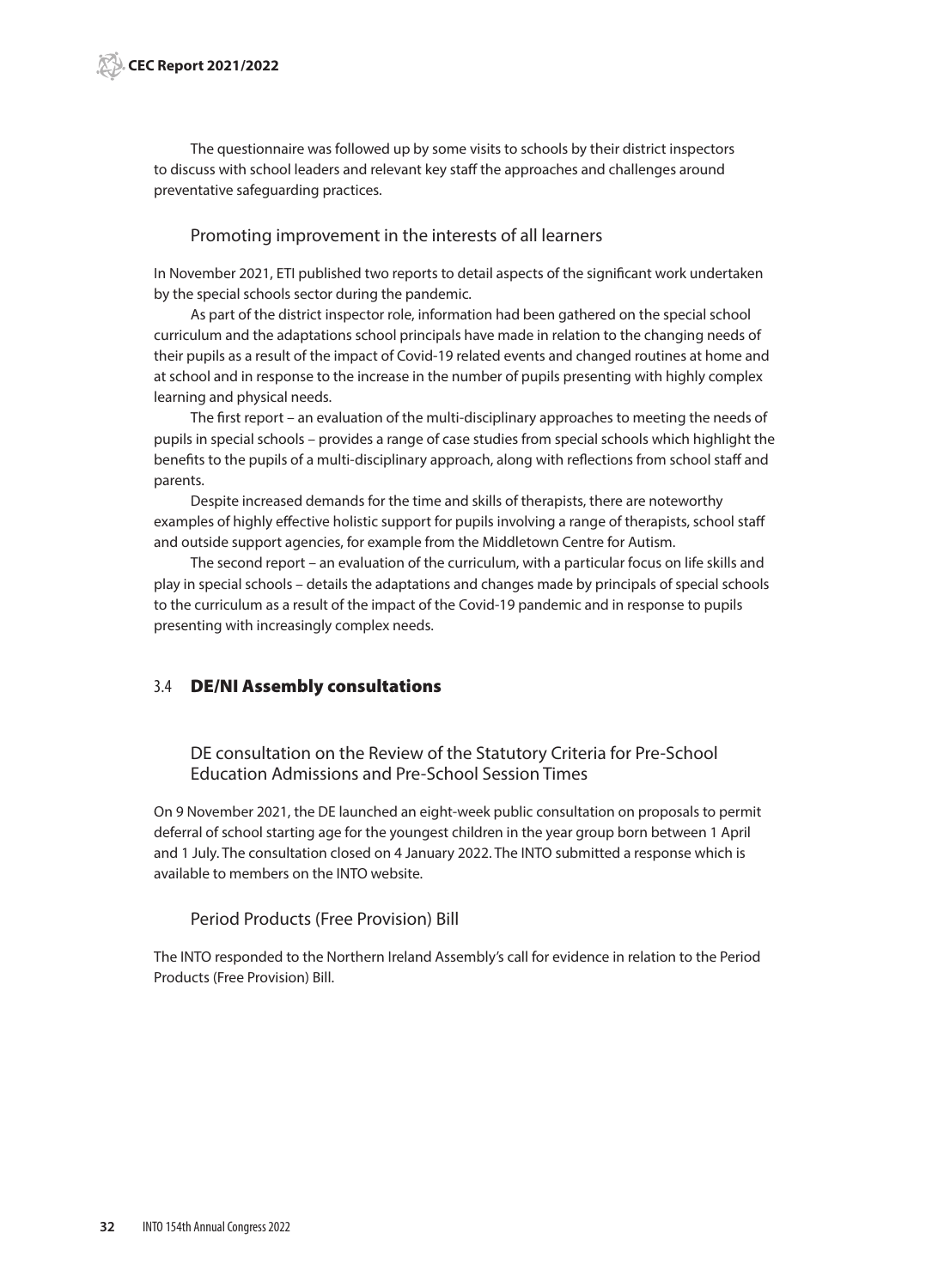### 3.5 DE initiatives

#### Healthy Happy Minds pilot 2021/22

All primary schools, including special schools and EOTAS with a primary school cohort, participated in the Healthy Happy Minds pilot of therapeutic and counselling services in primary schools which will operate until the end of March 2022. Transitional arrangements will also operate beyond the end of March 2022 to ensure that no child engaging with counselling/therapeutic services is left unsupported.

A sum of £5m was earmarked to deliver this pilot and schools received allocations directly – 50% immediately and 50% in January 2022. Many schools were already providing counselling and therapy provision from their delegated budgets at a time of significant pressure on budgets and were informed that appropriate existing provision could be funded from their allocation for this pilot alongside newly secured provision.

The EA is also working to put in place a primary schools therapeutic and counselling framework by January 2022 for schools to appoint providers directly. However, until this is in place schools should engage appropriately qualified and accredited providers as outlined in the guidance document.

#### 3.6 School development planning

In June 2021, the DE provided guidance to boards of governors and schools on school development planning for 2021-22 in the context of Covid-19. It stated that the DE and ETI recognised the need for a flexible approach to school development planning in the coming academic year.

They advised boards of governors and schools to continue to take a pragmatic approach to school development planning, ensuring that the process is useful in supporting the work of the school and that it is manageable.

Schools were offered the options for a transitional plan for 2021-22, or to amend or extend their current SDP. Where schools extended their three-year plan in 2020-21, it is acceptable to extend it for a further year in 2021-22.

### 3.7 Curriculum

DE Circular 2021/30: Curriculum Planning – March 2021 – Return of Years 1 to 3 to face-to-face learning

The DE suggested that the starting point for all schools should be how best in these unique circumstances to continue to deliver the spirit of the statutory Northern Ireland curriculum in each area of learning to meet the needs of children and young people. Schools were able to consider how they tailored and adapted delivery of the curriculum to support recovery as pupils returned to the school environment.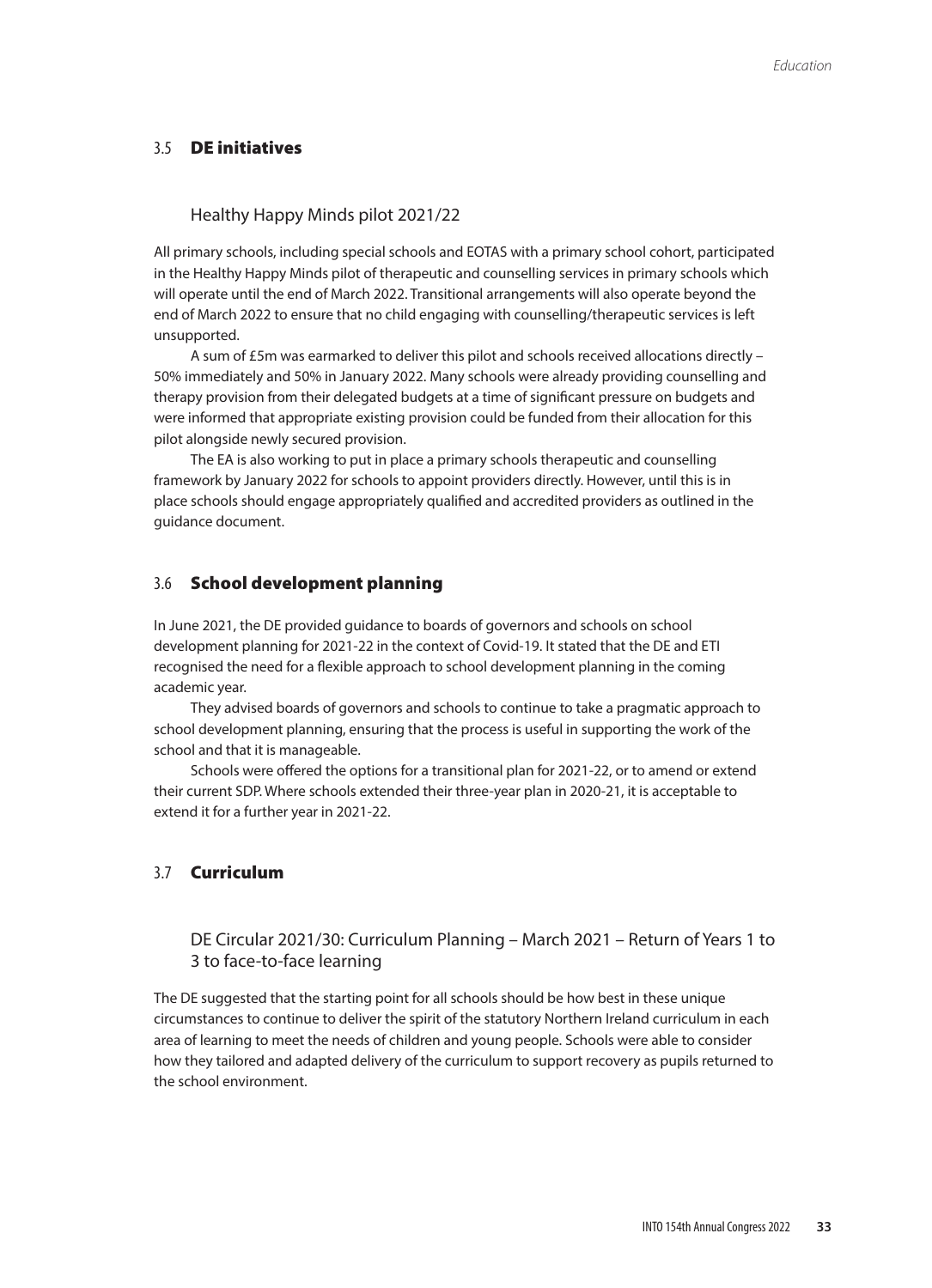The flexibility of the curriculum aimed to empower schools to make the decisions needed to provide a curriculum that is adaptable and responsive to the needs of individual learners. The curriculum is designed to have limited prescription, giving schools as much flexibility as possible in what they choose to teach, for how long and how often and to use approaches that best suit their pupils.

Schools, therefore, continue to have the freedom within the minimum entitlement of the statutory curriculum to develop content they believe is best suited to meet the needs and interests of the pupils within their school community at this particular time.

School leaders and teachers were able to use their knowledge and professional expertise to adapt their usual plans and practice to suit their own unique circumstances providing the content they consider is best for their pupils, informed by their inherent understanding of the children in their school community.

# 3.8 Remote learning

On 4 January 2021, the DE issued Circular 2021/01: Further Guidance For Schools on Supporting Remote Learning to Provide Educational Continuity. On 9 February 2021, the DE issued *Effective Practice in Remote Learning – Quick Glance Document*.

The documents were designed to bring together what we were learning about good practice during this unprecedented time for our education system. They were not intended to be prescriptive but to support schools as they refine and review their practice around remote learning.

Different approaches to remote education suit different types of content and pupils. The age of pupils, levels of ability, access to equipment, broadband and family circumstances all vary and have to be taken into consideration.

The emphasis was on effective pedagogy and in recognition that quality of teaching is far more important than how lessons are delivered. Consequently, there was no expectation of live lessons or of a minimum duration of lessons each day rather the focus was on the high-quality teaching and learning experiences that schools were providing.

From Thursday, 7 January, all mainstream education providers, including pre-school education settings, primary and post primary schools, were required to provide remote learning at home to their pupils rather than face-to-face teaching in school, until the half-term break in the middle of February.

#### INTO survey on remote learning

In October 2021, the INTO conducted a survey of members on planning for the use of remote learning going forward. There were 790 responses, with 55% of respondents stating that they had provided remote learning for individual pupils/whole classes or both since their return to school in March/April 2021.

A majority of 71% stated that the current expectations of remote learning at that time were unmanageable, with only 16% stating that they had been given time to prepare for remote learning.

Some 37% of all respondents had concerns around their online personal security. In addition, 73% stated that they require training that focuses on the pedagogies for remote learning.

In terms of tech/equipment and working environment, 55% of respondents were using their personal laptop, 51% were using their personal phone and 40% of respondent did not have a quiet place to work from; 69% did not have appropriate furniture for work purposes, while 90% saw their bills increase (mainly heating, electricity, phone and internet bills); 85% of respondents felt that their work-life balance was negatively impacted whilst providing remote learning.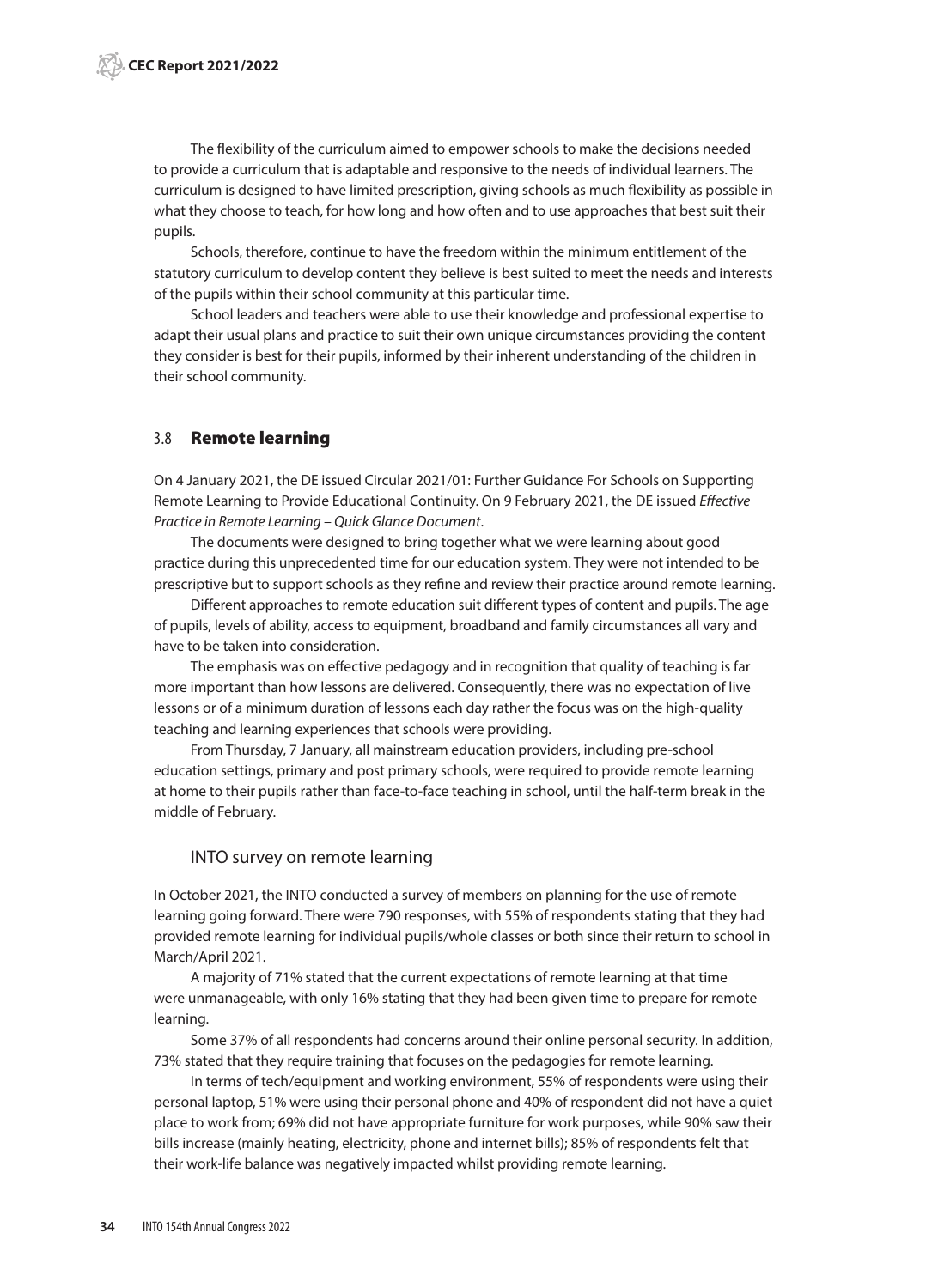From this survey, the INTO has identified the need for:

- Realistic cut off points for all teachers, which are made clear to pupils and parents alike.
- Appropriate and essential equipment for all teachers: All teachers should have their own laptop/iPad that are fit for purpose.
- Additional time given: directed time budgets which include remote learning.
- Extra staffing: teachers can't do two things at once they can't provide remote learning while supervising children (of key workers) or while teaching their own class.
- Appropriate training provided to all teachers on: a) remote learning platforms and b) pedagogies for remote learning.
- A remote learning policy consulted and agreed upon.
- Importance of the DE communicating with school leaders directly (as opposed to key messages being presented via the media) and timing of key information.
- Communication from parents and pupils must go through the proper channels as agreed through school policy.
- Sufficient time given for teachers to become competent with the new ways of working.

#### 3.9 Assessment

#### Statutory assessment

The DE made legal provision to disapply all requirements for schools to carry out key stage assessment during the 2020-21 academic year. This reflected the very limited time to carry out such arrangements following the period of remote learning and was designed to reduce burden and support flexibility for schools as pupils return to the classroom.

In regard to key stage assessment for pupils in year 10, the disapplication also recognised the additional work for post-primary teachers in carrying out GCSE and A Level assessment to inform centre determined grades.

#### Pupil reporting arrangements

The Education (Pupil Reporting) Regulations (NI) 2009 apply to all grant-aided schools except nursery schools or pupils in primary schools or special schools who have not attained the lower limit of compulsory school age.

The regulations require an annual report to be provided to parents by 30 June and also set out what the report should contain at each key stage. The DE made legal provision to suspend the requirement to provide an annual report for pupils in years 12, 13 and 14 in 2020/21.

The requirement to provide a report remained for pupils in all other year groups, however, schools had complete flexibility in regard to the content and format of the report provided to parents. The requirement is to provide one written report annually only.

# 3.10 Examinations

In March 2020, the minister announced that, in line with other jurisdictions of the UK, GCSE, A/S and A level exams would not proceed in Northern Ireland in summer 2020.

On 16 April 2020, the minister announced arrangements for summer examinations, outlining the process for students completing CCEA GCSE and A level qualifications in 2020.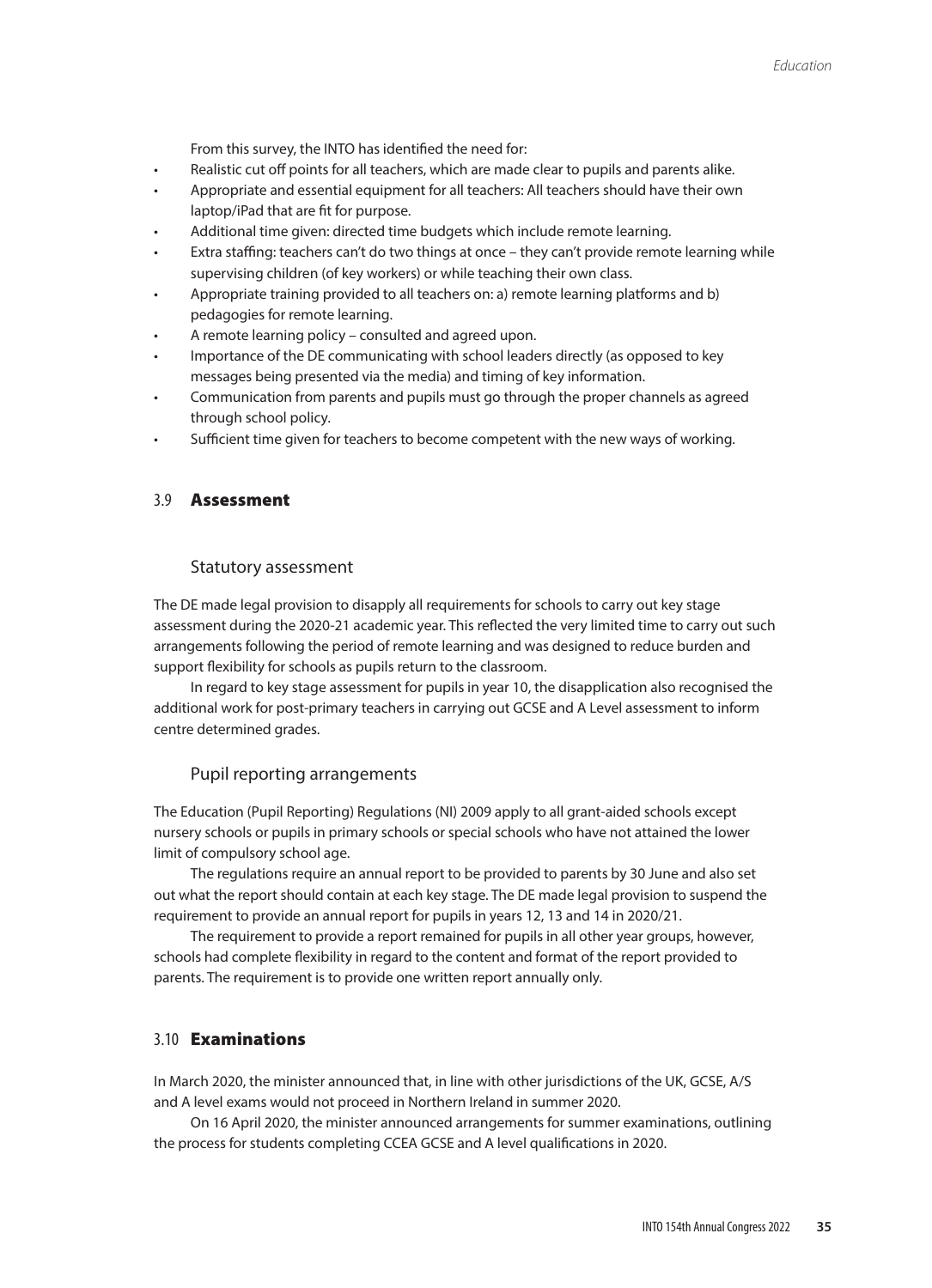The key points included:

- Calculated grades to be issued for those completing their A level, A/S level and GCSE qualifications based on a combination of information provided by schools and colleges and statistical information.
- A/S level grades to count as a stand-alone qualification; they will not contribute to a final A level grade in 2021.
- Grades to be awarded for GCSEs due to complete in 2020 (mostly year 12s), but not for GCSE units where GCSEs are due to complete in 2021 (mostly year 11s). In the latter case, pupils will have the option to take any outstanding units in 2021 and have missing components calculated using statistical modelling and/or to sit all units in 2021 and be awarded the higher grade from either option.

The INTO responded to the consultation on proposed changes to CCEA GCSE AS and A-Level qualifications for summer 2021. The union was first and foremost concerned with the impact of changes to assessment arrangements on the workload of our members. This in turn has implications for industrial relations in centres, health and wellbeing of our members and so on. The chaos caused to the present suite of qualifications offered by CCEA by the lockdown has exposed a fragile and outdated mode of assessment in this jurisdiction and should result in a root-and-branch review of qualifications aimed at producing a fit for purpose, modern and robust system that meets the human and economic needs of learners and society and which opens more career pathways, not fewer, as students' progress through it.

On 11 November 2020, the INTO welcomed and supported the comments and views of the Northern Ireland Commissioner for Children and Young People, Koulla Yiasouma, calling for an alternative to academic selection and summer examinations in this academic year, acknowledging that the disruption to schools was likely to continue and thus the vicious cycle of uncertainty, additional worry and lost classroom contact time would lead to further detriment to the mental health, wellbeing and workload demands on pupils, teachers and school leaders.

The INTO called on the minister to take decisive, timely and clear action to move toward an alternative to traditional examinations.

# 3.11 Transfer at 11

On 19 May 2020, the INTO welcomed the call from Éamon Martin, Archbishop of Armagh, to suspend the use of academic selection as an entrance criterion for entry to post-primary school.

Earlier in the summer, the Assembly Committee for Education launched an online survey into post-primary transfer. The survey was targeted initially at parents and guardians with children in Primary 6 or Primary 7. Around 7,000 respondents completed the survey – 80 per cent of which were parents from the target group. Many different views were expressed, and these are currently being analysed. A young persons' version of the survey was circulated.

The committee strongly felt that the opinions of teachers were of critical importance in the evaluation of education and DE policy. The committee therefore agreed to target the final phase of the online survey towards teachers and, in particular, those with responsibility for children in Primary 6 and Primary 7.

In November 2020, the Northern Ireland Teachers' Council (NITC) responded to the debate on how the transfer process should be administered if AQE and PPTC tests cannot proceed as planned in January.

The NITC were increasingly concerned at the apparent lack of contingency planning for the transfer process, in light of the debate at the Assembly on Monday, 2 November 2020.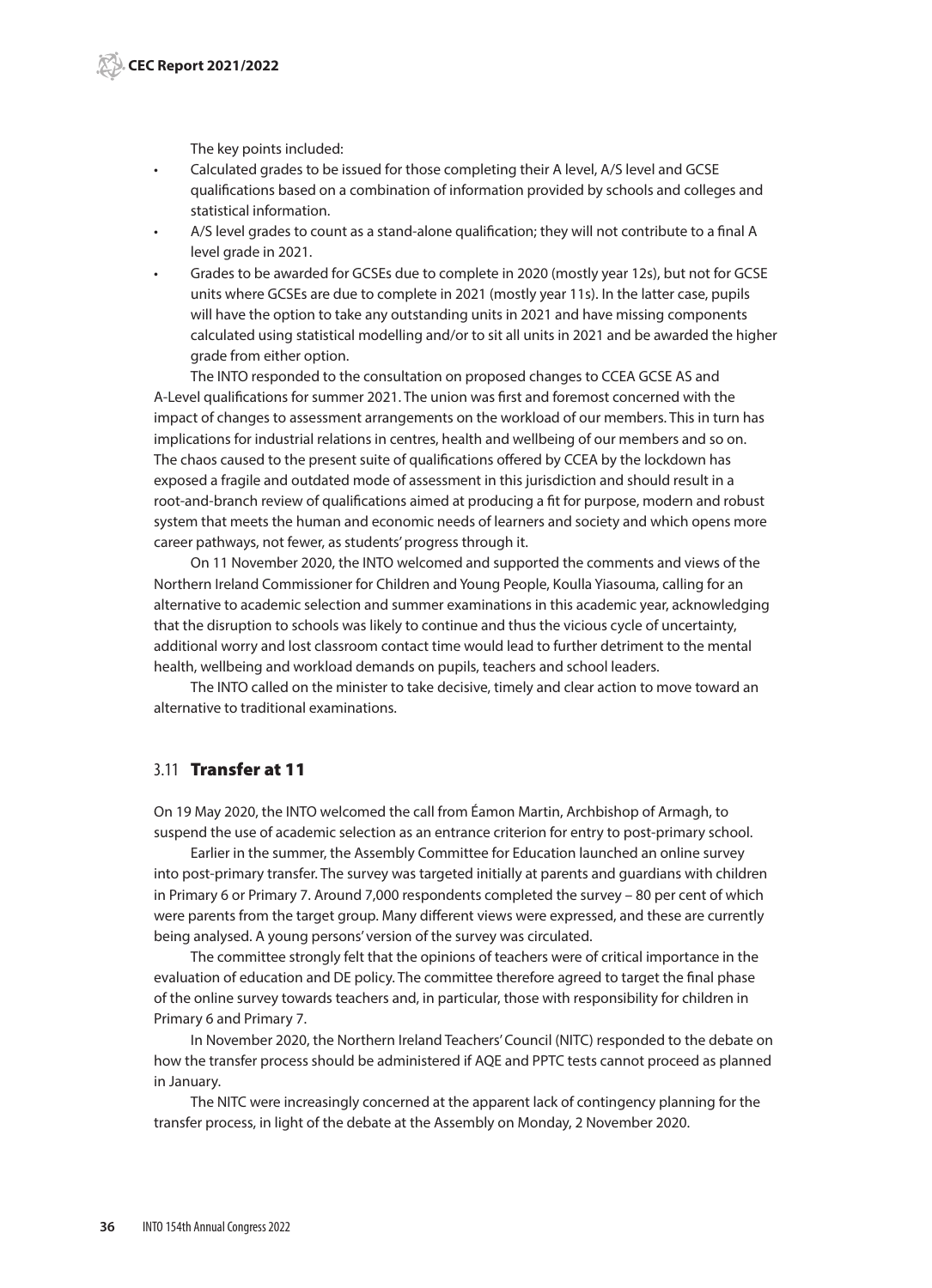It remained the case that AQE and PPTC assessments were going to be administered in January of 2021. Given the current context and the predicted trajectory of Covid-19, NITC stressed the urgency of planning for the potential eventuality that these unregulated assessments cannot take place.

On 18 December 2020, the INTO reacted to the statement from Minister Weir, where the minister had expressed his preferred option that unregulated selection tests be hosted by the candidate's primary school. The INTO are totally opposed to this suggestion and instructed members to ignore any request from the DE to facilitate this non-statutory testing on behalf of private companies.

On 5 January 2021, both of the providers of the unregulated tests appeared to announce that this year's tests would be cancelled. By the time of the BBC's evening-news broadcast, the AQE group had reneged on this decision and announced that there will be a single test for pupils on Saturday 27 February 2021.

On 12 January 2021, the INTO welcomed the decision by the Association of Quality Education to finally cancel the proposed selection test on 27 February 2021.

It is now more urgent than ever, given the debacle around this year's procedure, that the use of academic selection as a criteria for transfer from primary to post-primary school be reviewed, as part of the major review of education that was announced last term. It is important that there is clarity for all in relation to this, as the continued uncertainty serves only to heighten the levels of stress and emotional wellbeing of the pupils, parents, teachers and principals involved.

#### 3.12 School closures/amalgamations

CCMS continued its consultations with governors, teachers, ancillary staff and parents about the closure/amalgamation of a number of small primary schools and post-primary schools. Due to Covid-19, the number of school closures/amalgamations were reduced and consultations were delayed as they were unable to take place.

The northern secretary continues to have overall responsibility in the INTO for issues pertaining to closures, amalgamations and mergers. Further work remains to be done regarding a review of the School Closure Agreement to address the issues of phased closures.

# 3.13 INTO National Education Conference 2021

The 2021 Consultative Conference on Education was a hybrid event held online on Friday, 12 November and in person at the Clayton Hotel, Galway, on Saturday, 13 November. The dual themes of the conference were *Digital Learning* and *Wellbeing*. Due to restrictions in place at the time of delegate registration, the number of delegate places were reduced by a third with over 200 delegates attending the Saturday sessions.

A total of approximately 250 attendees were present on the Saturday, including registered delegates, national committee members, guests and presenters. Delegates were emailed after the conference with a link to a short online questionnaire and 67 completed the evaluation. Of those that submitted an evaluation, 28 per cent were first-time attendees and 72 per cent had previously attended an Education Conference.

The Friday and Saturday opening sessions were addressed by Joe McKeown, INTO President and Aidan Gaughran, Cathaoirleach, Education Committee. On Friday, the online session continued with speakers Dolores Killian (EDC, District 7) and Rachel Poland (NI intern) who gave an overview of current research being undertaken by, and on behalf of, the Northern Committee.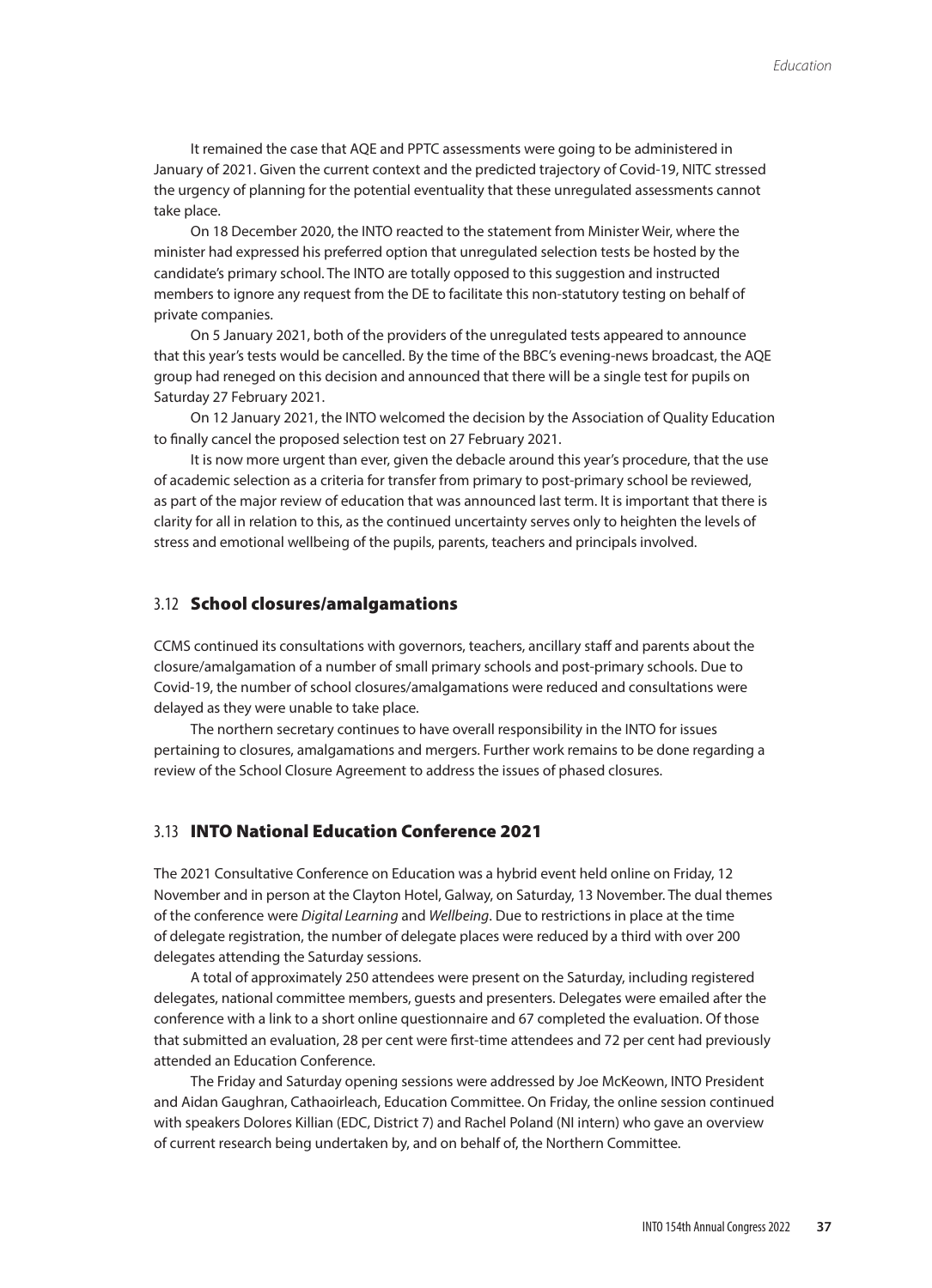A live workshop by Jane McGarrigle of Webwise on internet safety for young children then took place, the first time INTO have incorporated a live workshop into the conference agenda. Four other pre-recorded workshops were made available online at the same time on a separate page to the live feed.

# 3.14 National Education Committee

The Education Committee conducted its work by considering relevant education topics, conducting research and preparing for the annual Consultative Conference on Education.

Nuala O'Donnell, Senior Official, was nominated to participate in the working group to prepare the Special Education Conference for 2022.

- The following topics were discussed during the year:
- Teacher workload.
- Curriculum and assessment.
- Teacher education.
- Special Education and inclusion.
- Distance learning in primary school.
- Covid-19.
- Sustainable development.
- Education conference.
- Digital learning.
- Wellbeing research regarding teacher workload

The Education Committee contributed to the design and piloting of questionnaires which were circulated to principal teachers and a random selection of classroom teachers on the subject of workload. The findings of these questionnaires were due to be published early in 2022.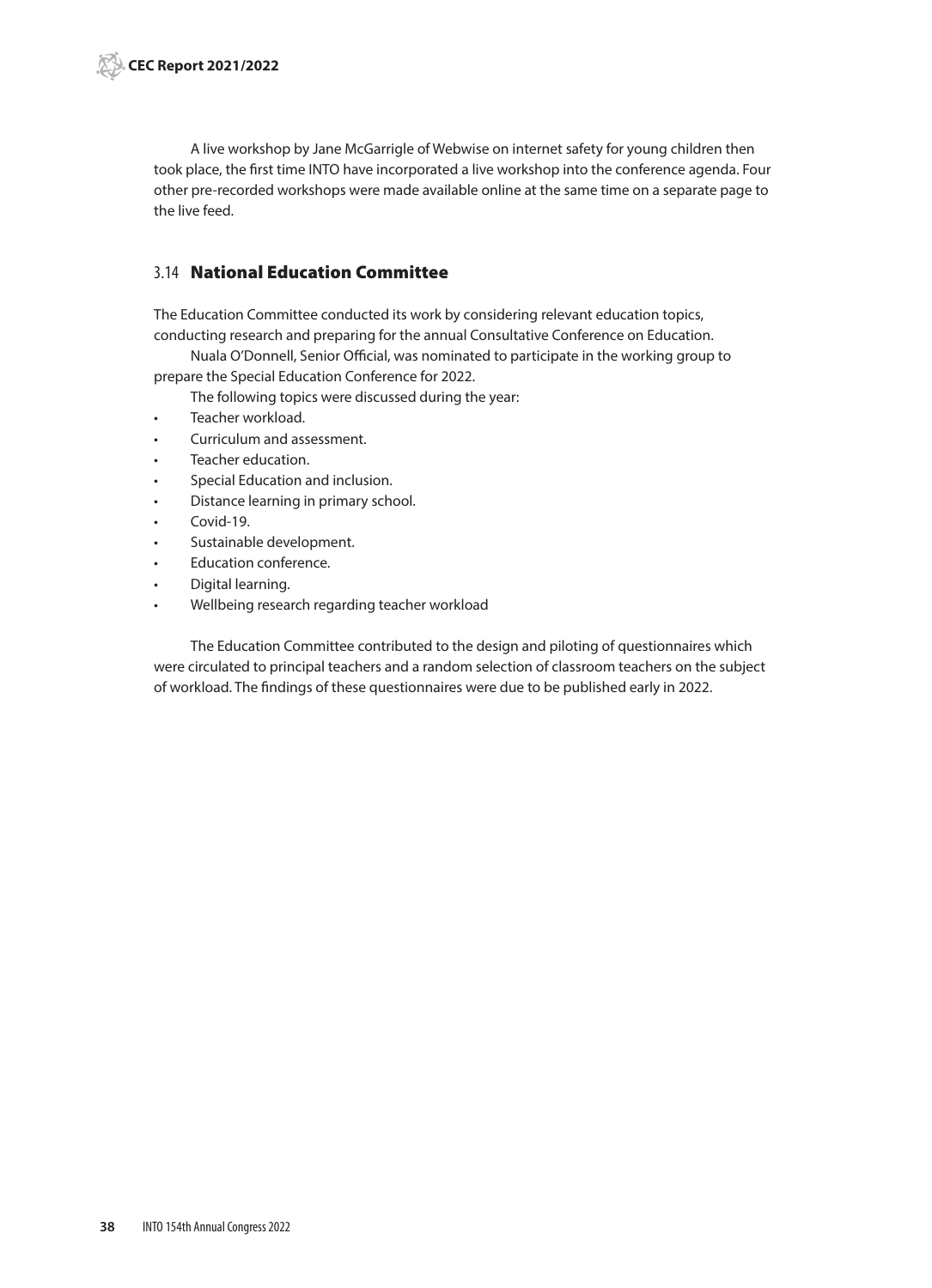# General Teaching Council NI (GTCNI) Report

# 4.1 Council of the GTCNI

The Minister of Education, Michelle McIlveen, took the decision that the Council of the GTCNI would be stood down from noon on 13 December 2021, with Council members and office bearers having no standing after this time. The Department of Education (DE) from that date had oversight of the executive of the GTCNI.

The core business of the GTC is focused on the establishment and maintenance of a register of teachers. It also evaluates and approves qualifications for the purpose of teacher registration.

The GTCNI has currently limited regulatory powers which were transferred to the GTC from the DE. This means that the GTCNI, after full investigation, can remove a teacher from the GTC register and therefore effectively remove their entitlement to teach in a grant aided school in Northern Ireland.

The GTCNI will only investigate if the issue has already been dealt with by the employers. Employers now have the duty to report any teacher who has been dismissed or teachers who were likely to have been dismissed if they had not first resigned. A three-stage process has been established and there is an ultimate right of appeal by a teacher who is about to be de-registered to the High Court.

#### INTO representatives

Up until December 2021, six INTO members were on the GTCNI council. Siobhán McElhinney held the position of vice-chair until November 2021 and is also a member of Northern Committee. John Kelly is the INTO nominated NITC (Northern Ireland Teachers Council) representative and was a member of the HR committee.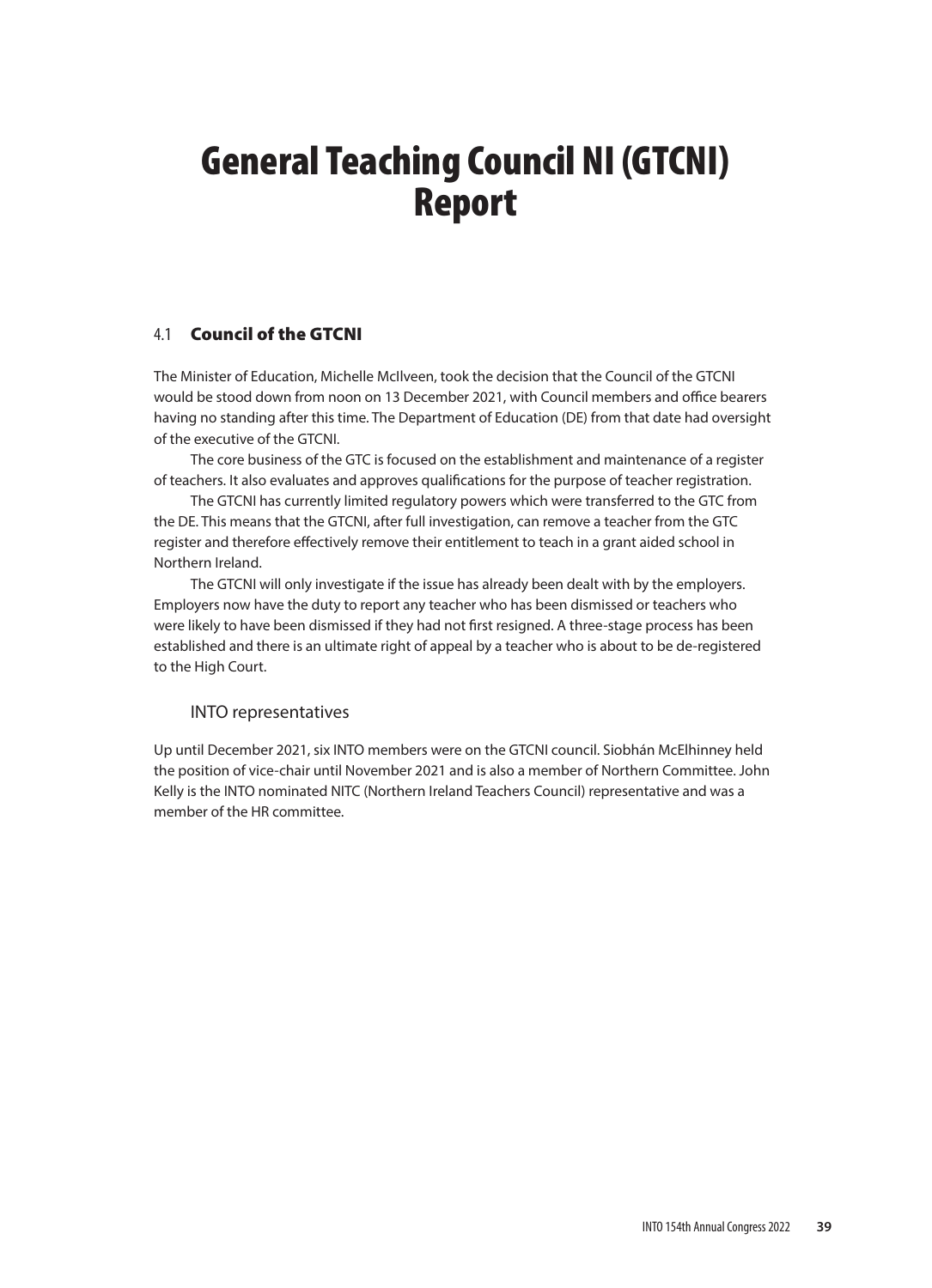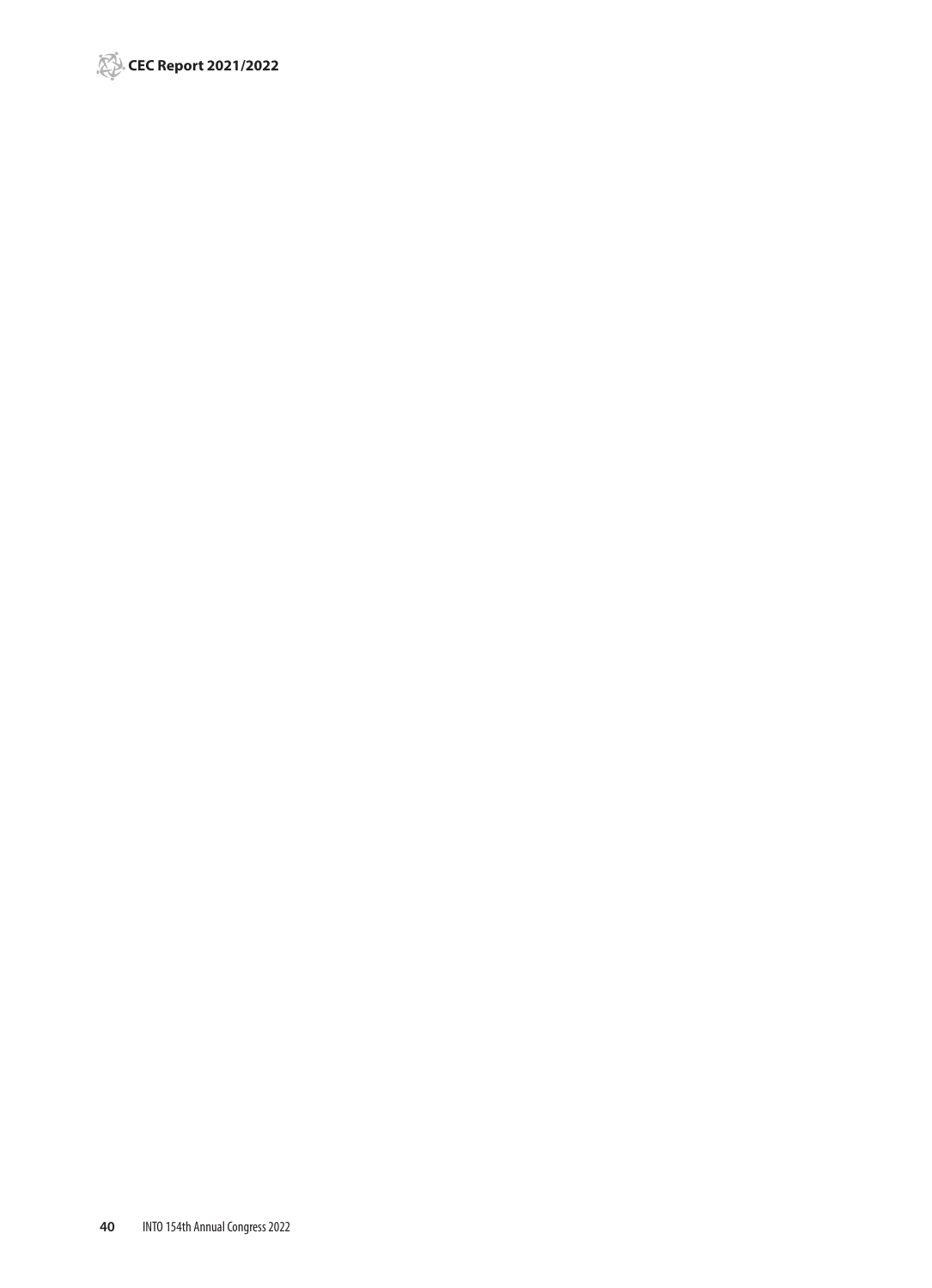# Irish Congress of Trade Unions (ICTU) Report

# 5.1 ICTU overview

The INTO is an affiliated member of the Irish Congress of Trade Unions (ICTU), which is based in Dublin and, like the INTO, has a northern section, located in Belfast. In the north, it is led by the Assistant General Secretary, Owen Reidy.

Patricia King, General Secretary, ICTU, provides leadership across the whole of the island. The current ICTU president is Kevin Callinan, General Secretary of FÓRSA. He has held the position since July of 2021 and succeeded current INTO Northern Secretary, Gerry Murphy, in the role. Mr Callinan's period as president will be slightly reduced due to the Covid-19 pandemic, necessitating a delay in holding the previous All-Ireland BDC.

The NIC-ICTU is currently chaired by Alison Millar, former general secretary of NIPSA. The NIC of ICTU has a number of subcommittees in areas such as global solidarity, disability, human rights, health and education, dedicated to working on advancing the ICTU's trade union and socialeconomic policies on which there are a number of INTO nominees.

Elections are held every two years to the NIC-ICTU and currently the INTO is represented on this body by the Gerry Murphy, Northern Secretary, who is the former chairperson of the NIC-ICTU. The northern secretary's term as chairperson of the NIC ended at the NI BDC, which was held in March of 2021. This was an online event.

# 5.2 Congress officers

- Alison Millar (retired), NIPSA (chair).
- Paddy Mackle, UCU (vice chairperson).
- Owen Reidy, ICTU (assistant general secretary commenced November 2016).
- INTO elected representative, Gerry Murphy (INTO northern secretary).

# 5.3 Key issues

#### Economy

The local economy continues to be in some distress having been directly impacted negatively in the last year by two primary factors: Brexit and the continuing effects of the Covid-19 pandemic.

These two factors have imposed themselves on top of the established structural issues already impairing economic growth and stability, inhibiting the economy in the north. The NIC-ICTU continues to be active in seeking to represent the interests of workers effectively in these circumstances and to contribute to various initiatives and efforts on the part of the Department of the Economy and the NI Executive to resuscitate the economy in the north.

In particular, the northern secretary of the INTO has contributed to the ongoing work of the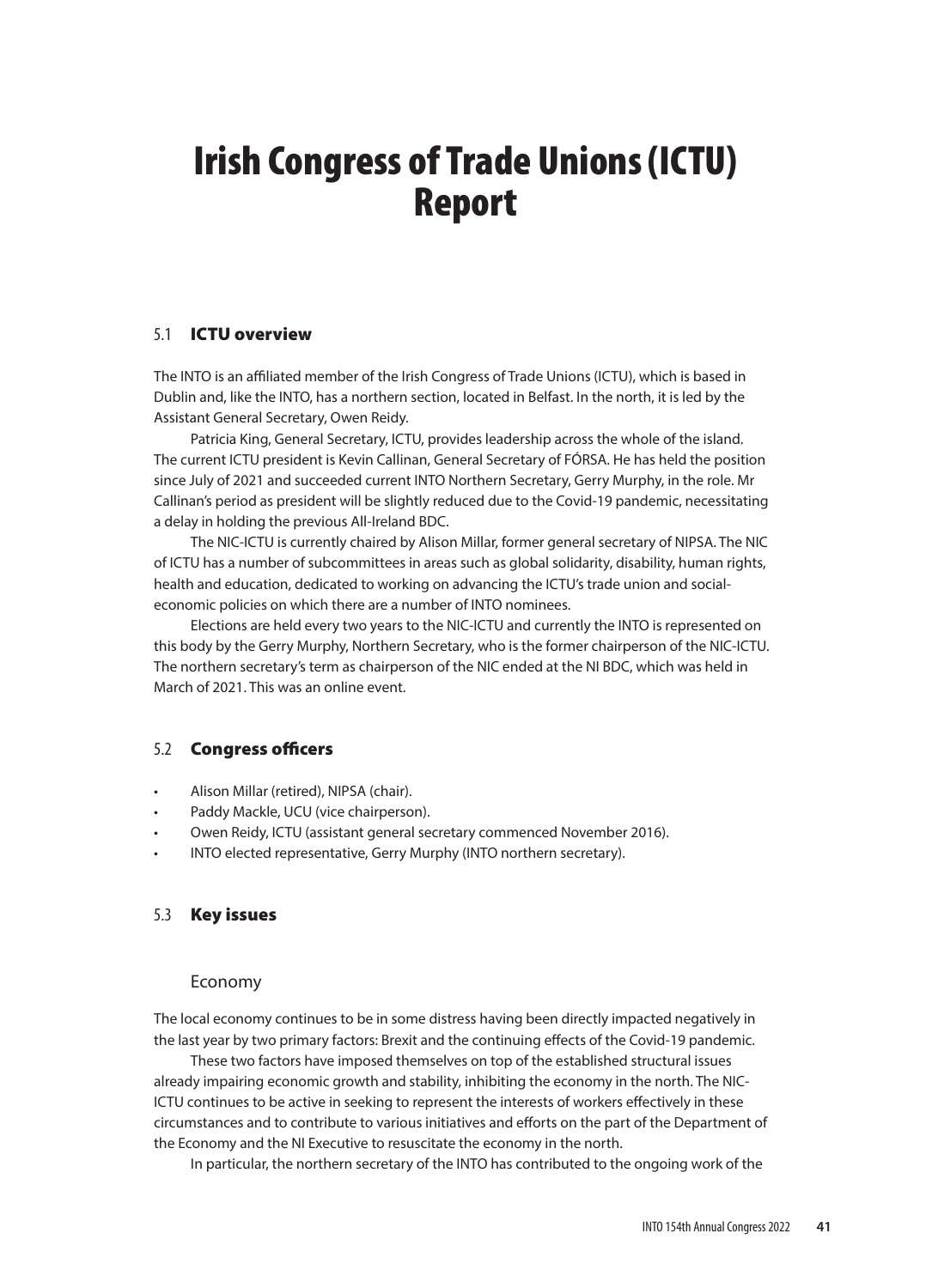NIC led by ICTU Assistant General Secretary, Owen Reidy, around engaging with the NI executive and its various departments and associated bodies as well as local politicians, from all the political parties, to promote trade union policies and support initiatives to assist in protecting and enhancing workers' rights.

The NIC is continuing to meet monthly, engaging in meetings with various executive departments, the NI Executive Forum, arms-length bodies and political parties.

The NIC-ICTU started an initiative last year, contributing a major policy document, *No Going Back*, to the public discourse on the shape of a post pandemic economy. More recently, the NIC's focus has been on seeking to ensure that commitments on trade union rights are enacted, including those made in the political settlement that led to the re-instatement of Stormont and the executive in 2019, following a three-year hiatus, included in the *New Decade, New Approach* document. This work seeks to build on the verbal commitments given at the 2021 All-island BDC by the major local political parties.

The NIC is seeking to ensure not only are these commitments reflected in the manifestos to be issued by the political parties in advance of the 2022 Stormont elections, to be held on 5 May 2022, but are included in any programme for government which will follow these elections.

The manufacturing sector in the north continues to suffer from the absence of any meaningful industrial policy from the Department of the Economy. The NIC-ICTU was encouraged to see this policy deficit identified as one of the areas to be targeted in the *New Decade, New Approach* deal, but it continues to be disappointed that the Department of the Economy has not yet developed a policy paper on this issue. NIC-ICTU continues to see this as a priority area for engagement by the NI Executive and the Department of the Economy with the trade union movement if the NI economy is to recover from Brexit and the Covid-19 pandemic and develop into the future.

The out workings of Brexit remain unclear and the associated protocol impacts are, as yet, not known. It is clear there is an imperative on the part of all parties to the protocol to employ all the mechanisms it encompasses to mitigate the obvious and expected consequences of Brexit. The limited foreign direct investment, which was a brief positive feature of our economy, has dried up despite what appears to be ideal circumstances in the lee of the protocol, while under-investment in developing and promoting local enterprises remains a challenge for local manufacturing businesses.

The large retail sector continues to experience a downturn as a consequence of Brexit along with the on-off restrictions arising from efforts to control the pandemic. The workers in this sector –

already the victims of low wages and poor hours – are continuing to experience increased employment instability.

The outdated and negative economic doctrine of austerity continues to underpin the approach of the Conservative government in London. ICTU's policy document, *No Going Back*, provides a detailed and considered alternative economic strategy and it remains the trade unions go-to text in providing arguments to challenge the current status quo.

The expectation following the *New Decade, New Approach* deal that additional funds were to be made available to support public services remain to be met due in large part to the pandemic and also because the executive has yet to lay out even a draft economic strategy. Jobs across both public and private sectors and services continue to be pared back as Stormont departments attempt to balance shrinking budgets against demand.

Currently, the trade unions and ICTU are consulting on a three-year draft budget. It offers a series of financial commitments up to 2024-25 which are essentially flat in terms of recurrent spending and reflect a fall over the same period in terms of capital spending. Public services, society and the economy will continue to suffer the negative consequences of under-investment and cuts as a consequence over the period ahead.

The NI economy is clearly in serious trouble, having regressed to 2008 levels and, with tens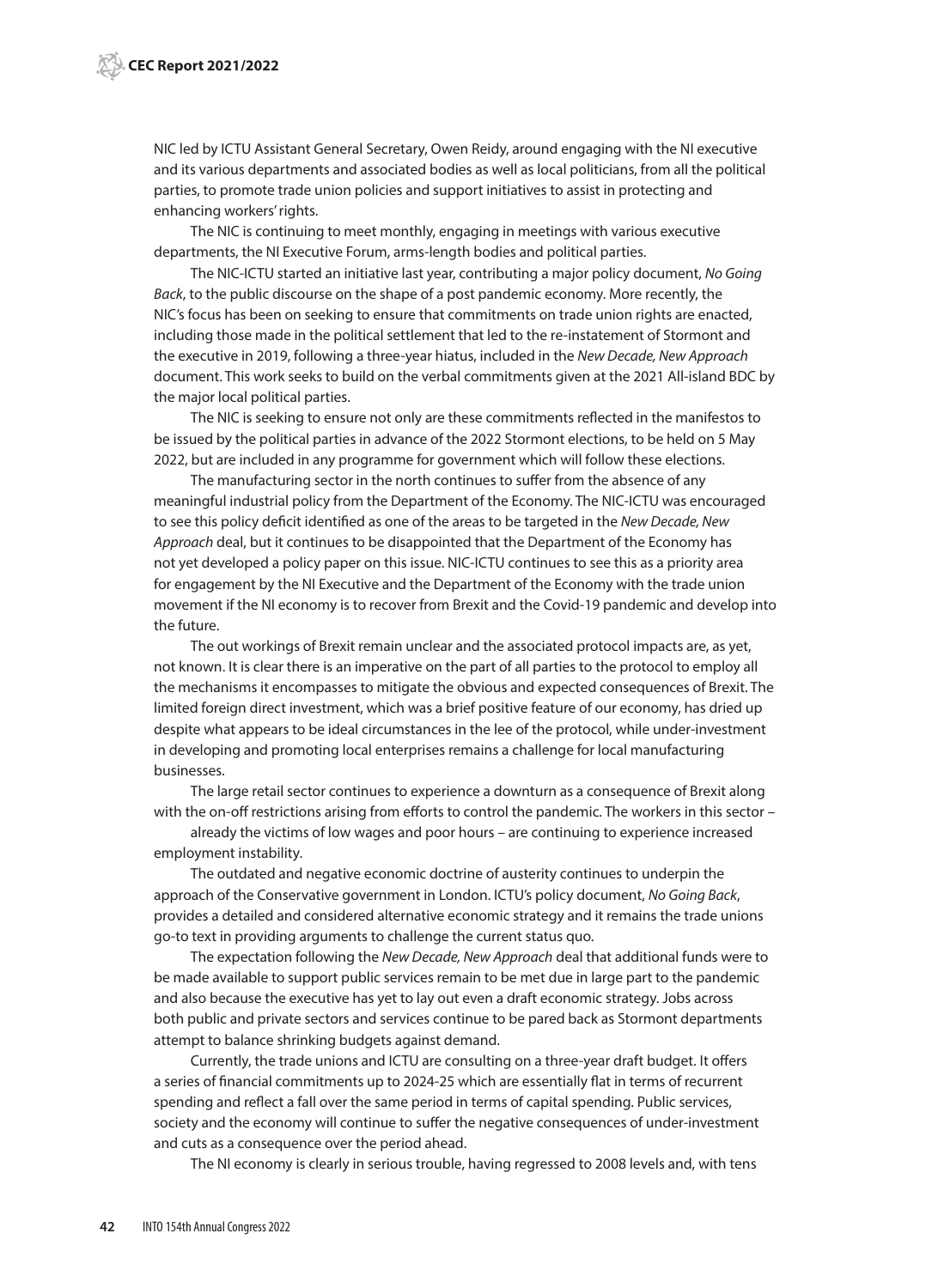of thousands of workers still in receipt of various employment subsidy schemes, the fear is we are storing up an employment crisis and further economic problems.

NIC-ICTU will continue to challenge the decision makers to bring forward more progressive policy solutions that place workers and societies needs ahead of the demands of an economic elite.

#### Brexit

The leaving of the European Union by the United Kingdom government on 31 January 2020, against the democratic will of the people of Northern Ireland, remains a matter of deep concern for NIC-ICTU.

In recent times, the ill-informed political agitation fuelled by the British government's attempts to renege on its treaty commitments with the EU, regarding the application of the NI protocol has further exacerbated an already complex situation.

It is NIC-ICTU's view that all the parties to the protocol need to find a solution that allows the situation to de-escalate in order that stability can be returned to the economic and social spheres for the good of everyone. It is clear that the positive opportunities the protocol presents have not been fully seized upon or even promoted and this must become a priority as soon as the ongoing negotiations between the EU and the British government are concluded.

NIC-ICTU remains deeply concerned that much of current EU law will cease to be enforceable in the post-Brexit era and that Stormont may not exploit the devolved authority it has regarding workers' rights that would allow it to maintain these rights in line with EU developments in this area.

While the majority of EU legislation has now been transposed to UK law, there does, however, remain the possibility that key rights and obligations, derived from EU directives, will be removed in future. NIC-ICTU remains strongly of the view that Brexit must not be used as a pretext to dismantle hard-won rights and protections or to drive down employment standards generally. The NIC-ICTU, with the support of our trade union comrades across the island, will continue to campaign and lobby to prevent these potentially negative consequences happening.

The implications for employment and the labour market generally remain as yet unclear, dependent on the form of trading relationship that finally emerges between the UK and the EU now that an agreement on withdrawal has been reached.

The Irish government provides one of a number of conduits for the trade unions to have their views on Brexit heard. Meetings continue on a regular basis with the political parties, north and south, to this end by the leadership of the ICTU. The NI Protocol also allows for direct input from the trade union movement to the joint committee established to monitor the protocol and NIC-ICTU will seek to use this mechanism as appropriate.

NIC-ICTU will continue to seek to maintain the unity established in the run-up to Brexit with the business, agriculture, voluntary and community sectors to protect workers and their families from the inevitable economic fallout of it and to seek to exploit any opportunities that may arise. To this end the ICTU north and south will continue to develop and adapt our policy positions, which in addition to describing the negative consequences of Brexit, outline practical proposals both for the short and longer terms to enable the necessary protections for workers and their families to be maintained and continue to be allowed to evolve in line with EU policy developments in these areas.

The trade unions in the north, led by Owen Reidy, Assistant General Secretary, ICTU, continue to work hard with the business, agricultural and community sectors to make sure that the Irish government, the current NI secretary of state, the political parties and civic society generally are all fully aware of the challenges the aftermath of Brexit poses.

The INTO has been central to these interactions and will continue to support the efforts of the trade union movement in attempting to protect our society from the negative effects of Brexit now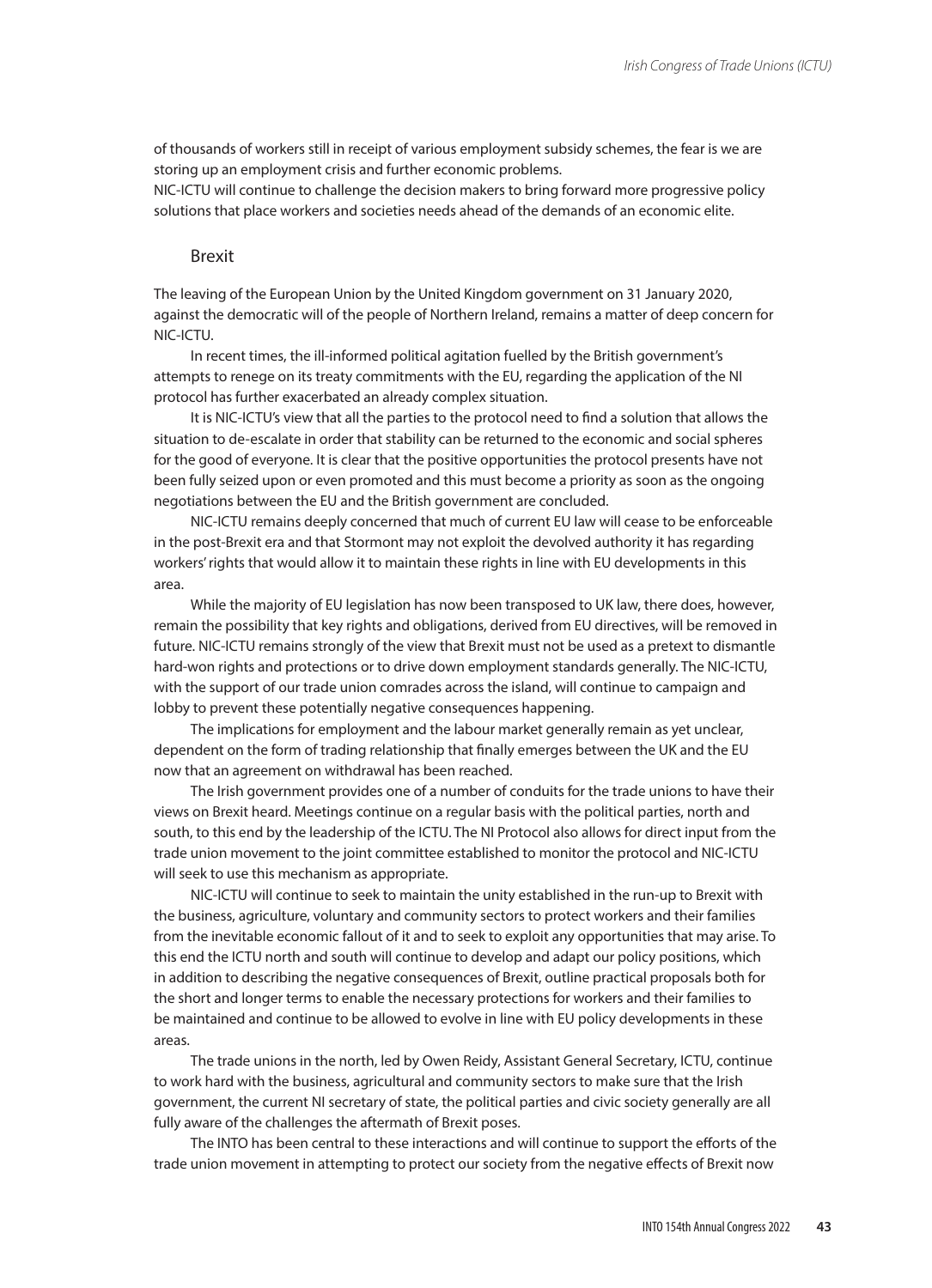that it is a reality.

One way in which this can be achieved is to ensure the proposals in *No Going Back* concerning the public finances and taxation policy are eventually implemented by the executive and the government in Dublin. The other significant step NIC-ICTU can take is to continue lobbying the politicians and parties in NI to fully exploit the flexibilities incorporated in the NI Protocol to minimise the impact on the economy of Brexit.

The INTO will continue to be central to ICTU's efforts to achieve these objectives. These objectives will continue to be a feature of ICTU's approach for the years ahead.

# 5.4 Sub committees

The INTO continues to play a full part on the various sub committees of the NIC-ICTU.

The INTO is represented on the Education Trade Union Group (ETUG) by the northern chairperson of INTO's Northern Committee, Siobhán McEIhinney, and the Assistant Northern Secretary, Mark McTaggart. This group has dealt with a range of issues affecting the education sector but mainly Covid-19 related issues in the last year. It is made up of trade unions representing all the workers employed in the education sector.

ICTU's Equality and Human Rights programme is ensuring that these issues remain central to workers, despite the official neglect by government of the Bill of Rights and a shared future.

INTO representation on ICTU Committees include:

| <b>ICTU Women's Committee</b>            | Annmarie Conway and Caroline McCarthy   |
|------------------------------------------|-----------------------------------------|
| <b>ICTU Health and Safety Committee</b>  | Paul Groogan                            |
| ICTU Black and Minority Ethnic Committee | John Kelly                              |
| <b>ICTU Global Solidarity Committee</b>  | Dorothy McGinley/John Kelly/Kevin Daly  |
| <b>ICTU LGBT Committee</b>               | Brian Adams (South Antrim Branch), Seán |
|                                          | Kelly (Belfast West)                    |
| <b>Youth Committee</b>                   | Shauna Rafferty                         |

#### 5.5 May Day

NIC-ICTU is once again working in co-operation with Belfast Trades Council in 2022 to ensure the May Day celebrations continues as a family-friendly event as part of a week-long programme of events. It is hoped these events will be in person but plans will be in place to move online if publichealth circumstances dictate that in-person events are not possible.

#### 5.6 Training

Nuala O'Donnell, Senior Official, continues to work closely with the ICTU Officials in Belfast on the improved INTO trade union representative training and additional courses designed to promote trade union effectiveness and address professional and other issues.

The numbers of members taking part in courses continues to grow and credit is due to Nuala O'Donnell and the ICTU staff in Belfast, who are ensuring the courses on offer are relevant and topical. Further courses, the majority of which come with accreditation, continue to come on stream for members.

We will hold another principals conference with our UTU and NEU colleagues in 2022 either online or face to face depending on public health.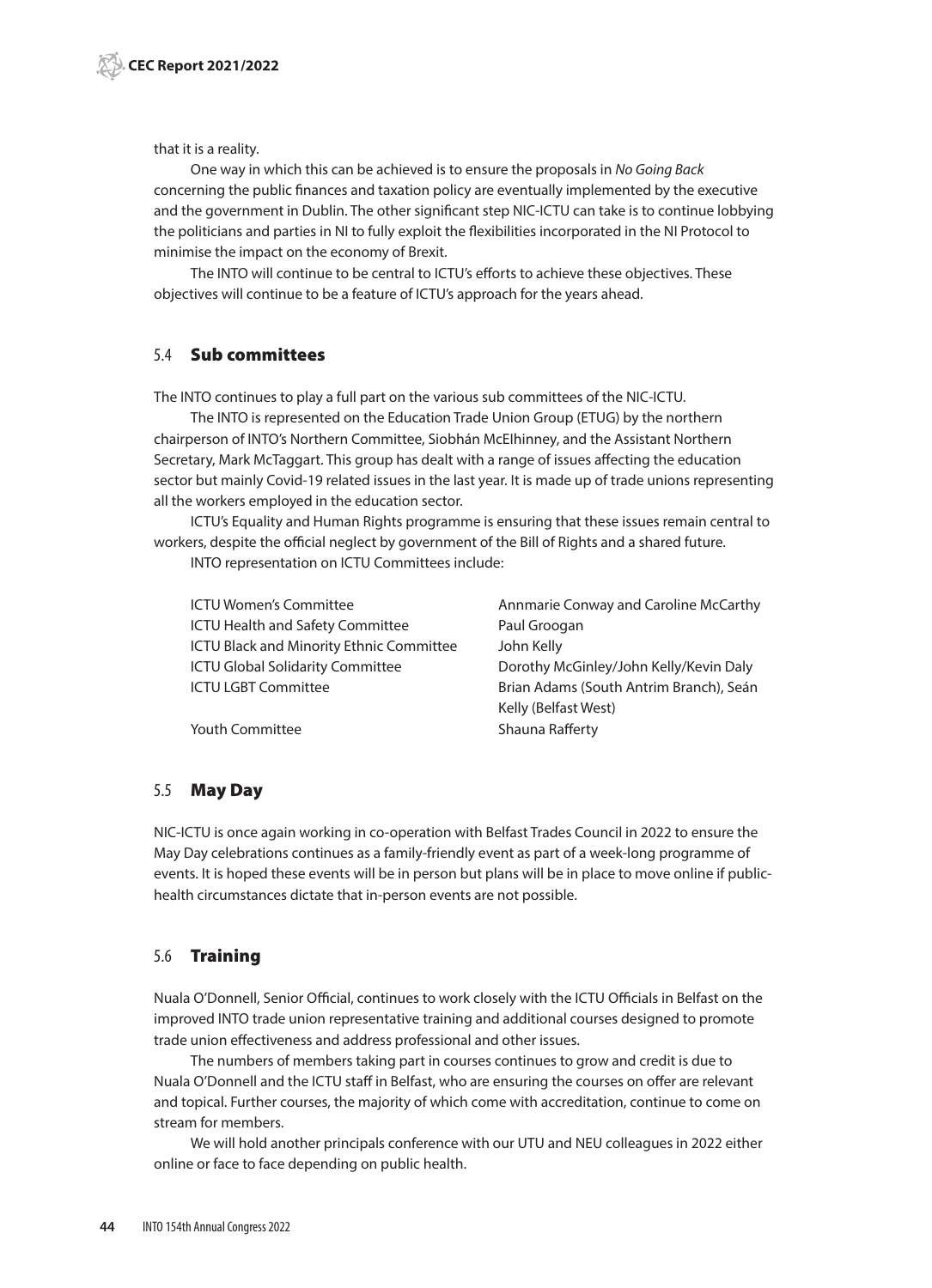INTO training opportunities continue to be organised and run by the Northern Office under the direction of Nuala O'Donnell, with the assistance of INTO intern, Rachel Poland. Attendance at these accredited courses is being hampered by the overall lack of financing across the education system in the past year.

There has been an increased level of internal INTO co-operation north and south in the past year and members are attending courses in significant numbers on matters of a professional nature and related to health issues of interest and concern, whether the member is located north or south.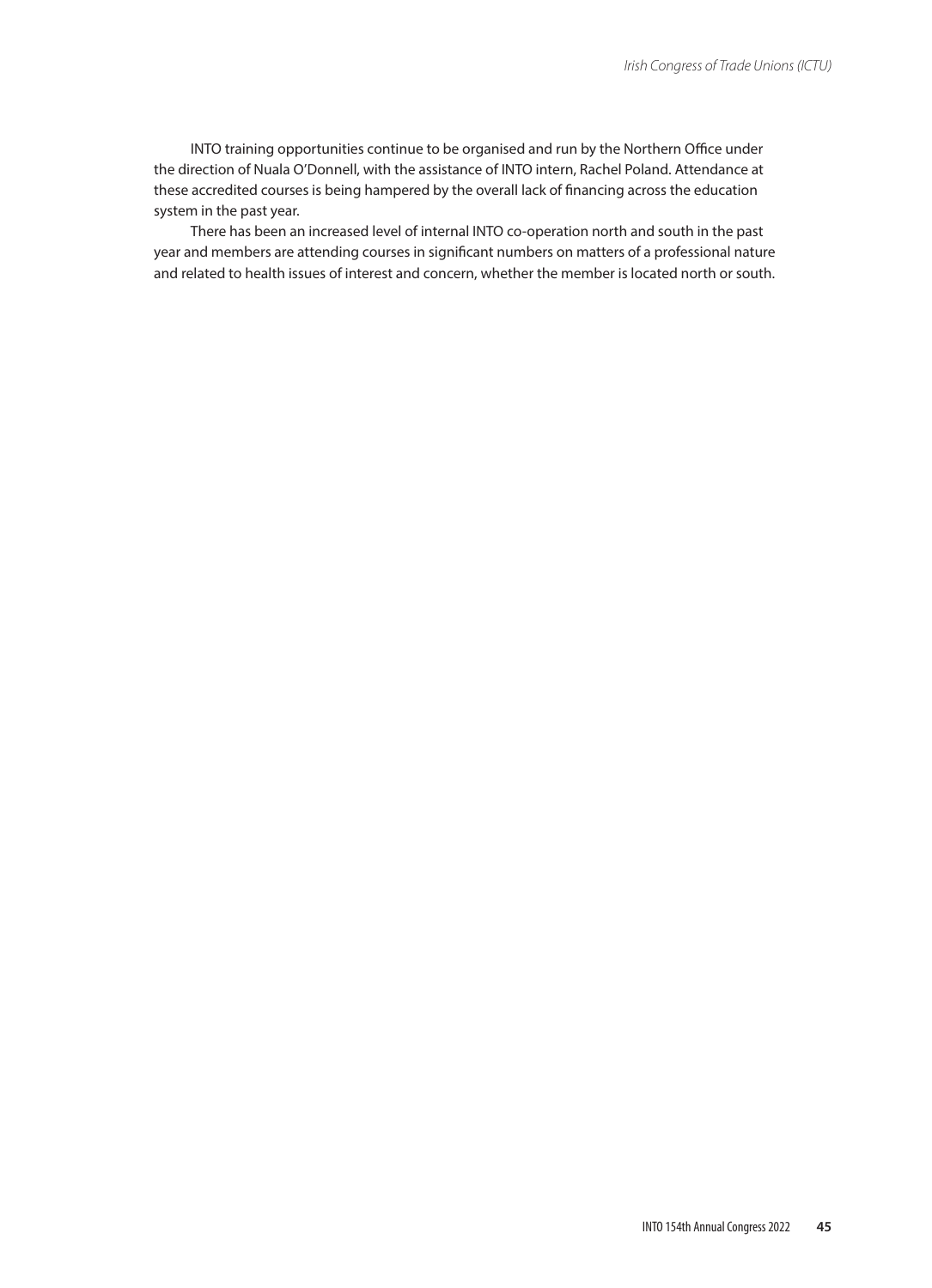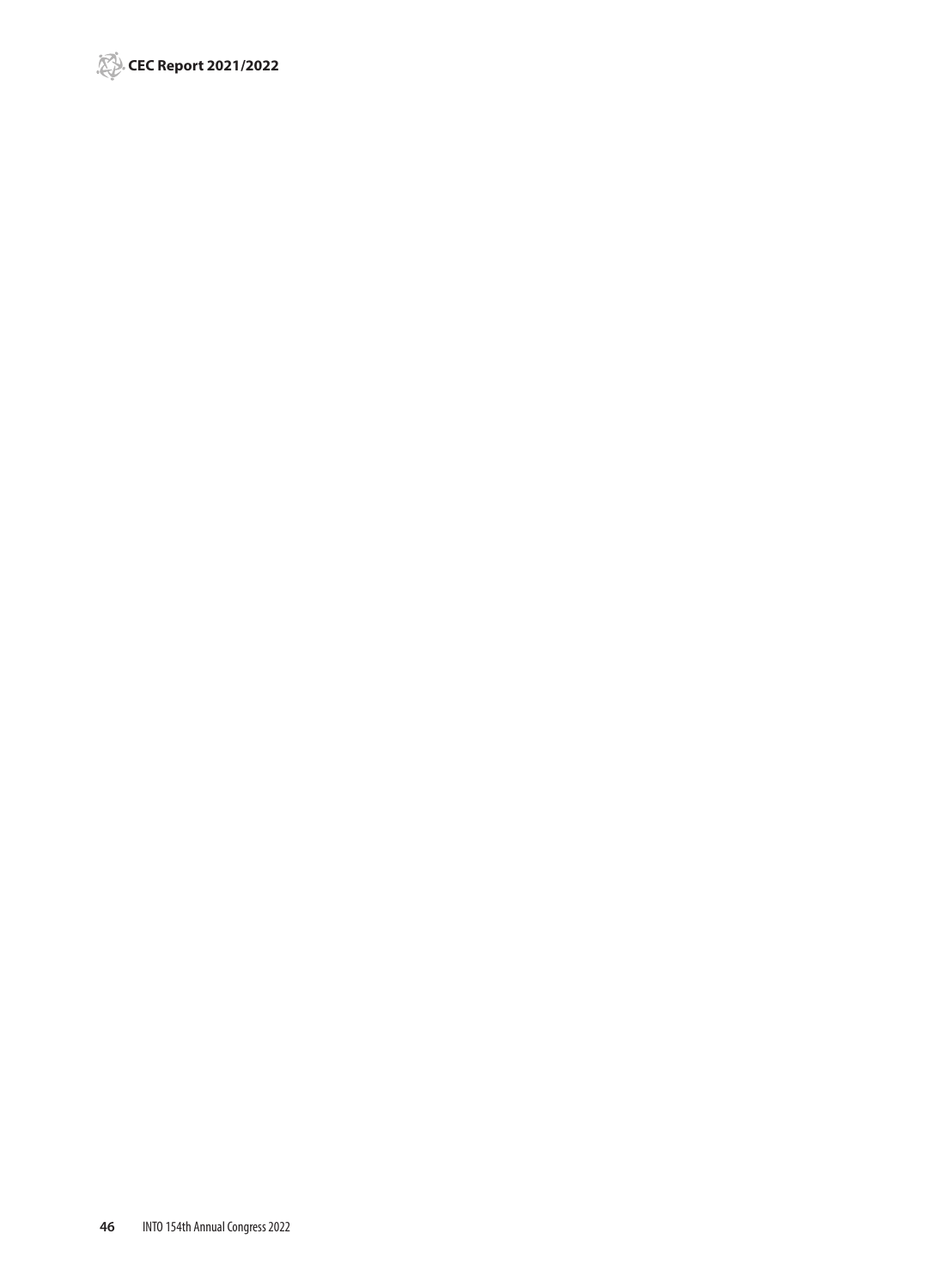# Internal

#### 6.1 Query management

Northern Office receives telephone queries from members from 9am to 5pm (Monday to Thursday) and until 4pm on a Friday, with an answering machine service available between 1-2pm each day and at weekends. In addition, officials, through the mail and email systems, receive queries and requests for advice and support from members.

General queries relating to issues concerning membership, training courses, the supply of information leaflets and seminars are dealt with separately by administrative staff. Queries are also received by the Northern Office via emails sent to the infoni@into.ie email address.

Members can now submit queries through the portal on the INTO website. Members need to be registered on the portal to use this facility. Members log in, click on 'raise a query' and enter the details of their query in the box provided. Once submitted, the query is automatically logged in the the INTO database and is also noted on the members' own record. The query is then assigned to an official for a response.

Active cases continue to be managed by officials in the Northern Office. Cases may relate to individual members or indeed in some cases, the entire membership of a school. Each case is different in terms of the level of complexity and the professional skills required to address it.

Managing casework effectively demands a significant investment of time and resources. Officials aim to ensure that members are kept up-to-date regarding all details relating to cases and are apprised of all developments/opportunities at each stage of the process. In addition, Northern Committee and CEC members are briefed on developments pertaining to casework in their area.

Members receive advice on a range of professional and employee relations issues, including representation at grievance, disciplinary, bullying or harassment investigations and in preparing and taking industrial tribunal cases. With the increasing cost of legal cases, the INTO has produced guidance to assist members who are considering referring their case for legal support and advice. Support for legal cases is the subject of consideration by a prima facie committee. The prima facie committee has expressed the view that generally more effort at a local level should be pursued to resolve disputes before they become legal issues.

Where appropriate, and after consideration by a prima facie committee, consideration may be given to potential legal support to progress cases. This, however, would only be considered where all other industrial relations or negotiation avenues have either failed or been exhausted. Members who engage their own legal representatives do so at their own cost. In addition, a failure to disclose the use of independent legal advisors to the INTO may have an influence or impact on the decision of the INTO to support a case for referral to our own legal advisors.

The INTO relies on a rota of officials to respond to member queries. Kevin Daly was appointed as an official in September 2021. As he had already been appointed staff side lead in progressing the nine reviews stemming from the 2017-19 pay deal, he will remain seconded through NITC. Caroline McCarthy was seconded to Northern Office in September 2021. She joins Paul Groogan, Tommy McGlone, Nuala O'Donnell and Mark McTaggart who manage the query and casework load of the Northern Office.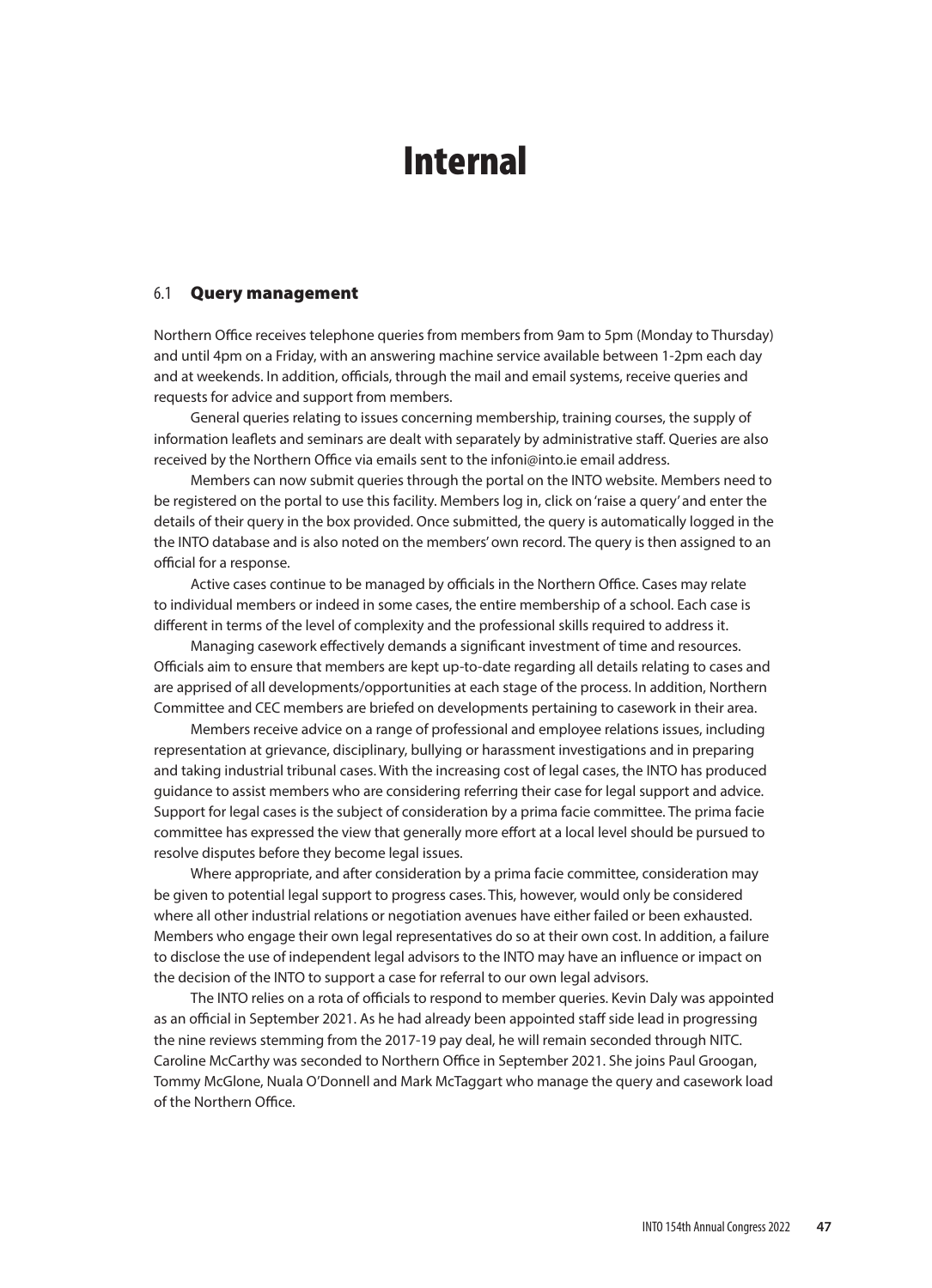# 6.2 Representation

Members continue to be supported to pursue legitimate grievances, and in response to all disciplinary and contractual matters, through the agreed procedures.

Representations, while made more challenging during lockdown have, where possible, continued either by virtual meeting or in person observing social distancing protocols.

In assisting individuals to resolve grievances, the INTO has supported members through mediation, conciliation and arbitration stages of the agreed procedures. The INTO continues to recommend to our members that mediation and conciliation should be undertaken by independent practitioners selected from the LRA.

#### 6.3 Mediation

There has been considerable emphasis on the use of mediation to resolve personal difficulties in schools. Where appropriate, the INTO has encouraged members to engage in such a process.

The INTO has concerns about the independence of Employing Authority mediators, selected from panels but has agreed with CCMS (Council for Catholic Maintained Schools) that the teacher will be advised of an available internal mediation service. The choice of mediator rests solely with the claimant. The INTO supports the use of independent mediators from the LRA.

# 6.4 Conciliation

Members continue to avail of the use of conciliation services provided by the LRA, as part of the agreed procedures.

# 6.5 Arbitration

Members are supported to an independent appeal panel where other mechanisms have failed to resolve the grievances. Members have been supported to this stage in relation to:

- Grievances.
- Redundancy/dismissal.
- Bullying/harassment.
- Disciplinary matters.

In 2020/21, the INTO brought a number of cases to independent appeal. The INTO continues to pursue more cases than any other teaching union and has a significantly high level of success at these appeals. The INTO, however, is concerned that there is a serious delay in implementing arbitration decisions, which can lead to further frustrations by the member and potentially result in further claims. Cases were presented to independent appeal hearings in respect of redundancy appeals, grievances, bullying and harassment claims and unfair dismissal issues.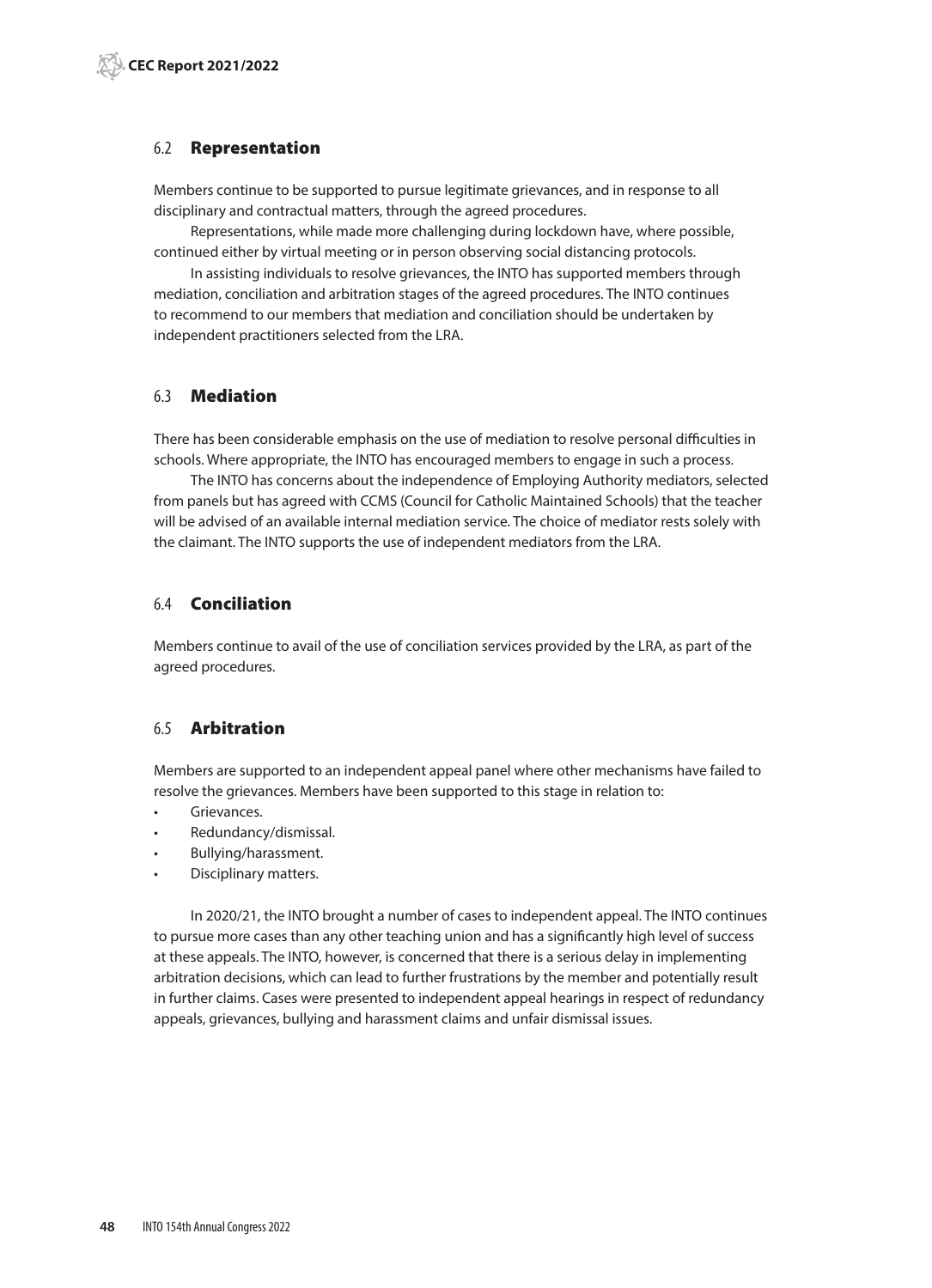#### 6.6 Industrial tribunals

The INTO continues to support members taking cases to industrial tribunals following a positive recommendation by a prima facie committee and a supportive legal opinion. Representation of members is provided by a senior official and the relevant Northern Committee member. In all cases legal assistance is sought.

#### 6.7 Equality

The INTO prioritises equality of opportunity and responds to equality consultations from a variety of education providers. The INTO has worked with the Equality Commission for Northern Ireland and other statutory agencies to promote equality of opportunity.

Regular reports of ongoing equality matters are presented to the Northern Committee and the INTO Equality Committee. The INTO is represented by Seán Kelly and Gráinne McAleer on the INTO National Equality Committee.

#### 6.8 Bullying/harassment

Members continue to report increasing cases of bullying/harassment in schools. This remains of serious concern. Members who wish to raise formal complaints against other members of staff or who are accused of bullying behaviour are supported. The union also raises concerns that in a number of cases involving only INTO members at a school, employers have a view that the responsibility for resolving disputes can be ceded to the the INTO.

It remains of concern to the INTO that despite the workload agreement, the issue of excessive workload remains a significant feature of members calls to the Northern Office. The re-prioritisation of individual teacher time budgets through the 2018/19 pay settlement should alleviate many of the issues. The union will continue to monitor the issue.

#### 6.9 Health and safety

Since agreement was reached in 2015 on NITC representation on a range of health and safety committees, Tommy McGlone has coordinated these committees on behalf of NITC. The group has also been charged with the implementation of a revised THAW strategy.

The lack of genuine progress in this area remains of concern to the INTO. It is hoped that progress will be made in this very important area as it sits firmly within the realm of the upcoming nine reviews.

#### 6.10 Violence at work

The INTO is concerned at the rising number of assaults and battery upon teachers by pupils, parents and other adults involved in schools. The union raises individual issues with schools and has supported teachers who are the victims of violence.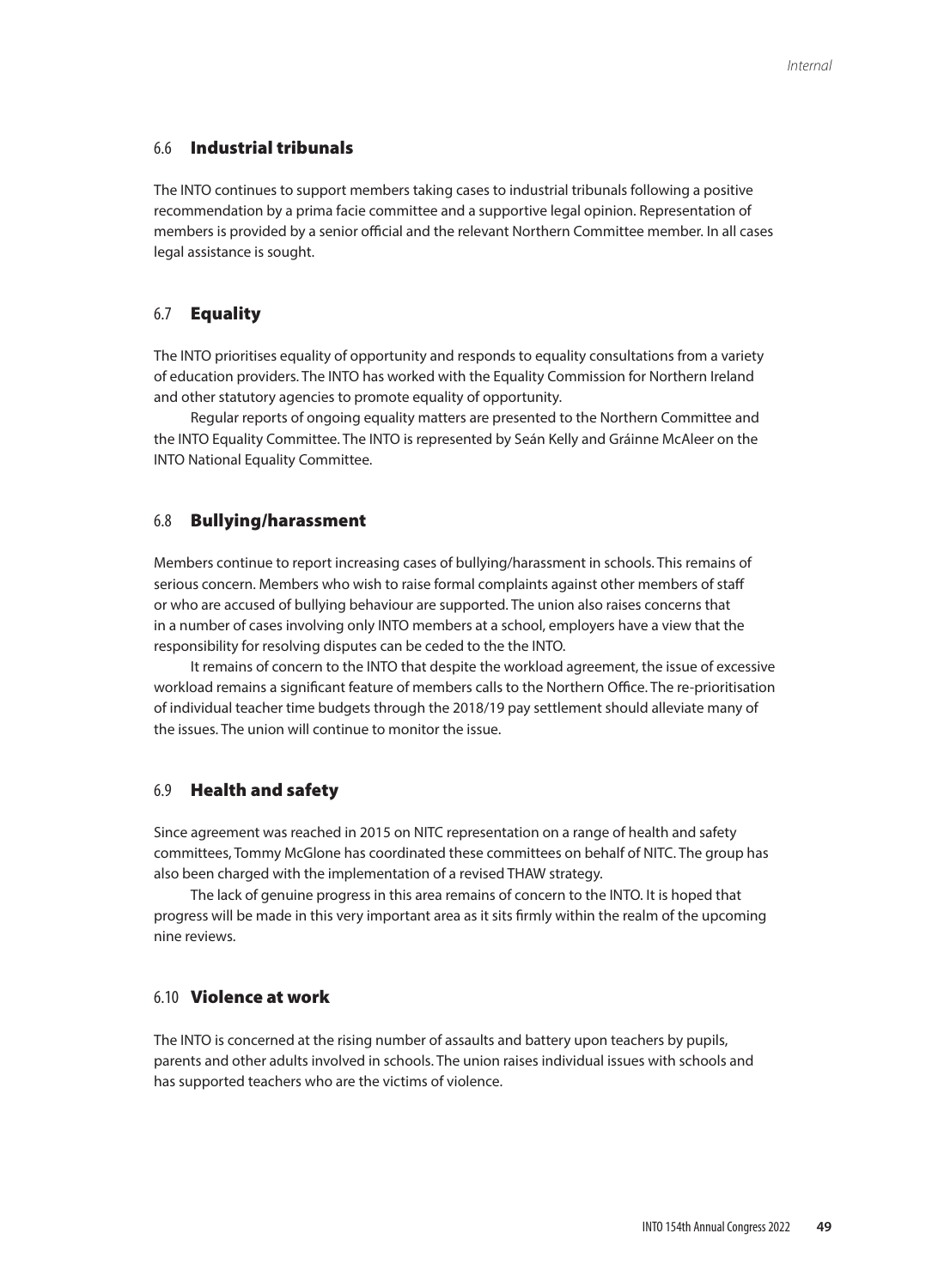The INTO has also raised the issue of violence in schools through a range of articles in *Printout*, local press and appearances on local television and radio. Members who are the victims of assaults remain a priority for the union. The importance of appropriate risk assessments is a factor and is also a frequent topic of calls to the Northern Office.

The all-Ireland dimension of the issue has been highlighted, and an advice leaflet has been developed and published for INTO members who are a victim of assault, which can be adapted to satisfy the needs in each jurisdiction. The leaflet *Advice on Dealing with Assaults and Violence at School* was published in September 2017, and is available from Northern Office and on the INTO website.

# 6.11 Risk assessment

The need to develop the practice of a risk assessment process, as part of good management practice, has been highlighted by the INTO and remains a priority. The need for effective, settingspecific individual and general risk assessments has been highlighted by the Covid-19 pandemic. It is the use of such risk assessments that will inform the decision-making process regarding a school's fitness to remain open.

# 6.12 Administration of medicines in schools

This guidance is available on the INTO website and reaffirms that teachers cannot be directed to administer medicines to pupils. The move towards mainstream schooling of children with specific medical needs has also highlighted the importance of support for teachers who are faced with children who have complex medical requirements.

# 6.13 Health and safety committees

The INTO is concerned at the lack of strategic structures for the negotiation of health and safety issues, relating to teachers in Northern Ireland. The union has been successful in agreeing that the overseeing body for implementing the Teacher Health and Wellbeing report (THAW) will now be designated as a health and safety committee, responsible to the Teachers' Negotiating Committee (TNC).

The health and wellbeing subcommittee has been tasked with commissioning a report in relation to stress at work and its causes, which will be informed by a survey of teachers through the C2K system. Training of the INTO, UTU and NEU Health and Safety School representatives in current legislation, risk assessments and the role of the representative was successfully rolled out by Tommy McGlone, Senior Official.

# 6.14 Recruitment

# Students

The INTO, UTU and NEU jointly attended St Mary's University College, Stranmillis University College and Queen's University freshers' fairs, which were held in person. To enable a quicker registration process and to keep in line with Covid-19 protocols, students registered using a QR code and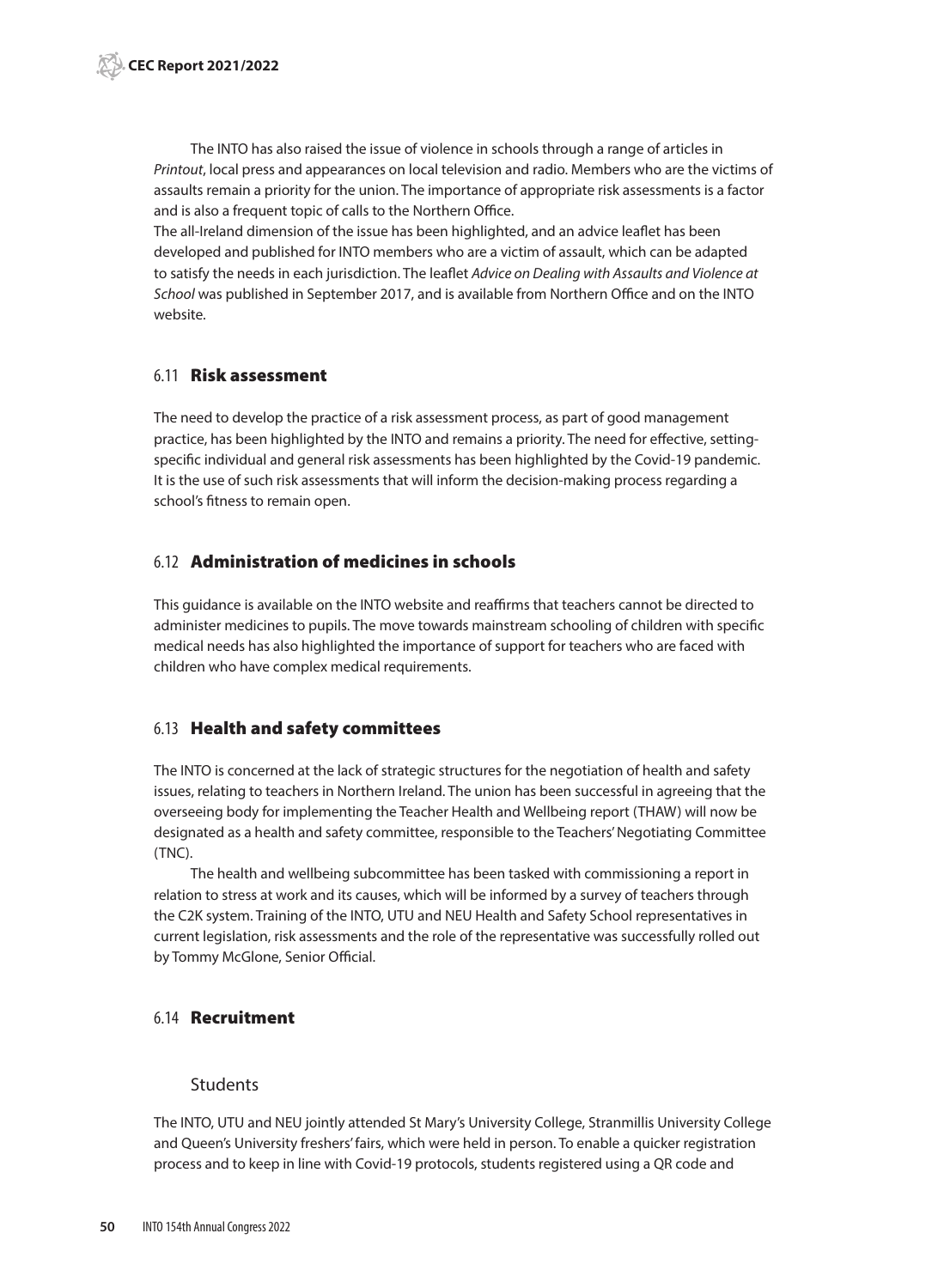completing an online form. The students found this an innovative and seamless way to join the INTO.

University of Ulster at Coleraine held a virtual freshers' fair, which the INTO also attended. The INTO attended Stranmillis teacher recruitment fair. The student membership figure on 31 December 2021 is 747.

Rachel Poland (intern) held a seminar in St Mary's University College on teachers' wellbeing and how the INTO can support student members whilst on teaching practice and then in the early years of their careers. The union has met with St Mary's Students' Union on several occasions and we are working closely together to plan for upcoming webinars to support our student members in 2022.

The INTO continued to support student members via sponsorship of student handbooks and sponsorship of the women's GAA teams in both St Mary's University College and Stranmillis University College. In addition, the INTO sponsor the men's hurling team in St Mary's University College and the men's Gaelic football team in Stranmillis University College.

#### Newly Qualified Teachers (NQTs)

The INTO initiated an online recruitment process for NQTs inviting them to join as full members by using young member testimonies and a video message from current members explaining what their membership means to them. NQTs were contacted in July and again in October.

On the INTO website, there is a section dedicated to NQTs. NQTs can access advice that is pertinent to them including an updated *College to Classroom* handbook.

Each year the union sponsors awards to newly qualified teachers in St Mary's University College and Stranmillis University College who have completed the four-year B.Ed. honours degree. However, due to Covid-19, these awards were not presented in 2021.

#### Membership

All INTO school representatives were circulated with recruitment materials in April and August. Despite a large number of redundancies and fewer jobs for NQTs, INTO membership is continuing to grow. The membership figure at the end of December 2020 was 6,916.

Members no longer need to apply in hard copy via post as there is now a quick and easy online application system. Once registered members can also update their details via their account on the website and access the member-only content on the website.

#### Youth Conference 2020

The INTO held a virtual youth conference in January 2020. Delegates were welcomed by Northern Committee Chairperson, Caroline McCarthy and INTO General Secretary, John Boyle. Northern Committee representatives, John Kelly and Rachel O'Hare, spoke about the importance of the union and Northern Secretary, Gerry Murphy provided delegates with an update on current issues and Covid-19.

Delegates could choose to attend any two workshops from the below list:

- Directed Time Budgets (presented by Caroline McCarthy).
- Substitute Teachers and Temporary Contracts (presented by Kevin Daly).
- Accessing Information (presented by Nuala O'Donnell).

Assistant Northern Secretary, Mark McTaggart, addressed all delegates and provided information on how negotiations work within education. Delegates then formed discussion groups and the conference ended with a Q&A plenary.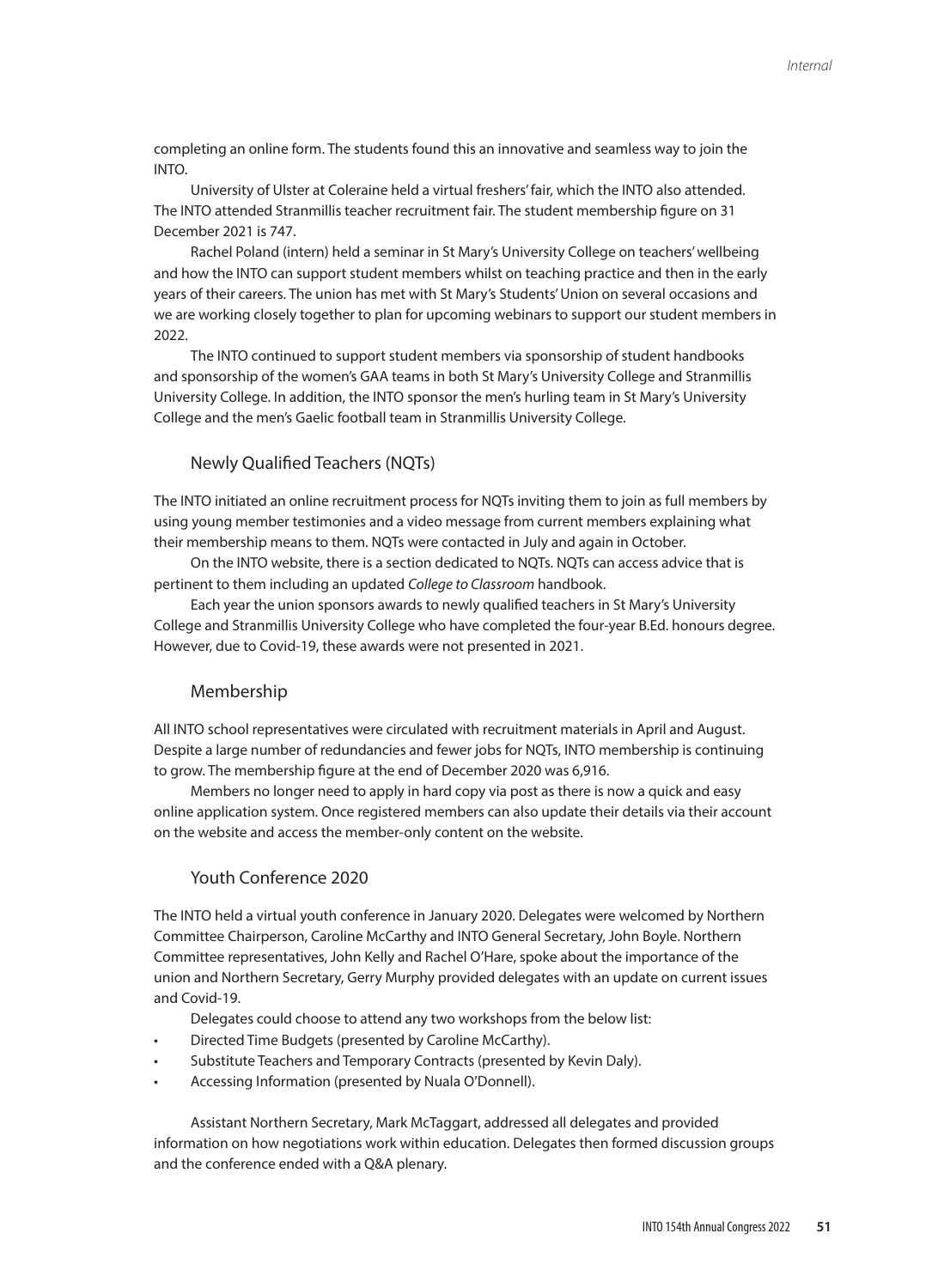# Appointment of Northern Office Intern

The position of intern was advertised on 30 April 2021. Rachel Poland was successful in her application and was seconded from her teaching post for the school year 2021/22 to work in the INTO Northern Office.

As INTO intern, Rachel has worked closely with the officials throughout the year, answering members' queries and dealing with members' cases. In addition, Rachel has focused on education, recruitment, increasing participation between all members at school, branch, and district level with a special focus on the INTO's younger members. Rachel worked closely with the teaching colleges/ university and is strengthening the links between the colleges and the INTO.

In her role as intern, Rachel attended the INTO education committee. At the education conference, Rachel presented results from a recent survey of members in relation to remote learning and working from home.

# Youth Committee

The INTO Youth Committee consists of members throughout district 1 and district 2 across a range of sectors. Representatives of the Youth Committee met on 1 December 2021 in the INTO Northern Office.

Committee members:

| $\bullet$ | Alexa Grudgings       | Down Branch                                      |
|-----------|-----------------------|--------------------------------------------------|
| $\bullet$ | Caolán Byrne          | Newry Branch                                     |
| $\bullet$ | <b>Emmett Hackett</b> | Enniskillen Branch (Youth Committee chairperson) |
| $\bullet$ | Pádraig Mag Riabhaigh | <b>Belfast West Branch</b>                       |
| $\bullet$ | Shannon McCloskey     | North Antrim Branch                              |
| $\bullet$ | Shauna McNamee        | Strabane Branch                                  |
| $\bullet$ | Sorcha Martin         | South Tyrone Branch                              |

Representatives of the Youth Committee met on 1 December 2021 in INTO Northern Office. The meeting was facilitated by Rachel Poland (intern) and John Kelly (Northern Committee representative). The overall aim of the Youth Committee is to increase participation of younger teachers within the union. The Youth Committee plan to host a youth conference on 20-21 May 2022. The theme of the youth conference will be 'empowerment.' The youth conference will provide a platform for younger teachers to discuss matters that are pertinent to them in their jobs. There will be a variety of workshops available for members.

# 6.15 INTO training

#### Menopause awareness

In March 2021, the INTO held a webinar entitled *Raising Awareness of the Menopause* with 50 attendees, both male and female. The webinar highlighted the symptoms of menopause and the potential impact on women in the workplace, their families and colleagues. Advice and support in dealing with menopause in the workplace was provided by a consultant gynaecologist and specialist in the menopause, INTO and ICTU officials and an officer of the Education Authority.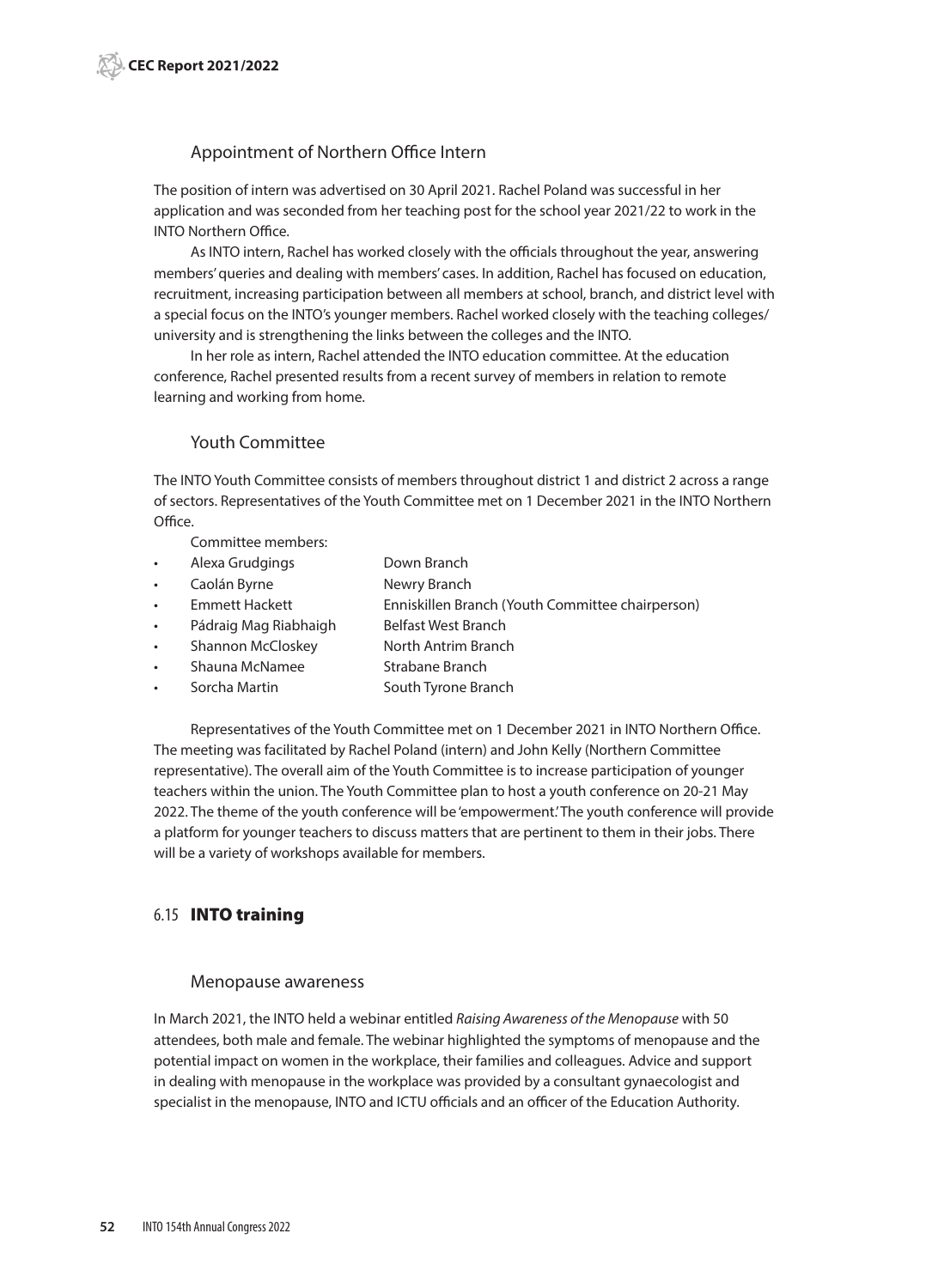The webinar was very well received and will be followed up in the future with information for members and possible further events. The recording of the webinar is available to view on the INTO website.

Following this, the INTO held an all-Ireland webinar entitled *Menopause, HRT and Women's Future Health* in September 2021, featuring Dr Rebecca Lewis. Dr Lewis is a clinical director at Newson Health Menopause and Wellbeing Centre, which is the largest menopause clinic globally. This was a very informative webinar and the presentation and recording of the webinar are available on the INTO website.

# Value My Skills webinar

This virtual workshop was held on 24 March 2021 and was attended by 28 members. Packs of the 'value my skills' cards were sent out in advance of the session. The workshop was very well received and members felt they could go away and use the cards to develop their own career goals and CVs, etc. for promotions/new jobs. However, it was generally felt that this workshop would be more productive if run face-to-face.

# INTO school representative training

Training for INTO school representatives on accessing and messaging their member list via the INTO portal was held in October 2021. Fidelma Heston, INTO Head Office, took members through emailing and texting the INTO members in their school via the INTO portal without having to use their school or personal email/mobile accounts. This portal also allows INTO school representatives to check who their members are for information and voting purposes.

#### Branch training

Newly appointed branch and district secretaries attended the national training in June 2021.

In addition, all branch secretaries and chairpersons were invited to attend the national branch training for branches in districts 1 and 2 in The Nuremore Hotel in December 2021. This was part of the national training for branch officers who were addressed by the INTO president, general secretary, deputy general secretary, northern secretary, chairperson of the Northern Committee and INTO officials, north and south. This followed an initial webinar with the branch secretaries in the north in May 2021 to ascertain training needs of branches.

#### Northern Committee training

Throughout the Autumn term of 2021, Northern Committee representatives received training on logging and accessing members queries on the INTO database. All member queries to Northern Committee representatives and officials can now be recorded on the members' records on the INTO database.

#### Union Learning Fund (ULF)

In 2021 INTO successfully bid for funding to develop learning opportunities for members. Career Learning Reps (CLRs) are union representatives trained to support learning at work and to work with course providers and employers for the benefit of all. They can provide initial advice and guidance to individuals and signpost them to educational organisations for additional support.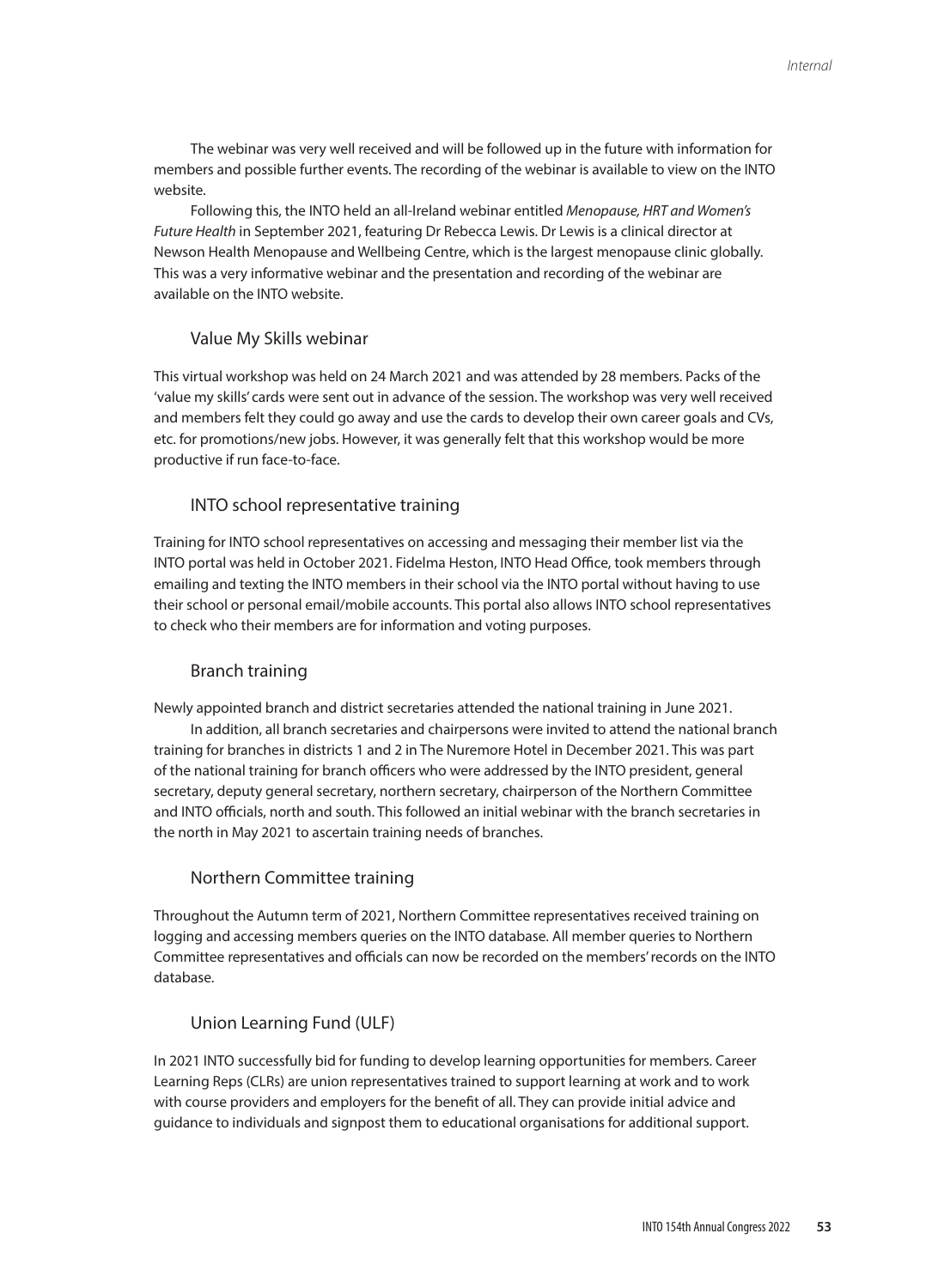Career Learning Representatives have statutory rights to carry out their roles and they work to identify learning and skills needs in the workplace. They provide learning advice and guidance on the latest training and initiatives and programmes, and they can work to secure equal opportunities in learning and training. In 2021 branches were asked to elect a CLR for their branch to be trained and work with Northern office in further developing the training programme for INTO members.

# 6.16 INTO/NEU/UTU

# INTO/NEU/UTU board representatives

**INTO UTU NEU** John Boyle Stephen McCord Mark Langhammer Gerry Murphy **Sacquie White** Alastair Donaghy Siobhán McElhinney **Alison Steen** Susan Parlour Marie O'Shea **Louise Creelman** Mark McTaggart Rebekka Gilpin

The INTO/NEU/UTU relationship continues to develop. The board has decided to prioritise integration at CEC/NC level. A range of events is organised, including retirement courses, an annual leadership conference, and general benefits for members.

# Partnership agreement

The partnership, established in June 2011, with the Ulster Teachers' Union (UTU), National Education Union, (NEU) and the Educational Institute of Scotland, (EIS), continues to develop. The four unions are working together in partnership, to the benefit of teachers in their respective countries.

#### Joint training

INTO, NEU and UTU officials met on a number of occasions during the year to plan and agree a joint programme of training for members, school representatives and health and safety representatives from the three unions. Some courses were delivered in person by the union officials and others were delivered virtually in interactive webinars.

# School representatives

Induction training for INTO school representatives took place in person in October and November 2021 in the INTO Northern Office with numbers limited due to Covid-19 regulations on social distancing. The courses were very successful with many new INTO school representatives receiving their initial training.

Following the induction training a webinar for school reps was held in November on Representing members at school level to inform and update school representatives on their roles and responsibilities. Alastair Donaghy, NEU, delivered the presentation and questions were answered by Alastair, Nuala O'Donnell, INTO and Leigh Cooper, UTU. The presentation and recording of the webinar are available in the school representative section of the INTO website.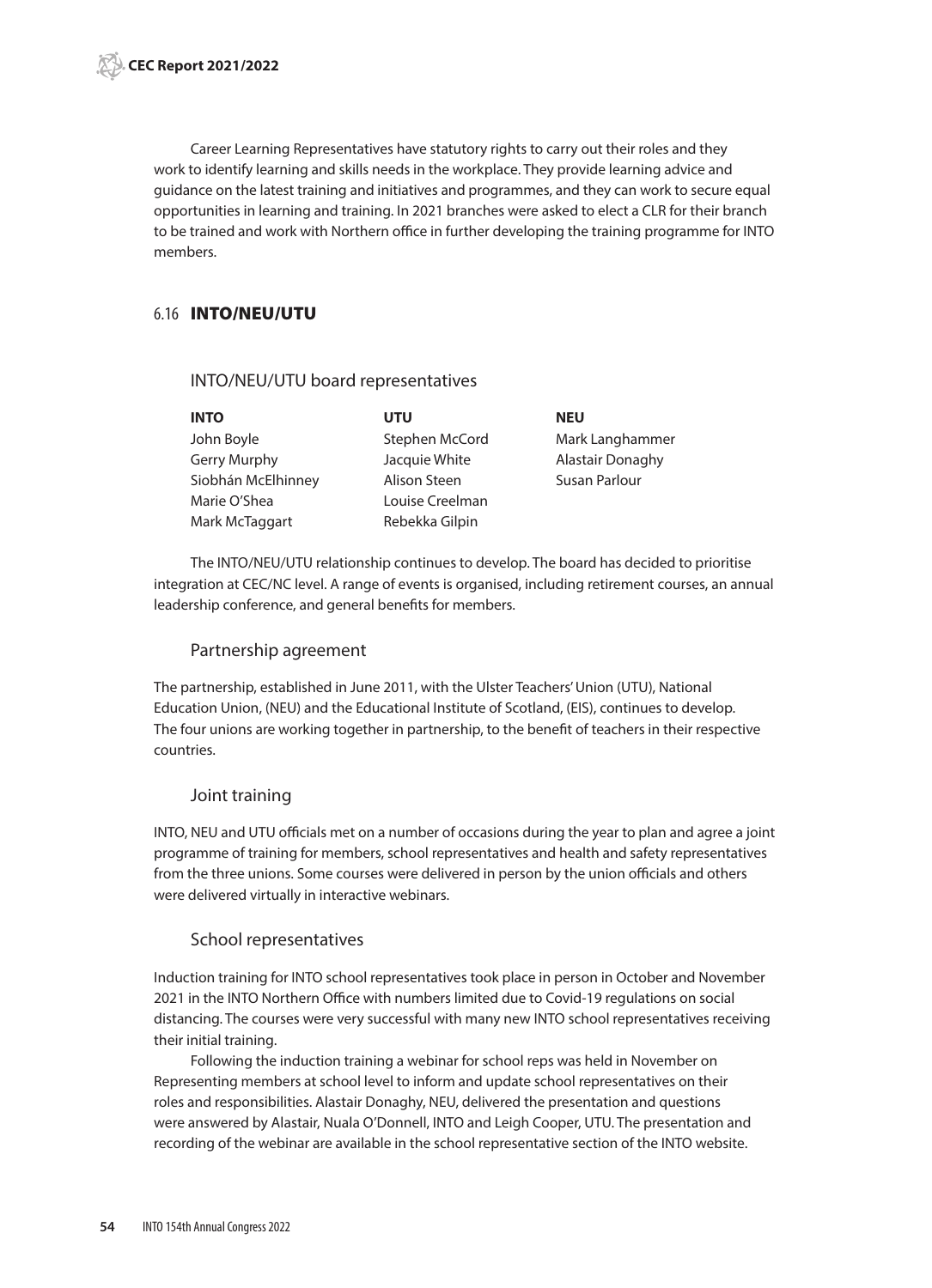# Health and safety training

An induction course for new health and safety representatives was held in person in the INTO Northern Office in October 2021. A small number of new INTO reps attended.

#### One-hour webinars for all members

The first in a series of joint INTO, NEU, UTU information webinars for all members was held in December 2021 to inform and update members on important matters relating to their rights and responsibilities and teachers' terms and conditions of service.

This first webinar was on sick leave and attendance procedure, with an initial presentation by Nuala O'Donnell, followed by a Q&A session answered by Nuala and Alastair Donaghy of NEU. The presentation and recording of the webinar is available for members on the INTO website.

#### Retirement planning seminars

The INTO/UTU retirement planning seminars, in conjunction with Platinum Financial, were once again very well attended. Due to Covid-19 restrictions, these seminars have taken place as virtual events. There were four pre-retirement webinars delivered for INTO and UTU members by Platinum Financial. All the webinars have been very well attended by almost 300 INTO members.

The success of these webinars is demonstrated by the polls used by Platinum at the start and end of the webinars, where members are asked to rate their knowledge of pensions. At the 31 March 2021 webinar, 70 INTO members stated that their knowledge of pensions at the start was –good: 4%; average: 32%; and poor: 64%. By the end of the webinar, they rated their knowledge of pensions as – good: 57%; average: 47%; and poor: two%.

Further pre-retirement webinars/seminars will be held in the new school year.

#### Mid-career financial review webinar

This webinar proved very attractive for INTO members with over 200 members registering for it in just a couple of days. Platinum Financial, the independent financial company with whom the INTO has developed a relationship over the past 16 years, delivered pension, mortgage and general financial information to INTO and UTU members in this webinar on 3 March 2021.

Members were able to ask questions, which many did, and were answered by the financial advisers during the webinar. This was the first webinar aimed at teachers in midcareer and it was such a huge success that the INTO ran a second one in October 2021, which was also very well attended.

#### Annual leadership conference

Due to Covid-19, the annual joint INTO/UTU/NEU leadership conference did not take place.

#### Membership Plus

All members received their new Membership Plus cards in August 2020. The next date for issuing cards will be August 2022. The Membership Plus card entitles members to over 600 offers and discounts on many different products and services. Members can use the search facility on the Membership Plus website to look for a specific offer, or to look up offers by category or area, with more offers being added all the time. An app was developed, which enables members to search for offers on the go.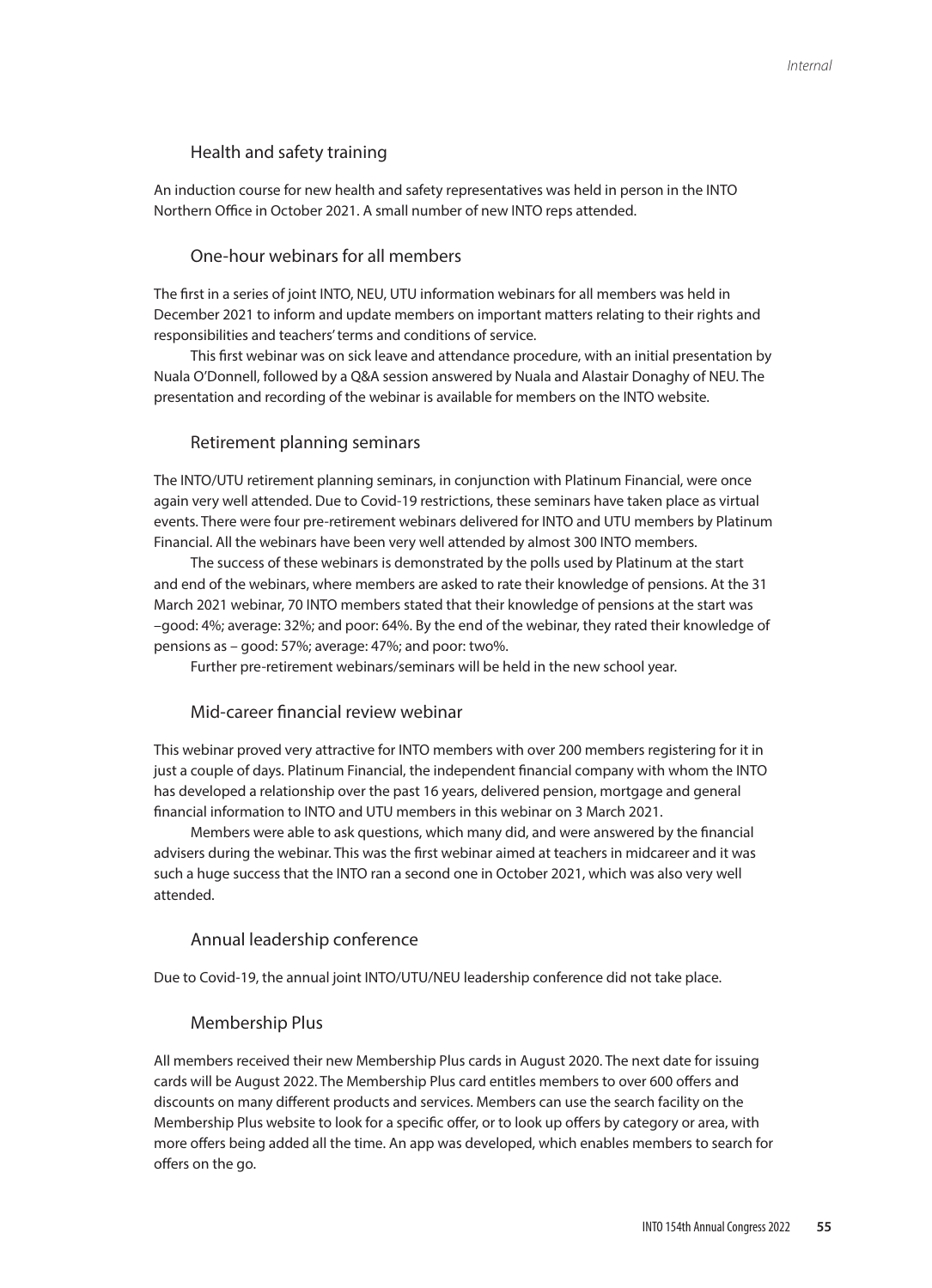### 6.17 National committees

The two representatives on the INTO National PDC from the north (Henry Duffin, district 1, and Brian McGrath, district 2) attended six meetings of the PDC during 2020, along with Mark McTaggart, Assistant Northern Secretary.

The two representatives on the INTO National Education Committee from the north (Lisa Magennis, district 1, and Dermot Gallagher, district 2) attended meetings of the EDC during 2020 along with Nuala O'Donnell, Senior Official.

The two representatives on the INTO National Equality Committee from the north (Seán Kelly, district 1, and Gráinne McAleer, district 2) attended six meetings of the EQC during 2020 along with Tommy McGlone, Senior Official.

#### 6.18 Communication

The INTO website has been operating for over two years now and it is fully responsive, making it easy to navigate on a wide range of web browsers, mobiles and tablets.

Members can log in to:

- 1. Check and update your member record ('My INTO' page).
- 2. Register for INTO courses and events (events seminars and workshops).
- 3. Update your preferences for communication from the INTO ('My contact methods').
- 4. Access all INTO information and services in the members' portal (information area).

A new feature in the members' portal means that once you log in you can now email in your query, and it will be registered with Northern Office and an official will respond to you within 48 hours.

During the ongoing Covid-19 pandemic, the website has been and continues to be invaluable in the provision of important facts and guidance to members with constant updates of the dedicated Covid-19 page and FAQs.

In order for members to get the full use of the website, they must be registered on the new database. If a member is not registered on the new database with up-to-date details, they will have limited access to member-only information on the website. Email infoni@into.ie if you need assistance getting registered.

The Northern Office Facebook and Twitter accounts have also been providing members with facts and up-to-date guidance on Covid-19 and relevant issues. Members are encouraged to follow the accounts for daily news and updates.

#### GDPR

Following Brexit, the UK is no longer regulated domestically by the European General Data Protection Regulation (GDPR), which governs processing of personal data from individuals inside the EU. Instead, the UK now has its own version known as the UK GDPR (United Kingdom General Data Protection Regulation). The new UK-GDPR took effect on January 31 2020, and it is almost word for word completely identical to the EU's GDPR.

Following on from this, all members should note that from now on there will be a notice displayed regarding the use of photographs and videos at all INTO events. Any member who does not wish to give permission for the use of their image will be asked to inform INTO staff at the event.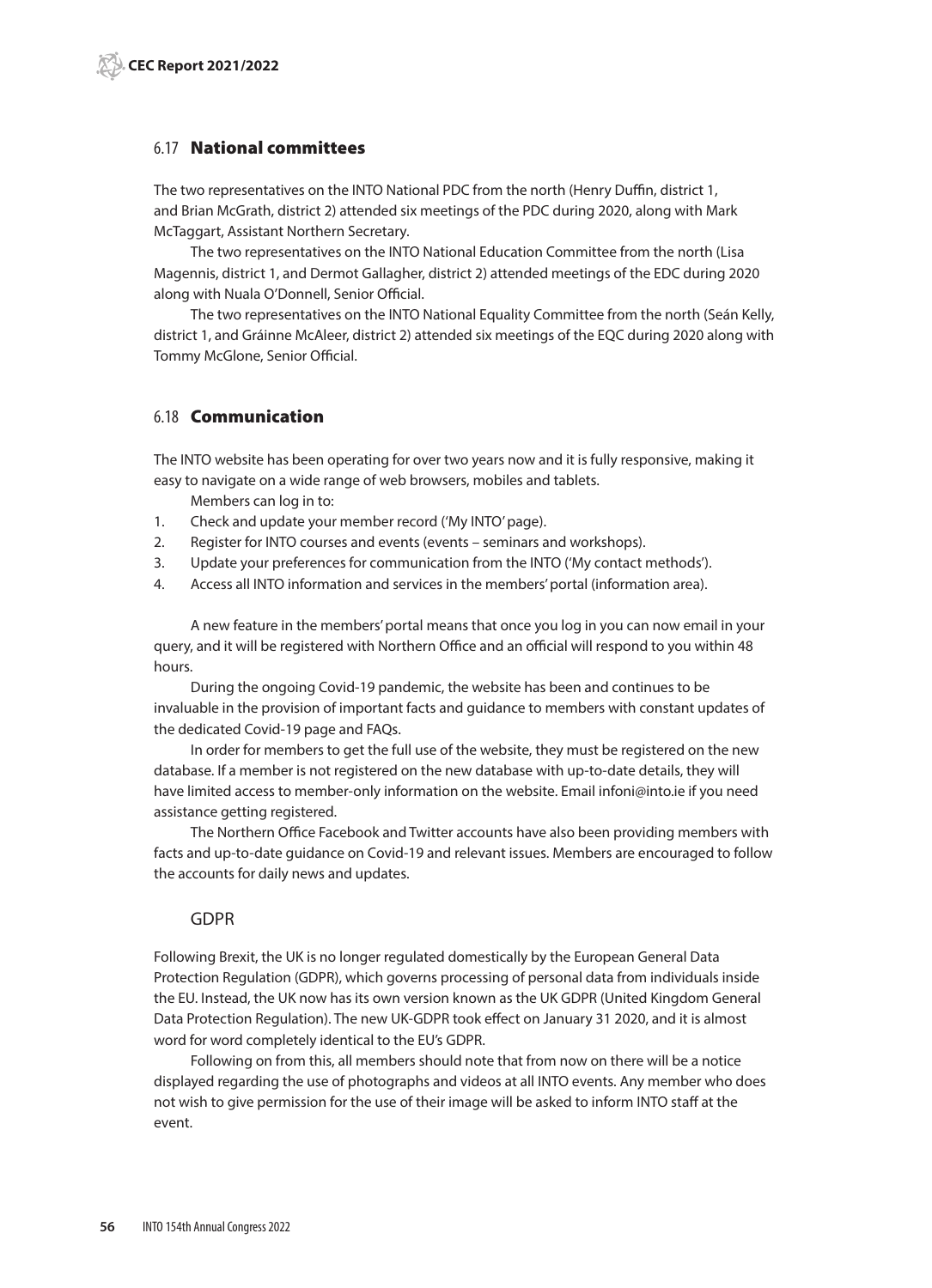# 6.19 Annual Vere Foster Lecture

The annual Vere Foster Lecture was held on Friday, 15 October 2021, in The Malone Hotel, Belfast, and was delivered by Dr Caitlin Donnelly, Senior Lecturer, School of Social Sciences, Education and Social Work, Queen's University Belfast. It was entitled: *Managerialism in a post-Covid world…has it run its course?*

# 6.20 Annual INTO art competition

The 2021 winners of the INTO art competition were: Susan McMullan (Down branch), Ryan McCabe (Newry branch) and Gavin Fox (north Armagh branch). All of the competition entries were displayed in Northern Office and in *Printout*.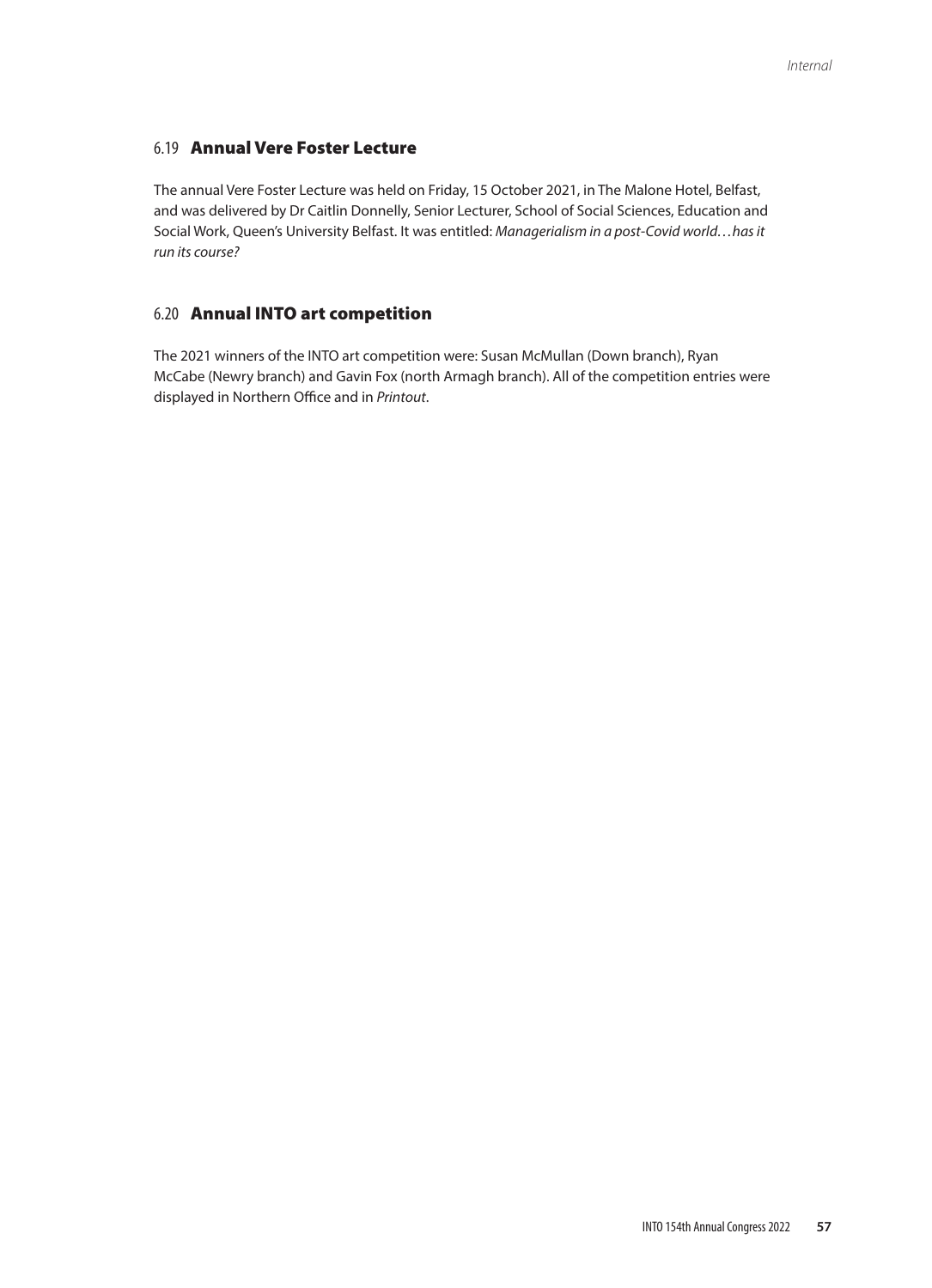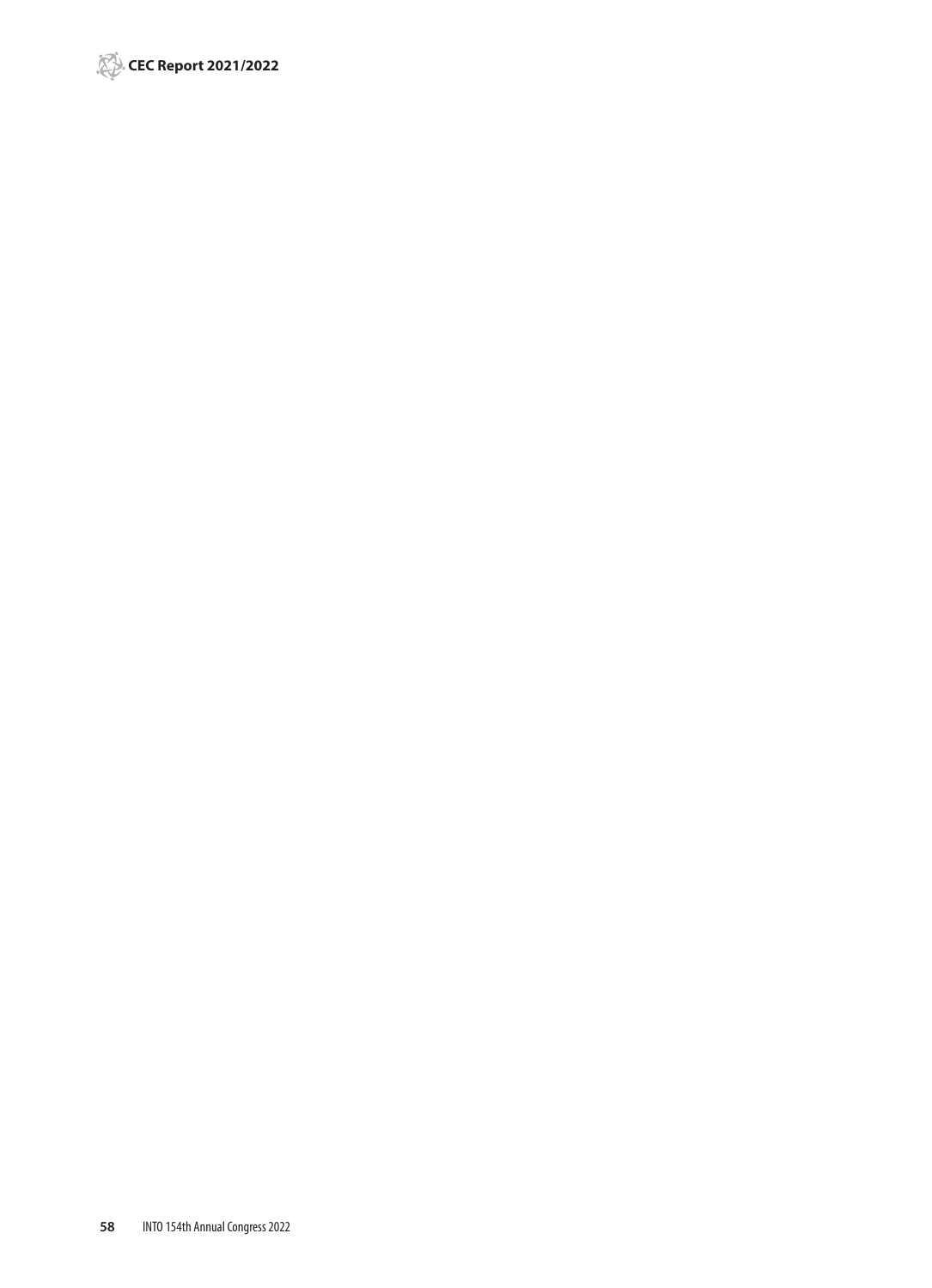# Northern Conference 2021

# Resolutions passed/remitted

Following Covid-19 restrictions, business critical has dominated practice at the employing bodies and Department of Education. Progress in relation to the conference resolutions has, where possible, continued.

# Resolution 1

Conference:

- 1. Notes with grave concern the education minster's lack of clear, adequate and prompt guidance to school leaders during the Covid-19 pandemic.
- 2. Deplores the failure to consult in a timely fashion with the teachers' unions and school leaders on decisions which have had major implications for schools and the education of our young people.
- 3. Conference instructs Northern Committee to inform the education minister that he no longer enjoys the confidence of the Irish National Teachers' Organisation.

Resolution 2

Conference notes the move toward pay restoration through the negotiated uplift in pay for the years 2019/20 and 2020/21. Conference commends the work of NITC in securing these uplifts.

Conference calls on Northern Committee to work, through NITC, to ensure that progress is maintained in securing full pay restoration as expediently as possible.

### Action

A salary uplift demand was agreed at NITC and sent to management side in September 2021. Unions are awaiting a response to the demand.

#### Resolution 3

Conference notes that the Special Educational Needs Review has been issued for consultation during a pandemic.

# Action

Letter sent to minister of education informing him that the INTO had no confidence in his role.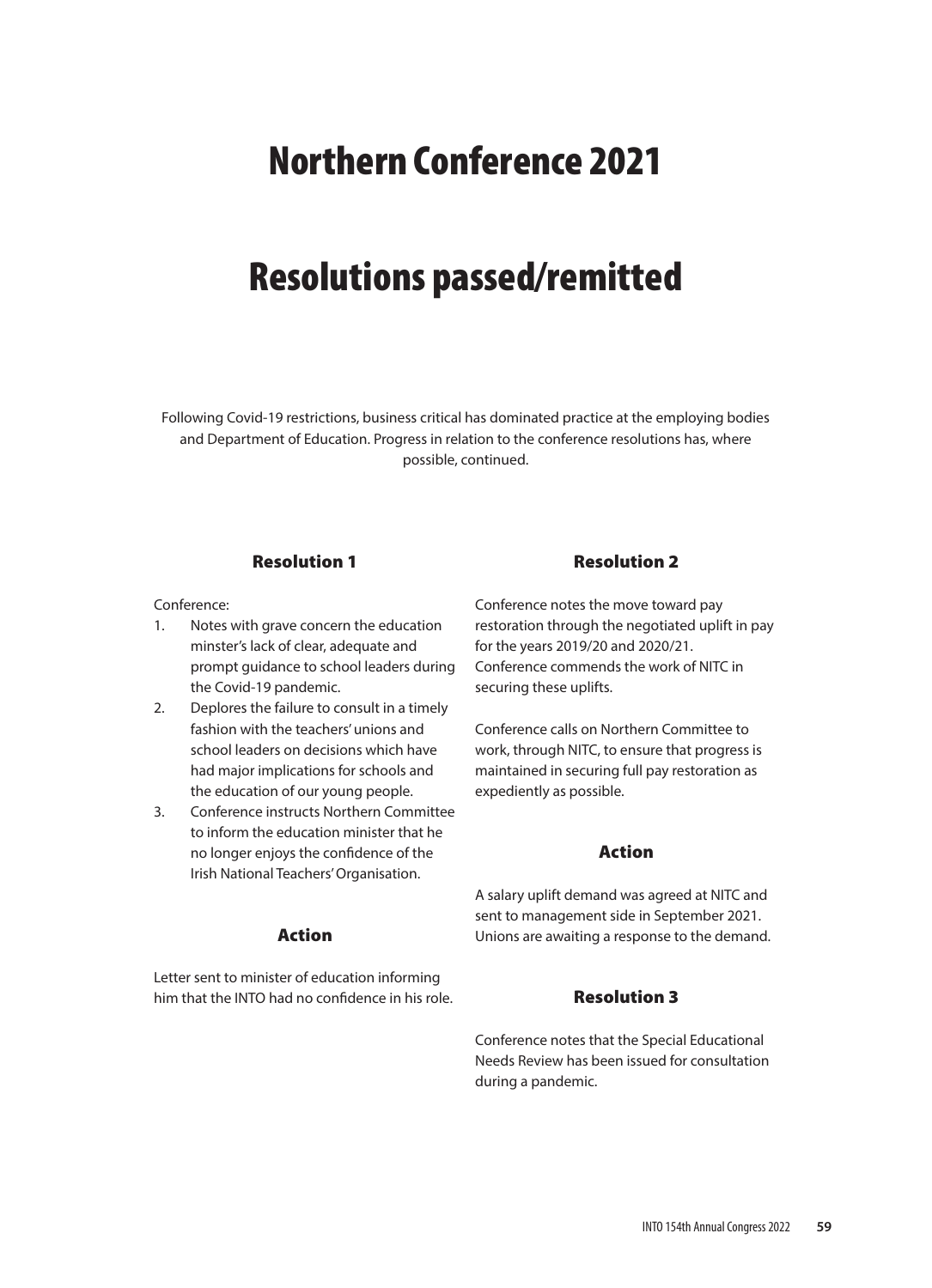Conference, welcomes the findings of the NICCY report, *Too Little, Too Late* with its 53 recommendations all accepted by EA, validating the experiences of SEN stakeholders across the North.

Conference, notes with concern that over the past five years this and other reports have yielded 153 recommendations for change to the practices of the Education Authority.

Conference calls on Northern Committee to work through the NITC to:

- 1. Demand that EA and DE publish the consultations on the proposed SEN legislation and engage with stakeholders in addressing concerns which have been raised in these.
- 2. Demand that EA produce within their SEN action plan the steps they intend to take in addressing the 153 recommendations.
- 3. Demand that EA and DE publish any proposed changes with a narrative and rationale supported by robust evidencebased research.
- 4. Seek assurances from EA and DE that high quality provision provided by EA Support Services is, where necessary, expanded to meet the needs of those who need it.
- 5. Seek representation on the SEND Strategic Development Programme Board.

# Action

Representation made by NITC Through the SEN review in the nine reviews agreed through the 2017/19 pay award.

Caroline McCarthy (INTO) NITC representative on the SEND Development Programme Board

#### Resolution 4

Conference notes the INTO's long established policy of opposition to academic selection in Northern Ireland.

Conference further notes the added difficulties created by the Coronavirus pandemic in relation to the testing associated with academic selection.

Conference calls on to continue to campaign against academic selection and in particular to work with all appropriate bodies to call for a suspension of all entrance tests for post-primary schools in the academic year 2021/22 in light of the disruption being caused to education by the pandemic

#### Action

INTO opposition to academic selection and calls for an end to unregulated tests is included in the submission to the Independent Review of Education.

The INTO made a presentation to the education minister in September 2021 outlining concerns and reiterated its opposition to academic selection.

Representations were made to Stormont Education Committee.

#### Resolution 5

Conference commends the work of teacher and school leaders in facilitating remote learning for children and young people during the current pandemic.

Conference notes with concern, the lack of leadership by, and the disregard of, staff and pupil welfare from the education minister and his department in the implementation of remote learning.

Conference further notes the underlying concerns of members regarding the potential of new technologies to replace fundamental areas of their work.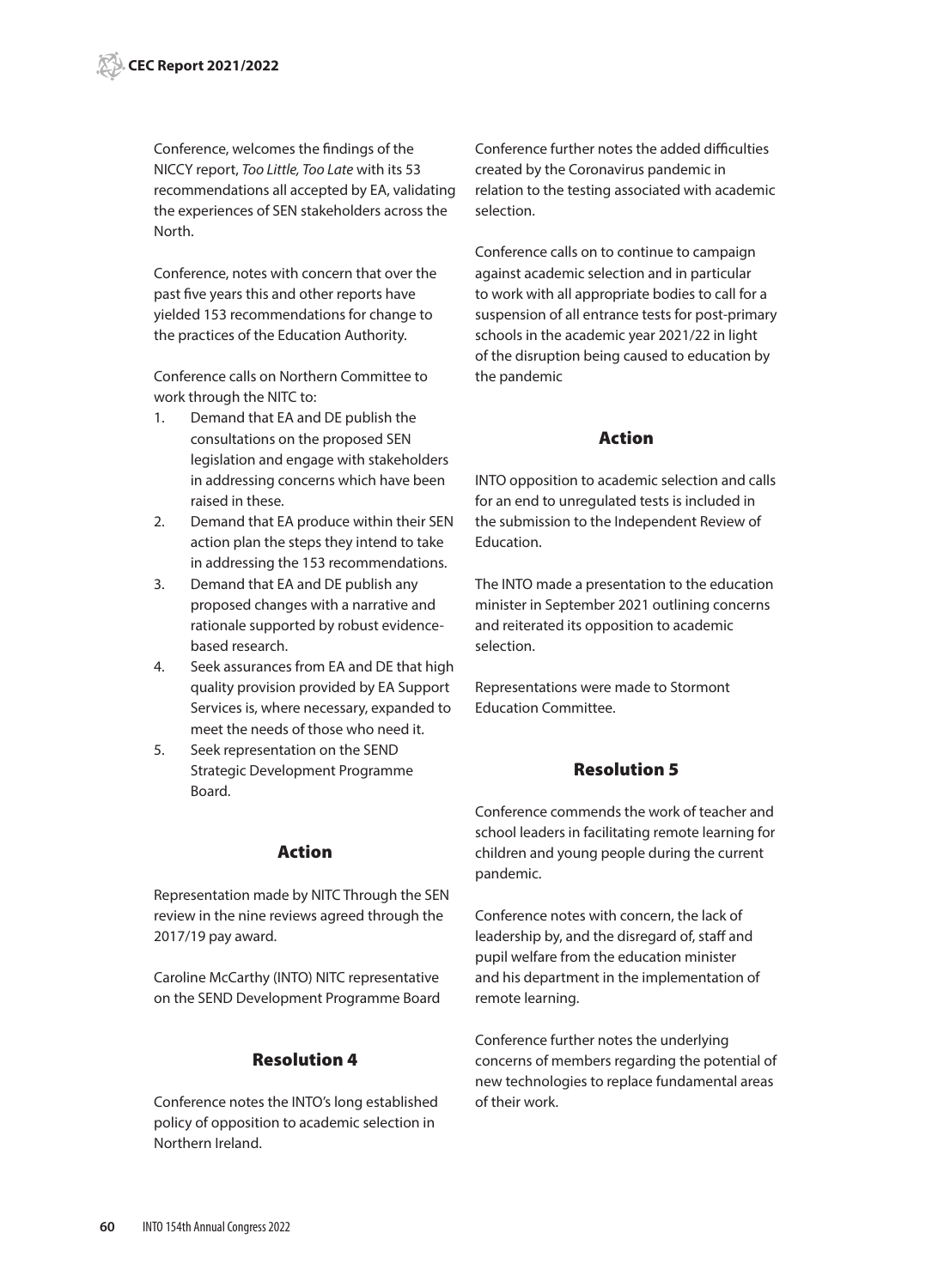Conference calls on Northern Committee to:

- 1. Investigate potential areas of risk posed by new technologies to job security.
- 2. Work through NITC as a matter of urgency, to develop agreed policies with management side in relation to the use of technology for the delivery of learning, which protect the rights of members in schools.

# Action

Advice given to members through the frequently asked questions section of INTO website.

Representations made at Covid-19 restart group.

# Resolution 6

Conference:

- 1. Notes with concern the profound and potentially long-lasting impact of the Covid-19 pandemic on our children and young people.
- 2. Supports the DE Engage Programme and its aim 'to limit any long-term adverse impact of the Covid-19 lockdown on educational standards by supporting pupils' learning and engagement on their return to school through provision of high quality one-to-one, small group or teamteaching support in every.
- 3. Calls on Northern Committee to campaign for the extension of the Engage Programme, or similar, into and for the duration of the next academic year, to address the adverse impact of the pandemic and meet the needs of all children.

# Action

Issues regarding the Engage Programme are raised at the Covid 19 restart meetings.

Extended Engage Programme requested as a mitigation included I NITC document to DE and employers prior to ministers statement.

# Resolution 7

Conference:

- 1. Finds that principals' and deputy principals' duties, responsibilities and workload far exceed the role of the principal and deputy principal as set out in the Education and Libraries (NI) Order, 1986 and in the Teachers' Terms and Conditions of Employment Regulations (NI) 1987, to the point of having a detrimental effect on their work/life balance, mental health and wellbeing.
- 2. Notes with concern that the further additional workload currently on principal and vice-principal teachers, as a result of Covid-19, has gone beyond reasonable expectations.
- 3. Instructs to:
	- Initiate a review of the duties and responsibilities of principal and vice principal teachers.
	- Ensure the PDC and Fora be central in the consultation of any such review.

# Action

Principal and Deputy Principal Fora are now active, and available for consultation.

Issues raised through the 'Review of workload impact on School Leaders' workstream.

# Resolution 8

Conference notes with concern the fact that money promised to support schools as Covid related costs has not yet appeared in school budgets.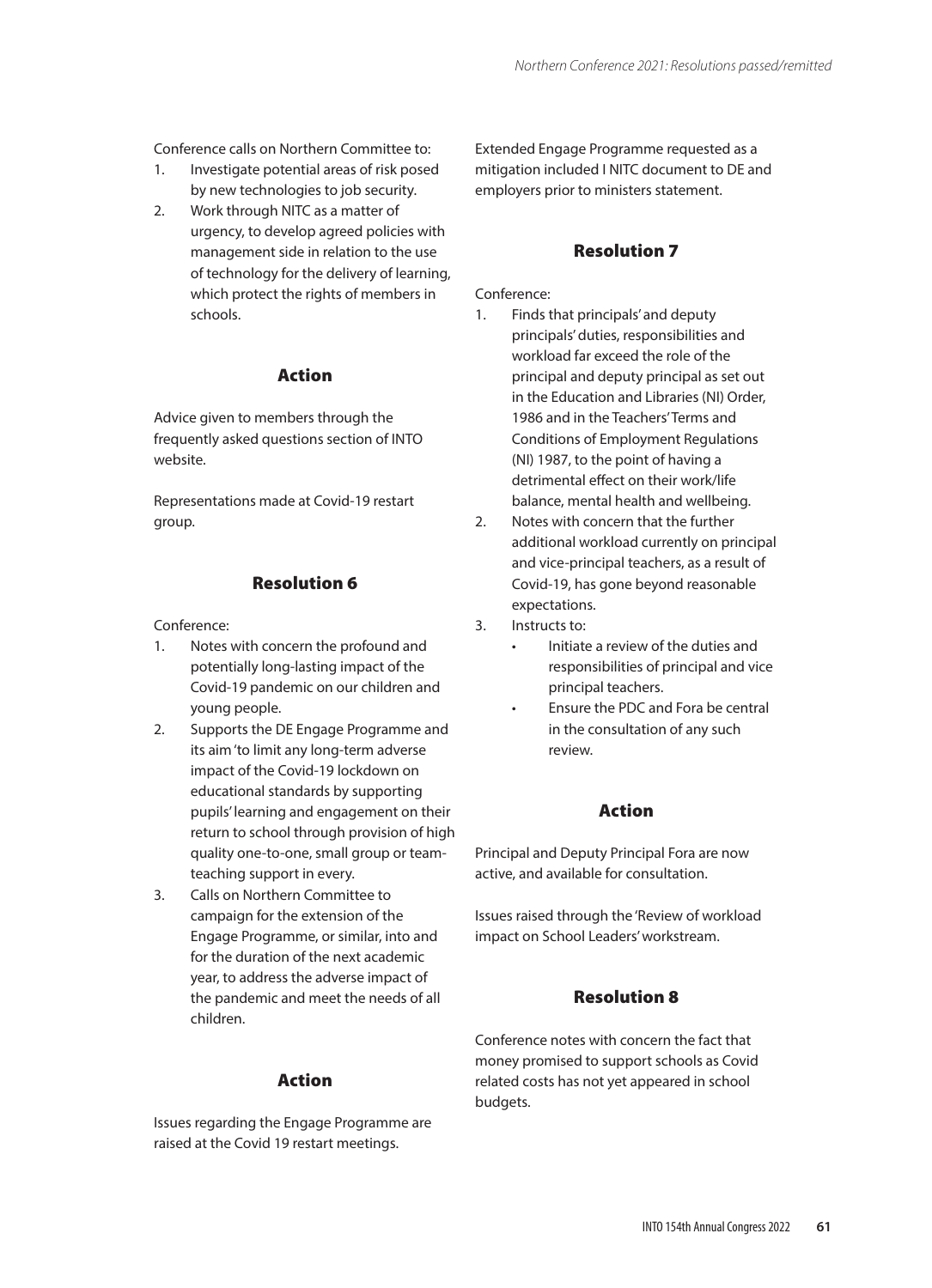Conference calls on Northern Committee to seek assurances from the Education Authority that costs due to mitigations around the Covid-19 pandemic will not be reflected in final school budget outcomes, nor be used when calculating the requirement for reducing staffing to ensure individual school budgets remain within the agreed parameters.

#### Action

Request made for clarification through the Covid-19 restart group and continuing to lobby through this group to extend funding to ensure no detriment to schools.

# Resolution 9

Conference calls on Northern Committee to work, through NITC, with EA to develop a system of procurement that better reflects the needs of schools, and that is demonstrably fit for purpose.

No progress made due to NITC engagement with EA on Covid related issues.

To be raised in EA/NITC engagement forums.

# Resolution 10

Conference:

- 1. Notes the rapid expansion in the use of social media and website sharing platforms in education during this pandemic.
- 2. Further notes the absence of clear, sectorwide agreed expectations of pupils, parents and carers with regard to social media.
- 3. Calls on Northern Committee to lobby the Department of Education for a sectorwide social media code of conduct for parents, pupils and carers.

The INTO continues to lobby DE and employing authorities on this matter.

# Resolution 11

Conference notes that there has been an apparent slowing of the pace of school closures throughout the current pandemic.

Conference further notes that this pandemic has reinforced the importance of the contribution that all schools give to their local communities.

Conference calls on Northern Committee to seek the formation of a forum to examine the school estate, with a particular onus on small schools, to collectively explore strategies to retain the current school estate and to reject school closure as the only option.

Addressed in the INTO submission to 'Independent review of Education.'

Addressed in the INTO response to the draft consultation of the Strategic Area Plan documents.

# Resolution 12

Conference notes with concern that opportunities for teachers' professional development within the profession have decreased to a point that the chances of receiving high quality, relevant training is at a premium.

Conference further notes that the personal, financial and time costs associated with enrolling for further professional qualifications such as an MEd is unattainable for many teachers.

Conference acknowledges the value and worth of this additional training would have a positive impact on the knowledge and professionalism evident within our schools.

Conference calls on to:

1. Lobby the Education Authority to make more professional development opportunities available for teachers.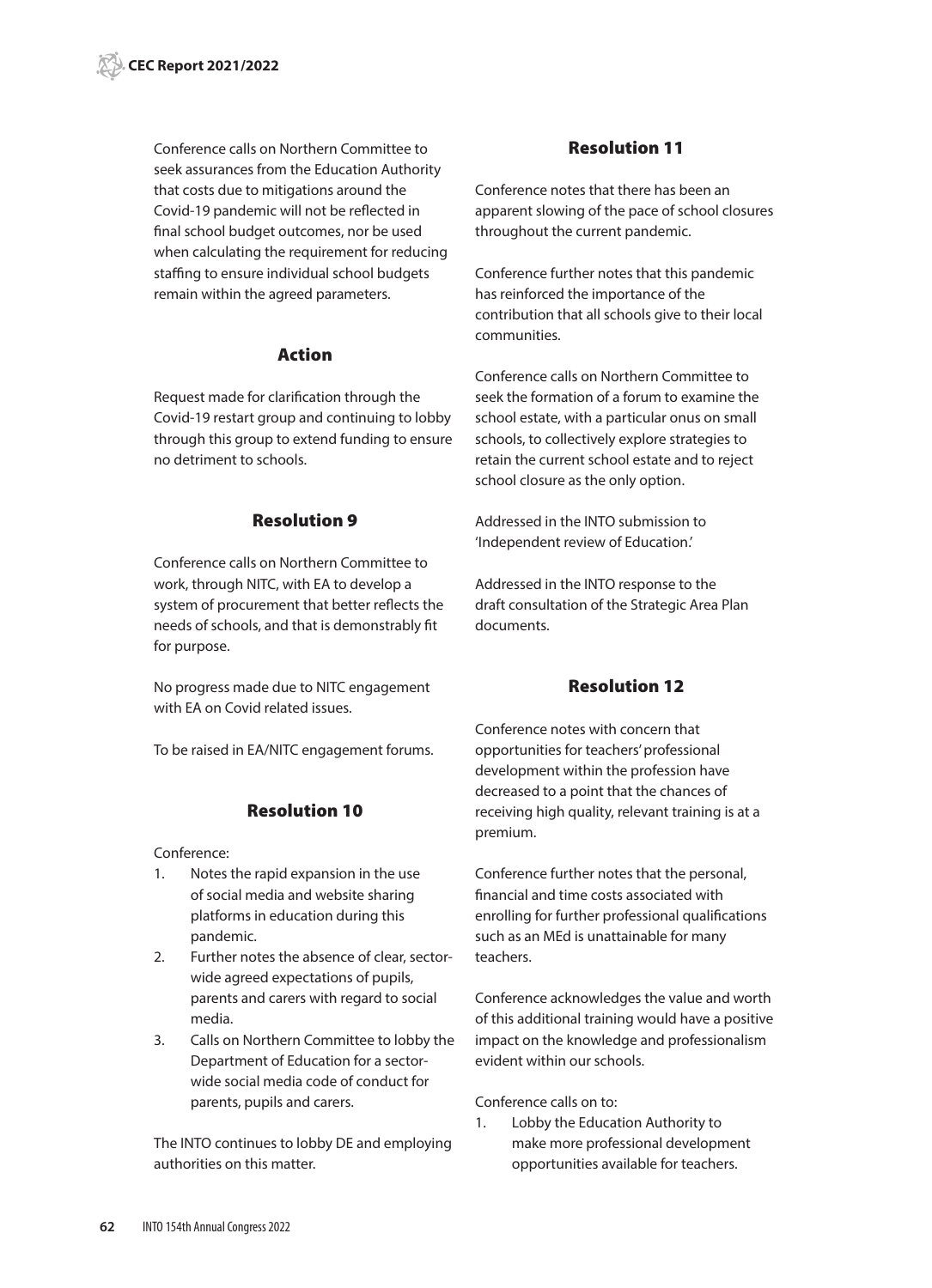2. Explore the opportunities of a grant scheme from the Department of Education for teachers to go towards postgraduate qualifications in order to further the expertise of the teaching workforce.

Raised in EA/NITC engagement forums. No progress due to focus on Covid-19.

# Resolution 13

Conference notes with concern communications from the Education Authority with regard to budget enhancements due to proposed changes in requirements for SEN, prior to the outcomes of the current SEN consultations by DE and EA, and the contradictory advice with regard to the final date for spending of same.

Conference further notes that where schools have requisitioned goods and services with regard to changes in requirements for SEN, the EA has been unable or unwilling to process those requests.

Conference calls on Northern Committee to work, through NITC, with EA to ensure that schools have the necessary funding for proposed SEN changes and are able to spend when required.

# Action

Representation made by NITC Through the SEN review in the nine reviews agreed through the 2017/19 pay award.

# Resolution 14

Conference requires that Northern Committee communicate with schools and DE to ensure that online digital learning provision does not become an additional burden for teachers, rather that it is afforded due acknowledgement and consideration in time budgets.

# Action

Issues raised through the Review of the Workload Agreement workstream.

Remote learning survey conducted. Findings shared at INTO National Education Conference. Remote Learning Policy under development.

# Resolution 15

Conference notes with concern the inadequacies of a majority of buildings housing children across education.

Conference calls on Northern Committee to:

- 1. Survey members to gather evidence in relation to the poor standard of school accommodation.
- 2. Use evidence from this survey to lobby DE, the Department of Finance and political representatives with a view to an increase in the capital building grant out with the current funding for education.

#### Action

Survey has been held back due to other surveys in relation to Covid 19 restart and principal workload.

# Resolution 16

Conference deplores both the poor timing of emails about key issues sent by DE to school principals and the lack of prior notice from DE about key decisions before public announcements.

Conference calls on Northern Committee to demand from DE that the timing of communications to school leaders are improved and that communications are issued within normal working hours.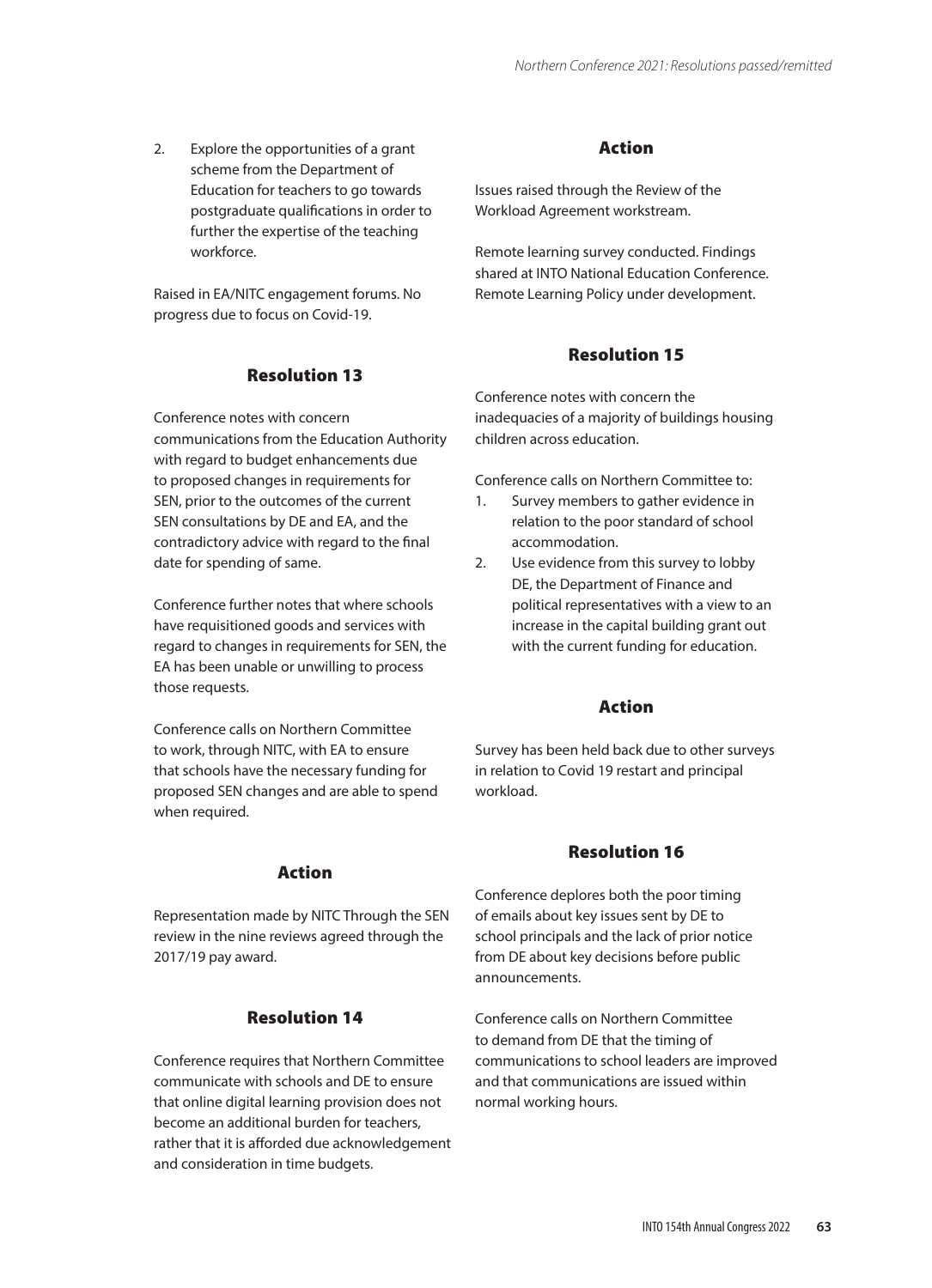# Action

Issue raised at the Covid-19 restart meetings and Workstreams Oversight group.

# Resolution 17

Conference notes the continued solidarity with, and actions being carried out, by INTO members and officials in relation to the plight of Palestinian children in the occupied territories of East Jerusalem, the West Bank and the Gaza Strip.

Conference reiterates the policy position taken by this organisation in support of the BDS movement at Congress 2018.

Conference calls on Northern Committee to:

- 1. Publicise its confirmed position on BDS on the INTO website and INTO publications.
- 2. Inform conference of the actions taken by the INTO in relation to this position since Congress 2018.
- 3. Engage with CEC to bring formal recognition of the group of members who have attended delegations to Palestine through the Trade Union Friends of Palestine in support of this policy position, as an official grouping within the INTO, to be known as the 'INTO Palestine Ambassadors' Group'.

### Action

Motion to Congress 2022.

# Resolution 18

Conference notes the successes of the INTO Northern Youth Conference in both 2019 and 2021 in encouraging and nurturing participation of our younger members into activism in the union.

Conference calls on Northern Committee to:

- 1. Ensure that the Northern Youth Conference is a regular bi-annual event in the INTO calendar.
- 2. Develop a Northern Youth Committee, to mirror the format of Northern Committee, to be formed and to meet twice a year to discuss issues particularly pertinent to recently qualified teachers.

# Action

Youth Committee established and met December 2021.

Youth Conference 2022 to take place May 2022.

# Resolution 19

Conference commends the continued work carried out by INTO school representatives in our schools.

Conference notes the number of schools with no INTO school representative.

Conference reiterates its call on Northern Committee to devise a strategy to raise the profile of the role and to recruit new school representatives.

#### Action

Article in *Printout* calling for school reps.

Branch officers/NC area reps made aware of the schools in each branch that have no school reps.

Number of branches have called meetings in schools, attended by Northern official/area rep. to elect reps in schools.